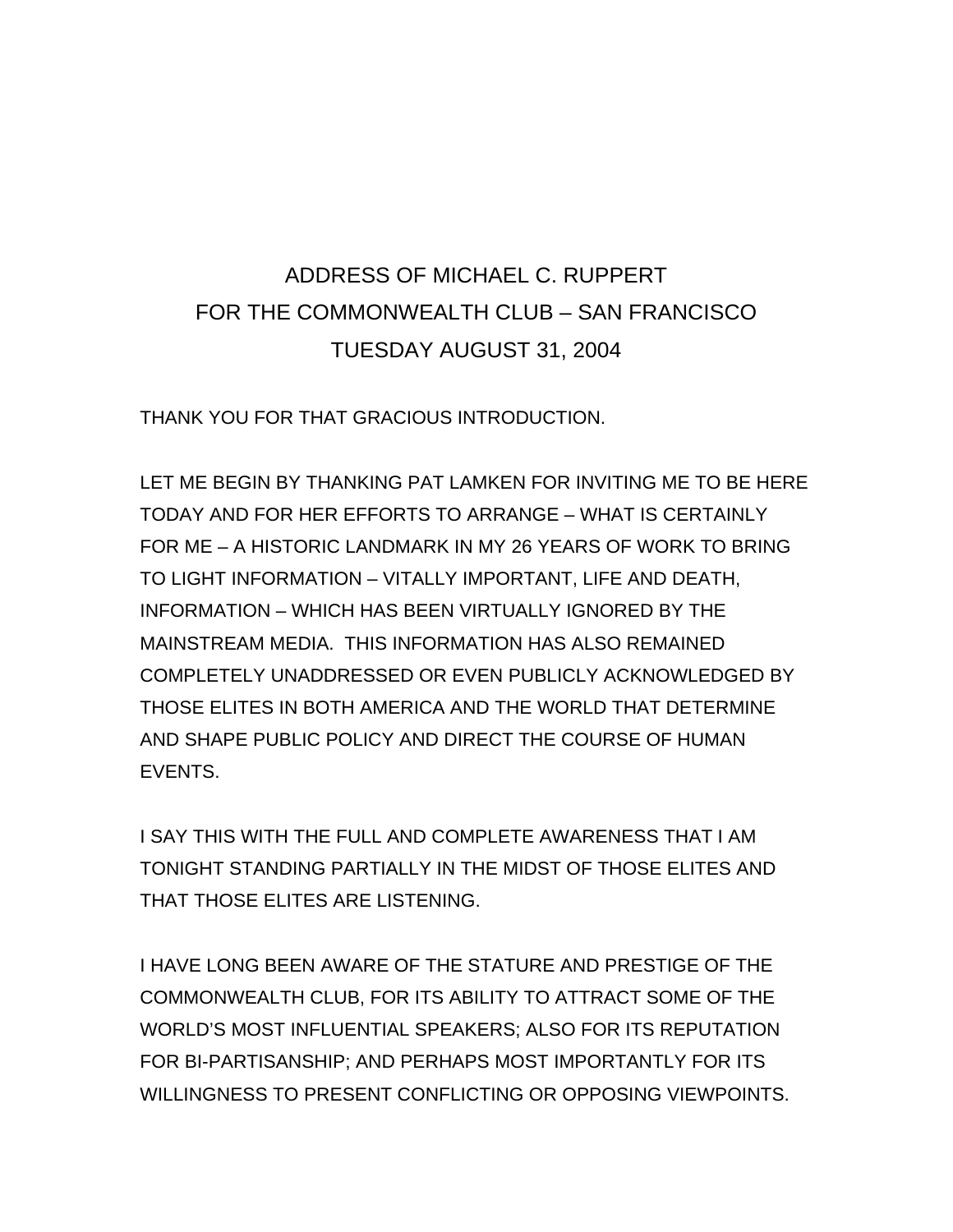MY APPEARANCE HERE TONIGHT NO DOUBT MARKS A DEPARTURE FOR THE CLUB EVEN FROM THAT INSPIRING RECORD.

WITH TODAY'S REMARKS I INTEND TO ESTABLISH A WHOLE NEW DEFINITION OF "CONFLICTING VIEWPOINT."

I APPLAUD THE CLUB'S RECORD AND AM MINDFUL THAT, HAD IT NOT BEEN FOR THE DANGEROUS AND EPOCHAL HISTORICAL EVENTS TAKING PLACE AROUND US, I WOULD NEVER HAVE BEEN AFFORDED SUCH AN OPPORTUNITY AS THIS. BECAUSE CLEARLY, MY WRITING AND PUBLIC SPEAKING HAVE DEMONSTRATED THAT WHERE WE ARE TODAY IS EXACTLY WHERE I SAID WE WOULD BE IF SOMETHING FUNDAMENTAL WAS NOT CHANGED ABOUT HOW WE BOTH VIEW THE WORLD, AND HOW WE INTERACT WITH IT.

BEFORE PREPARING THIS SPEECH, OF COURSE, I DID SOME RESEARCH TO SEE WHO HAD SPOKEN HERE BEFORE.

I WAS HAPPY TO SEE THAT I FOLLOW ON THE HEELS OF SUCH NOTABLES AS FORMER CIA DIRECTOR JAMES WOOLSEY AND TWO MEMBERS OF THE KEAN COMMISSION ON 9/11: SLADE GORTON AND RICHARD BEN-VENISTE. THESE ARE NOT PEOPLE WHO I WOULD CALL "KINDRED SPIRITS." I ALSO SAW THE NAME OF HOMELAND SECURITY SECRETARY TOM RIDGE AND FORMER TREASURY SECRETARY ROBERT RUBIN. THESE ARE ALSO LEADERS OF WHOM I HAVE BEEN SHARPLY CRITICAL IN THE PAST AND WILL BE SHARPLY CRITICAL OF IN THE FUTURE.

I ALSO SAW NAMES LIKE JOHN KERRY, JOHN EDWARDS, DENNIS KUCINICH, JOE LIBERMAN AND MADELEINE ALBRIGHT.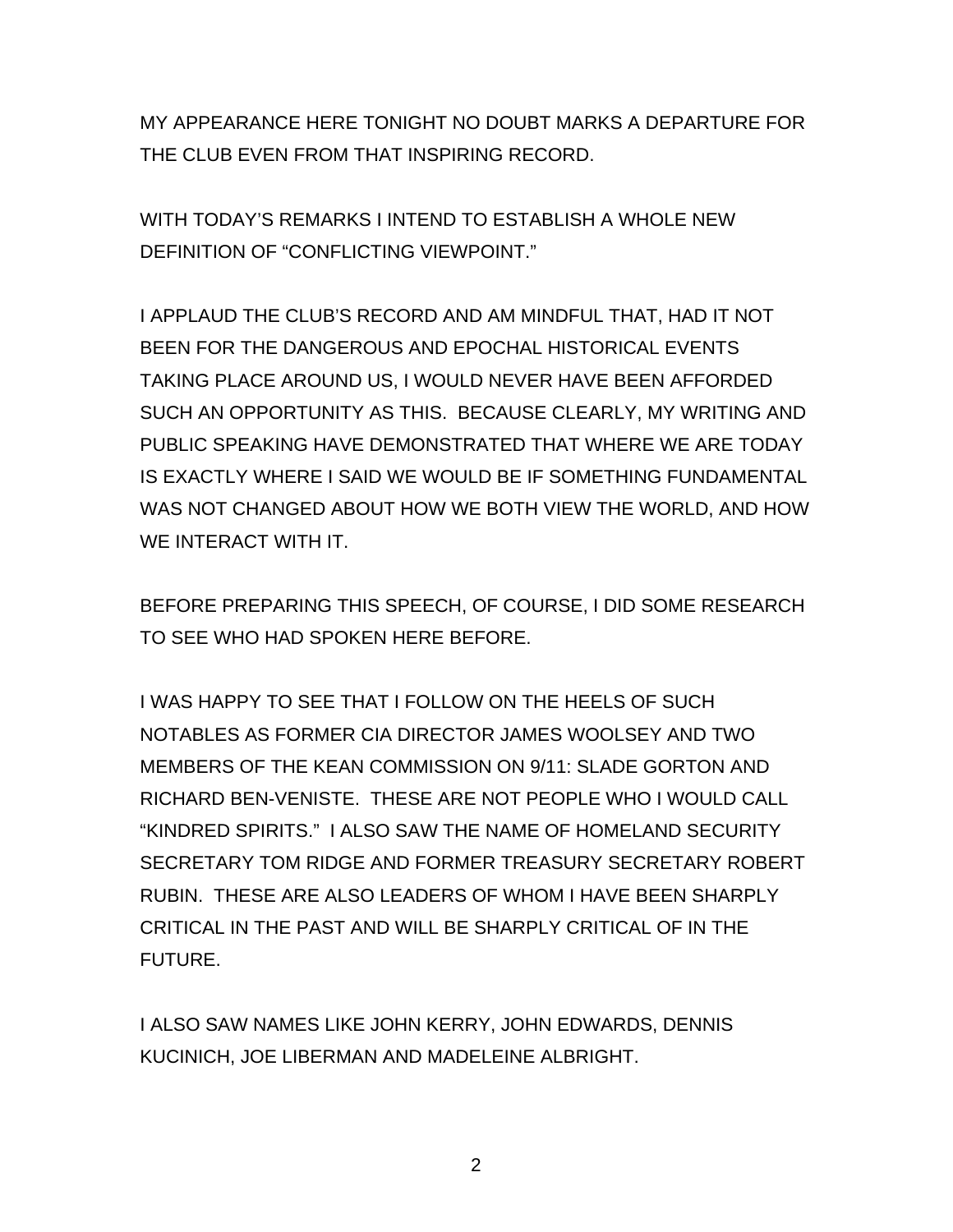MY RECORD AS A JOURNALIST AND LECTURER SHOWS THAT I HAVE NOT EMBRACED, AND HAVE INDEED BEEN FIERCELY CRITICAL OF, MOST OF THESE OPINION MAKERS. WHILE I AM MORE INCLINED TO FIND KINSHIP WITH DENNIS KUCINICH, I ALSO STATE CATEGORICALLY THAT NO POLITICAL LEADER WHO DOES NOT ADDRESS THE REAL CAUSES OF THE PROBLEMS FACING US WILL EVER BE CONSIDERED BY ME AS A TRUE KINDRED SOUL – OR AS A POLITICAL CHAMPION FOR THE FUTURE.

SUCH PRAISE AND ENDORSEMENT I OFFER ONLY TO THE LIKES OF MY GOOD FRIEND, THE HONORABLE CYNTHIA MCKINNEY OF GEORGIA, AND TO FORMER ASSISTANT SECRETARY OF HOUSING CATHERINE AUSTIN FITTS. I HEARTILY RECOMMEND THEM TO THE CLUB AS POTENTIAL SPEAKERS FOR FUTURE EVENTS.

I ALSO SAW THE NAMES OF SPIRITUAL LEADERS AND INDEPENDENT OR INTERNATIONAL VOICES LIKE AL FRANKEN, JANE GOODALL, ARIANNA HUFFINGTON, THE RABBI MICHAEL LERNER, NORMAN MAILER, TED TURNER, HANS BLIX AND KING ABUDULLAH II.

IN LOOKING AT THIS LONG LIST OF PRESITIGIOUS SPEAKERS I WAS VERY AWARE THAT THE LIFE'S WORK OF MICHAEL RUPPERT DID NOT PLACE ME IN ANY CATEGORY THAT FIT WITH THESE PEOPLE. FOR THE MOST PART – I HAVE LONG CONSIDERED THEM TO BE PART OF A SERIOUS PROBLEM RATHER THAN PATHFINDERS TO ITS SOLUTION.

THAT REALIZATION BROUGHT TO MIND WHAT WAS PERHAPS THE SINGLE MOST MEMORABLE LINE FROM THE 1992 VICE-PRESIDENTIAL DEBATES IN WHICH ROSS PEROT'S RUNNING MATE, RETIRED NAVY ADMIRAL JAMES STOCKDALE – A MEDAL OF HONOR WINNER AND VIETNAM POW – ASKED, "WHO AM I?" AND "WHY AM I HERE?"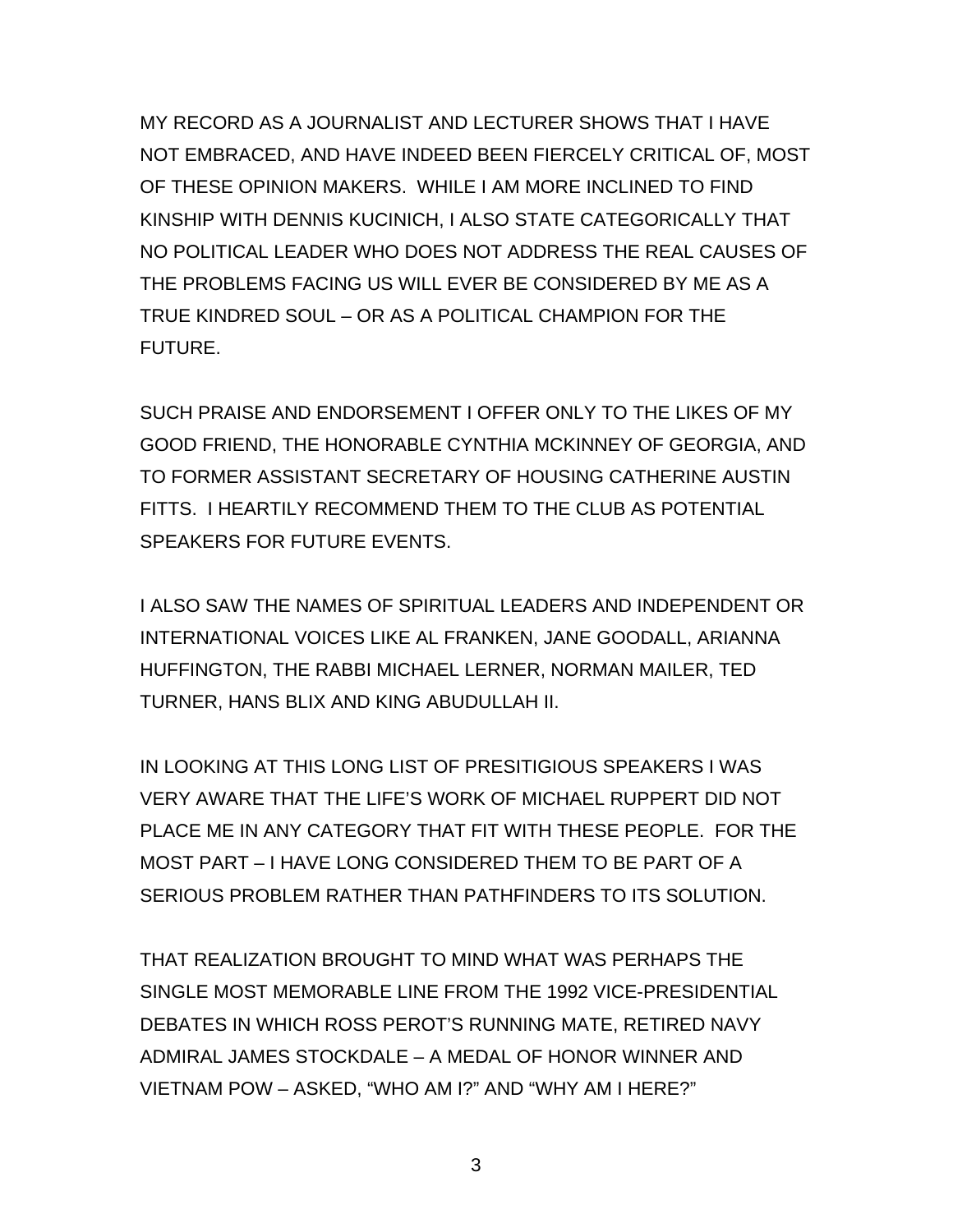I AM NOT PRONE TO OVER-ANALYZING SUCH OPPORTUNITIES. I HAVE ALWAYS SAID THAT, IF GIVEN THE CHANCE, I WOULD WALK INTO THE LION'S DEN OR THE DEVIL'S BEDROOM TO MAKE MY CASE AND THAT IS WHAT I INTEND TO DO TODAY. THIS IS AS CLOSE AS I HAVE COME THUS FAR TO EITHER. FOR HERE, I CAN SEE TONIGHT PARTS OF THE ELITE WHOSE CONSCIOUSNESS AND ATTITUDES MUST BE CHANGED IF HUMANITY IS TO EVEN PARTIALLY MEET THE CHALLENGES THAT ARE "IN OUR FACES."

FOR ANY OF YOU WHO MIGHT BE EITHER LIONS OR DEVILS I HOPE THAT YOU HAVE HAD A GOOD MEAL RECENTLY AND ALSO THAT YOU HAVE CHECKED YOUR PITCHFORKS AT THE DOOR. I ALSO IMPLORE THAT YOUR EARS BE OPEN AND YOUR MINDS ACCESSIBLE.

FOR THOSE OF YOU WHO REALIZE THAT A GLOBAL CRISIS IS CASTING ITS SHADOW ACROSS THE ENTIRE PLANET, AND WHO WISH BETTER TO UNDERSTAND ITS DYNAMICS, I AM HERE TO OFFER SOME OF MY EXPERIENCE AND LEARNING AS A "MAPMAKER" WHO HAS NO ALLEGIANCE TO PARTISAN POLITICS OR ANY DESIRE EXCEPT TO TELL YOU THE TRUTH, NO MATTER HOW DISQUIETING IT MAY BE, OR HOW DIVERGENT IT MAY BE FROM WHATEVER CHERISHED BELIEFS YOU MAY HOLD; FROM WHATEVER COSOMOLOGICAL PRINCIPLES YOU MAY BELIEVE IN; OR FROM WHATEVER ECONOMIC OR OTHER PERSONAL INTERESTS YOU MAY HAVE.

A SPIRITUAL TEACHER ONCE TOLD ME THAT MY PROBLEM WAS NOT THAT I THOUGHT HIGHLY OF MYSELF; NOT THAT I THOUGHT LOWLY OF MYSELF; BUT THAT I THOUGHT CONSTANTLY OF MYSELF. IN THAT VEIN,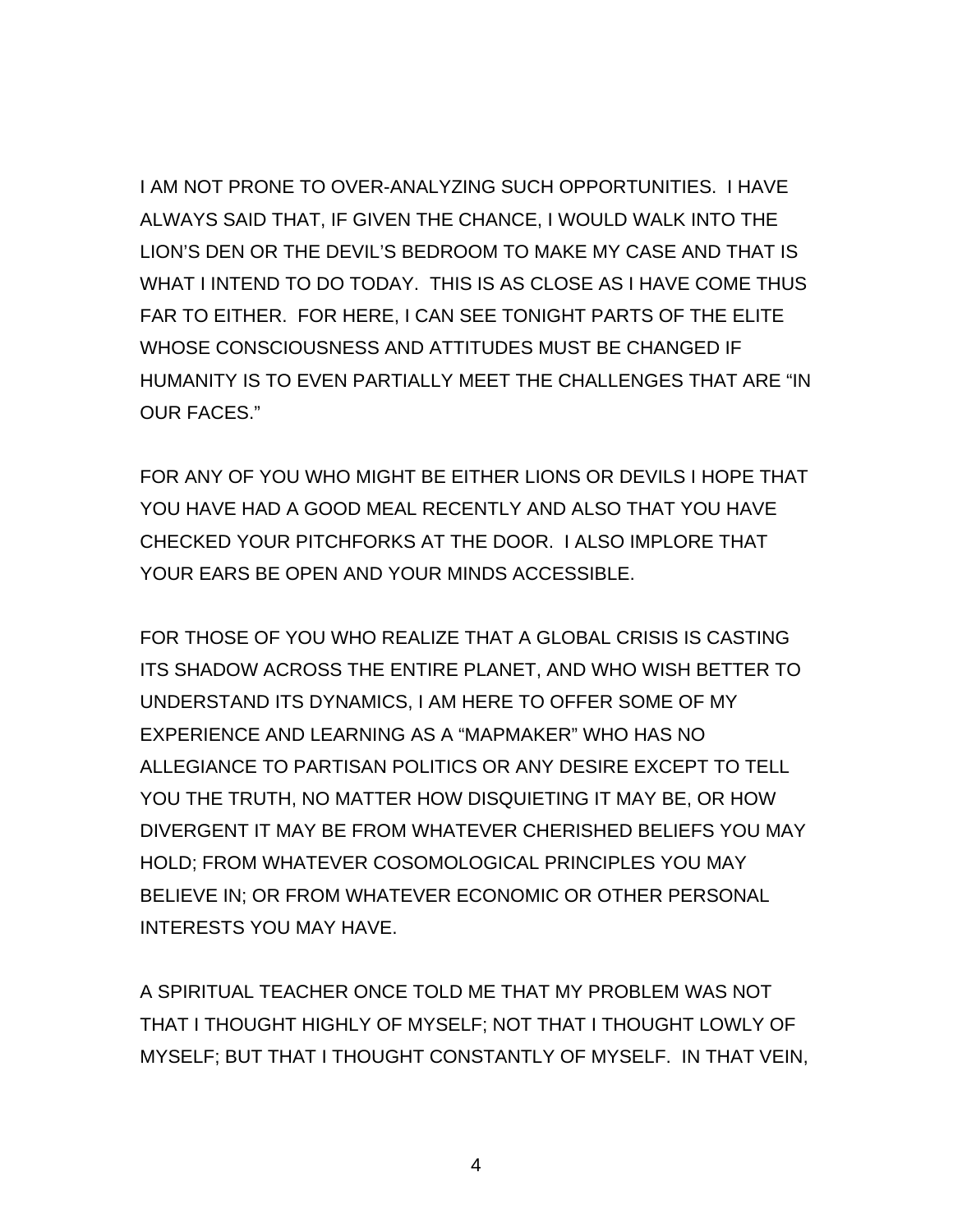LET US ALL TONIGHT TRY TO THINK OF ISSUES LARGER THAN OURSELVES, OUR PERSONAL INTERESTS, OUR WANTS, OR OUR FEARS.

VIEWED FROM ALMOST ANY PERSPECTIVE; BE IT GEOPOLITICS, ECONOMICS, CLIMATE, SPREADING WARFARE THAT THREATENS TO UNLEASH A GLOBAL ORGY OF BLOODLETTING, RISING ENERGY PRICES, DOCUMENTED ENERGY SHORTAGES, FRESH WATER SHORTAGES, BIOLOGICAL WARFARE, THE REPRESSION OF CIVIL LIBERTIES AT HOME AND ABROAD, OR ANY OF A DOZEN OTHER ISSUES; PLANET EARTH AND ALL OF ITS INHABITANTS ARE IN GREAT DANGER. THIS IS NOT A TIME TO THINK OF NATIONAL SECURITY. IT IS A TIME TO THINK OF PLANETARY SECURITY – INDEED, OF PLANETARY SURVIVAL.

AND I MUST RECOGNIZE ALSO THAT I WOULD NEVER HAVE BEEN AFFORDED THIS INCREDIBLE OPPORTUNITY TO SPEAK TO YOU TODAY, HAD IT NOT BEEN FOR THE CONSISTENT SUPPORT AND GENEROSITY; THE REASEARH AND ACTIVISM; THE COURAGE AND DISENFRANCHISEMENT, AND ABOVE ALL THE LOYALTY OF ALL THOSE PEOPLE WHO HAVE HELPED MY NEWSLETTER, "FROM THE WILDERNESS", GROW IN JUST SIX YEARS FROM 68 TO MORE THAN 15,000 MONTHLY READERS WORLDWIDE. TODAY OUR WEB SITE AT WWW.FROMTHEWILDERNESS.COM AVERAGES MORE THAN 12,000 VISITORS A DAY.

THESE INCLUDE MEMBERS OF CONGRESS, BUSINESS AND ECONOMIC LEADERS, PROFESSORS AT MORE THAN 30 UNIVERSITIES, RESPECTED JOURNALISTS, AND POLITICAL LEADERS IN MANY COUNTRIES.

IF ANYTHING HAD AN IMPACT ON MY THINKING AS I PREPARED THESE REMARKS IT WAS MY AWARENESS THAT THESE LOYAL SUPPORTERS ARE THE PEOPLE ON WHOSE BEHALF I PRESUME TO SPEAK. IT IS THEIR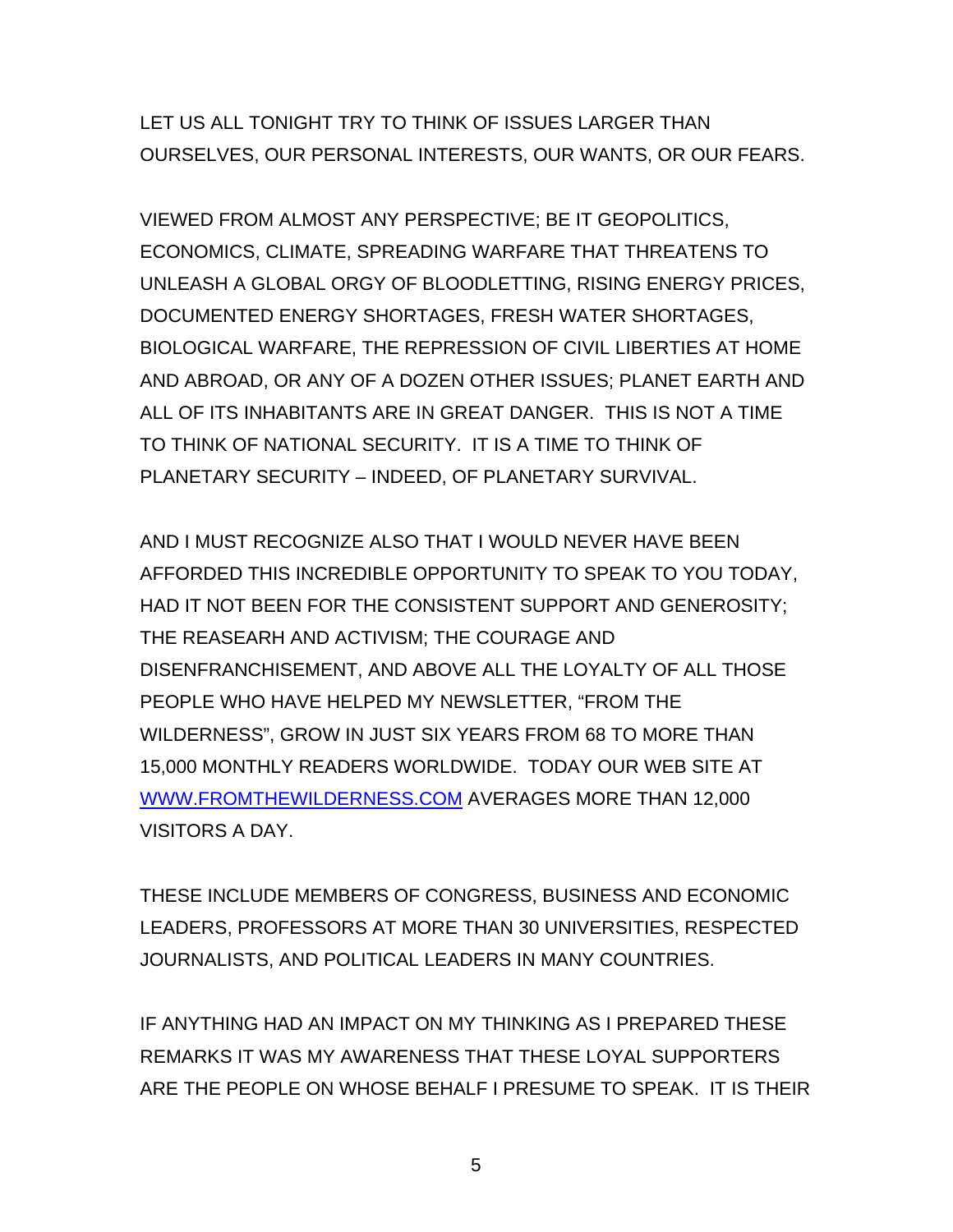VOICE AND THEIR COMMITMENT WHICH HAS GIVEN RISE TO MY VOICE. I COULD NOT AND WOULD NOT BE HERE WERE IT NOT FOR THEM.

BUT I ALSO, IF I MAY BE THAT BOLD, PRESUME TO SPEAK FOR ALL MANKIND, REGARDLESS OF RELIGION, ETHNICITY, NATIONALITY, GENDER, SEXUAL PREFERENCE, BANK ACCOUNT OR ANY OTHER ARTIFICIAL DISTINCTION.

THIS IS NO TIME TO BE SHY.

THIS IS NOT A TIME WHEN MEN AND WOMEN OF GOOD CONSCIENCE CAN AFFORD TO BE POLITCALLY CORRECT OR BE GUIDED BY ANYTHING EXCEPT A WILLINGNESS TO DISCARD EVERY "CHERISHED" BELIEF OR OPINION WHICH STANDS IN THE WAY OF AN ACCURATE AND FEARLESS APPRAISAL OF THE WORLD AROUND US.

AS I HAVE SAID SO MANY TIMES IN THE LAST THREE YEARS WHILE DELIVERING MORE THAN 40 LECTURES ON THE TRUTH AND LIES OF 9/11 AND PEAK OIL, IN EIGHT COUNTRIES: THE EVENTS IN THE FIVE YEARS FOLLOWING THE ATTACKS OF SEPTEMBER 11<sup>TH</sup> WILL DETERMINE THE COURSE OF HUMAN HISTORY FOR THE NEXT 500 YEARS OR MORE.

I CAN ONLY ASSUME THAT THE RECORD OF MY LECTURES AND WRITINGS, WHEREIN I HAVE COME TO BE KNOWN AS A MAN WHO BACKS UP EVERYTHING HE SAYS AND PRESENTS IT TO HIS AUDIENCES FOR VERFICATION, HAD SOMETHING TO DO WITH HOW THE BOARD OF GOVERNORS REACHED ITS DECISION TO EXTEND THIS INVITATION. FOR MANY YEARS NOW NOT A SINGLE FACT, CITATION OR PIECE OF EVIDENCE, PRESENTED IN MY LECTURES, OR IN MY BEST-SELLING VIDEO, "THE TRUTH AND LIES OF 9/11" HAS BEEN PROVED INACCURATE.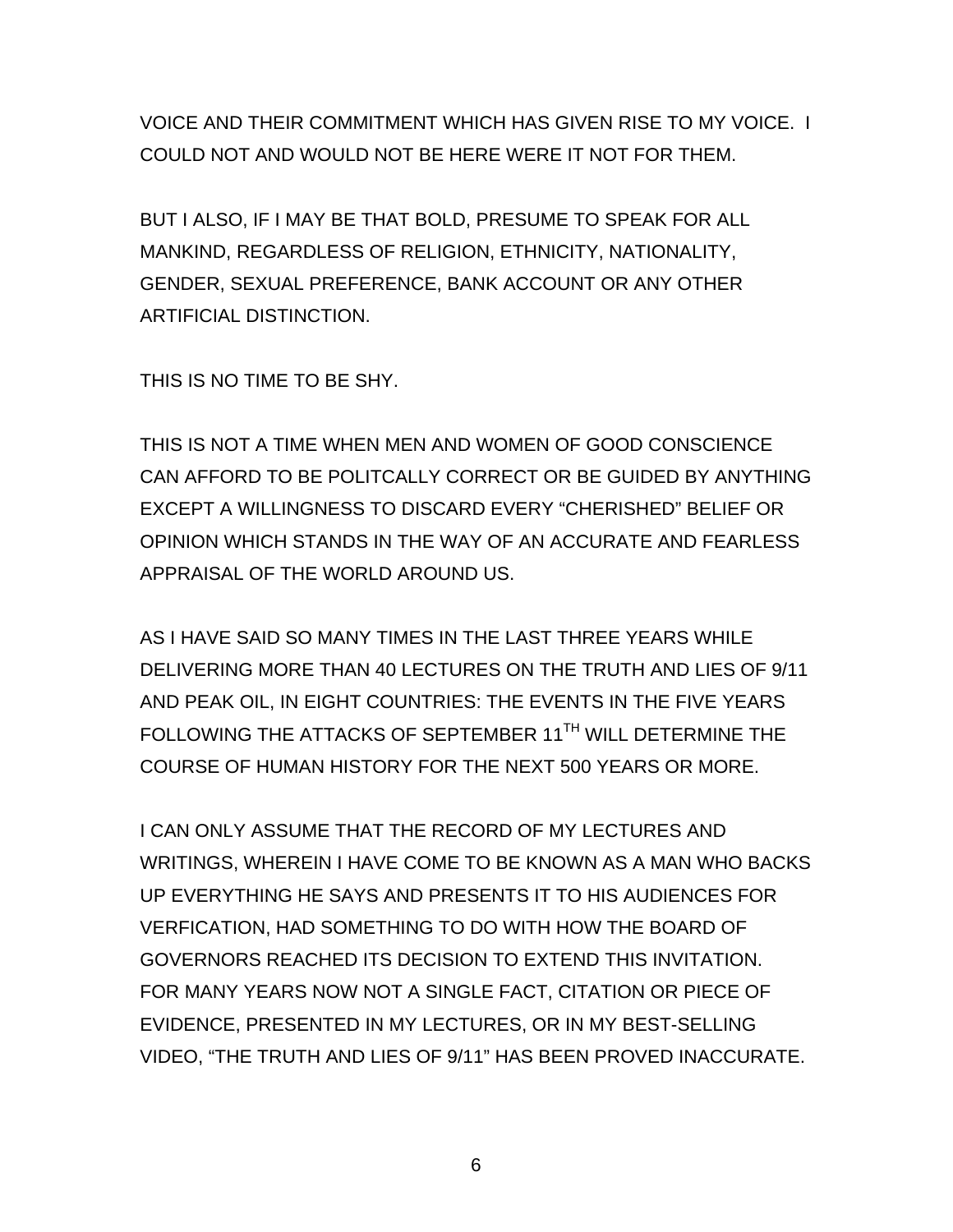I AM KNOWN AS A MAN WHO DOES NOT EXPECT PEOPLE TO TAKE HIS WORD ON FAITH BUT WHO ASKS AND EVEN EXPECTS PEOPLE TO CHALLENGE HIS RESEARCH, EVALUATE IT, AND REACH THEIR OWN CONCLUSIONS.

OPERATING UNDER THE ASSUMPTION THAT THE PAST CREDIBILITY OF MY RESEARCH HAS PRODUCED A RECORD WHICH GOT ME IN THE DOOR AT THE COMMONWEALTH CLUB, I AM TODAY, IN THE INTEREST OF TIME AND FOR MAXIMUM IMPACT, GOING TO DISPENSE WITH MY CUSTOMARY SLIDE PRESENTATION. I FULLY EXPECT THAT ANYONE WHO CHALLENGES OR DISAGREES WITH MY ASSERTIONS WILL GO OUT AND DO SOME CHECKING FOR HIM OR HER SELF.

ALMOST EVERYTHING I PRESENT TO YOU TODAY WILL BE FULLY DOCUMENTED – BY MEANS OF APPROXIMATELY 1,000 ENDNOTES – IN MY SOON TO BE RELEASED BOOK, "CROSSING THE RUBICON: THE DECLINE OF THE AMERICAN EMPIRE AT THE END OF THE AGE OF OIL."

THE BOOK, PUBLISHED BY NEW SOCIETY PUBLISHERS, SHOULD BE AVAILABLE FOR SALE FROM THE *FTW* WEB SITE WITHIN 2-3 WEEKS AND IT WILL GO ON SALE NATIONALLY, THROUGH ALL MAJOR OUTLETS, BY MID-OCTOBER.

SEPTEMBER 11<sup>TH</sup>

BOTH HERE IN THE UNITED STATES AND AROUND THE WORLD I AM NOT ALONE IN BELIEVING THAT THE ATTACKS OF SEPTMEBER 11<sup>TH</sup> WERE FACILITATED, ORCHESTRATED AND EXECUTED BY THE UNITED STATES GOVERNMENT. HOWEVER, THERE IS A GREAT DEAL OF MISUNDERSTANDING AND CONCLUSION JUMPING ABOUT THESE ASSESSMENTS THAT IS NOT SUPPORTED BY THE EVIDENCE. I WAS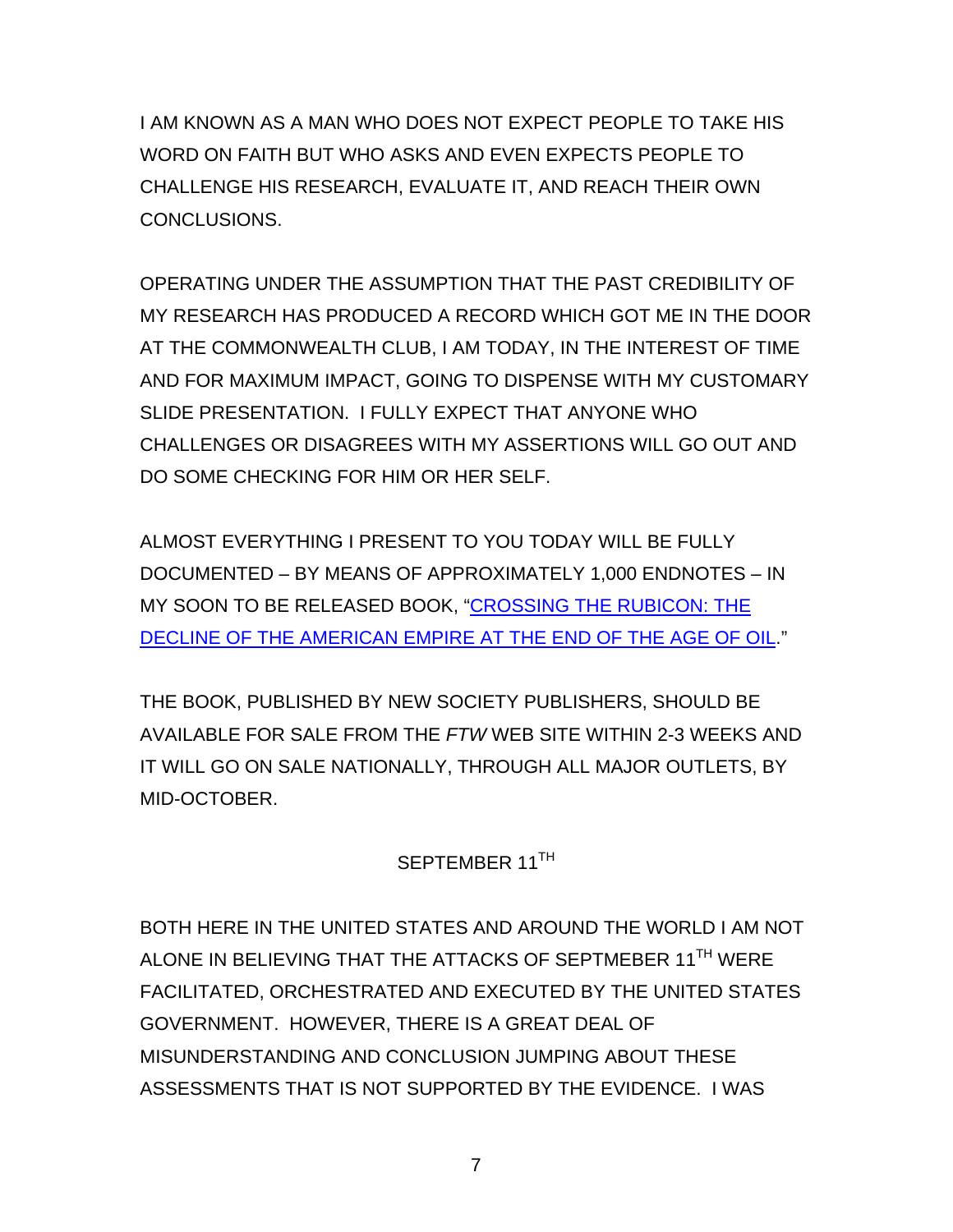TRAINED AS A POLICE OFFICER AND DETECTIVE, AND FOR MANY YEARS NOW I HAVE BEEN AN EFFECTIVE INVESTIGATIVE JOURNALIST BECAUSE I HAVE ADHERED TO STRICT EVIDENTIARY AND INVESTIGATIVE STANDARDS.

THE 9/11 ATTACKS WERE THE RESULT OF DELIBERATE PLANNING AND ORCHESTRATED EFFORTS BY IDENTIFIABLE LEADERS WITHIN THE U.S. GOVERNMENT, AND THE ENERGY AND FINANCIAL SECTORS, TO SEE A PEARL HARBOR-LIKE ATTACK WHICH WOULD PROVIDE THE AMERICAN EMPIRE WITH A PRETEXT FOR WAR, INVASION AND THE SEQUENTIAL CONFISCATION OF OIL AND NATURAL GAS RESERVES, OR THE KEY TRANSPORTATION ROUTES THROUGH WHICH THEY PASS. 9-11 WAS A PREMEDITATED MURDER AND IN MY BOOK, AND HERE TONIGHT, I WILL NAME SOME OF THE SUSPECTS WHO COMMITTED THE CRIME. IN MY BOOK I WILL SHOW YOU OVERWHELMING EVIDENCE OF THEIR GUILT WHICH I WOULD BE PROUD AND CONFIDENT TO PLACE EITHER BEFORE A DISTRICT ATTORNEY OR A JURY.

HISTORICALLY, THE ASSERTION THAT THE UNITED STATES GOVERNMENT WOULD ORCHESTRATE AN ATTACK UPON AMERICAN INTERESTS HAS AMPLE PRECEDENT. FORMER NATIONAL SECURITY ADVISOR ZBIGNIEW BRZEZINSKI DESCRIBED THE NEED FOR SUCH AN EVENT IN SEVERAL PLACES IN HIS 1997 BOOK "THE GRAND CHESSBOARD." IT WAS I WHO FIRST BROUGHT THIS BOOK TO WORLD ATTENTION IN LATE 2001. THE PROJECT FOR A NEW AMERICAN CENTURY MADE REFERENCE TO THE NEED FOR SUCH AN ATTACK IN ITS 2000 REPORT "REBUILDING AMERICA'S DEFENSES." DECLASSIFIED TOP SECRET DOCUMENTS DISCLOSED BY AUTHOR JAMES BAMFORD IN HIS BOOK, "BODY OF SECRETS" TELL US THAT IN 1962 THE JOINT CHIEFS HAD APPROVED A PLAN CALLED "OPERATION NORTHWOODS" WHICH WAS A COVERT OPERATION THAT WOULD SHOOT DOWN AMERICAN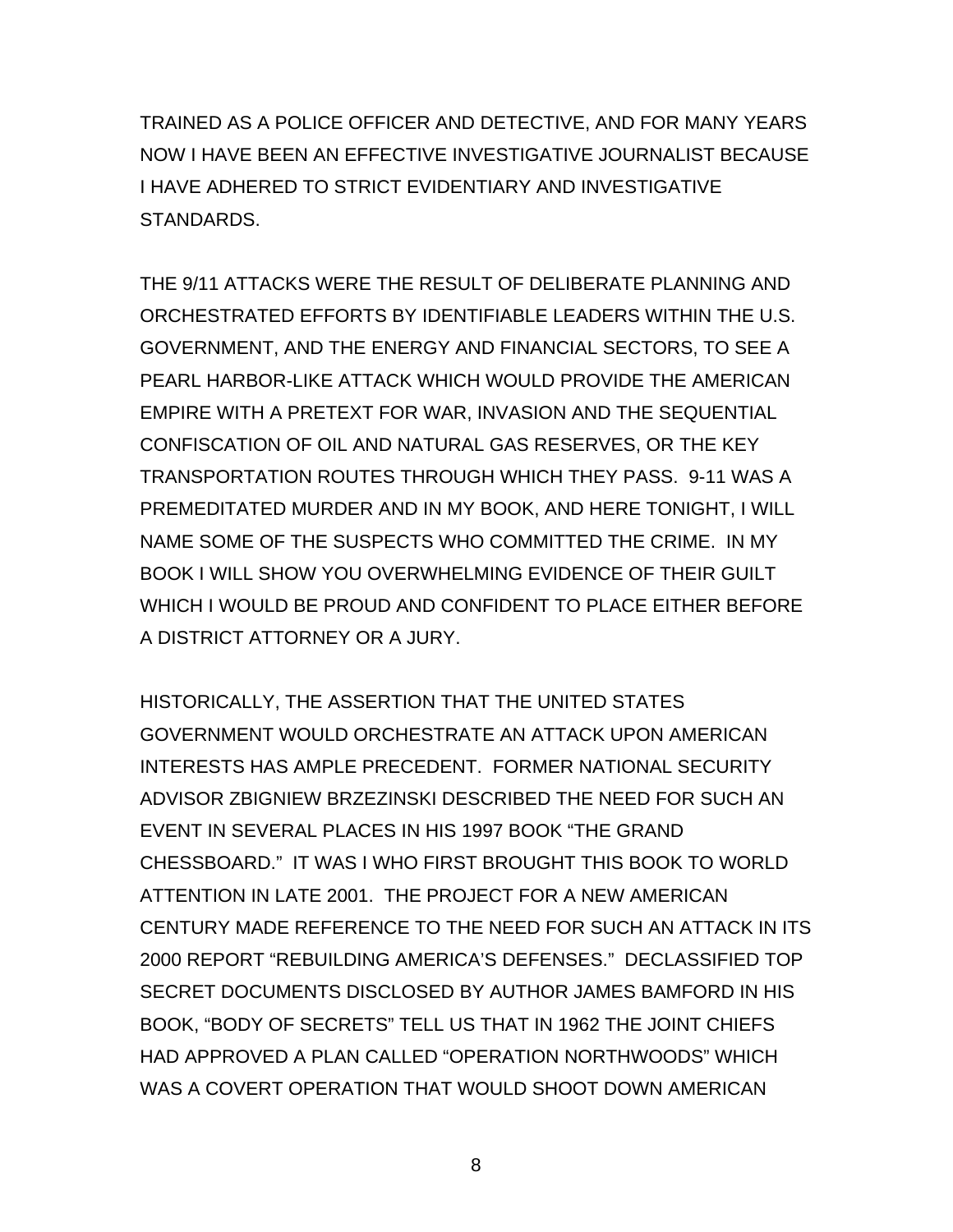AIRCRAFT AND STAGE ATTACKS ON AMERICAN MILITARY FACILITIES WITH THE INTENT OF BLAMING THOSE ATTACKS ON FIDEL CASTRO AND PROMPTING THE SUBSEQUENT US INVASION AND OCCUPATION OF CUBA.

THE DECLASSIFIED NORTHWOODS DOCUMENTS CAN BE SEEN AND DOWNLOADED FROM THE *FTW* WEB SITE. BUT ONCE VIEWED, THEY CANNOT BE IGNORED.

THEREFORE IT CANNOT BE SAID THAT SUCH A THING HAS NEVER BEEN CONCEIVED OF OR CARRIED OUT BY AMERICAN POLITICAL LEADERS. FROM THE SINKING OF THE BATTLESHIP MAINE, TO THE GULF OF TONKIN, AND INDEED, EVEN TO PEARL HARBOR ITSELF, HISTORY TODAY PROVIDES US WITH ABUNDANT DOCUMENTATION OF US GOVERNMENT COMPLICITY IN VARYING DEGREES IN SIMILAR ATTACKS. THE BOOK "DAY OF DECEIT" AND OTHER RECORDS FROM THE NATIONAL ARCHIVES HAVE SHOWN US THAT THE ROOSEVELT ADMINISTRATION HAD BROKEN THE JAPANESE CODES WELL BEFORE DECEMBER 7<sup>TH</sup>. AND THAT A CONSCIOUS DECISION WAS MADE TO ALLOW THE ATTACK ON PEARL HARBOR TO TAKE PLACE. THIS WAS INTENDED TO PROVIDE THE NECESSARY IMPETUS FOR US ENTRY INTO THE SECOND WORLD WAR AT A TIME WHEN GREAT BRITAIN WAS BUCKLING UNDER THE MILITARY BLITZKRIEG, AERIAL BOMBING AND U-BOAT WARFARE OF THE THIRD REICH.

*CROSSING THE RUBICON* IS A DETECTIVE STORY THAT GETS TO THE INNERMOST CORE OF THE 9/11 ATTACKS. IT PLACES 9/11 AT THE CENTER OF A DESPERATE NEW AMERICA, CREATED BY SPECIFIC, NAMED INDIVIDUALS IN PREPARATION FOR PEAK OIL: AN ECONOMIC CRISIS LIKE NOTHING THE WORLD HAS EVER SEEN.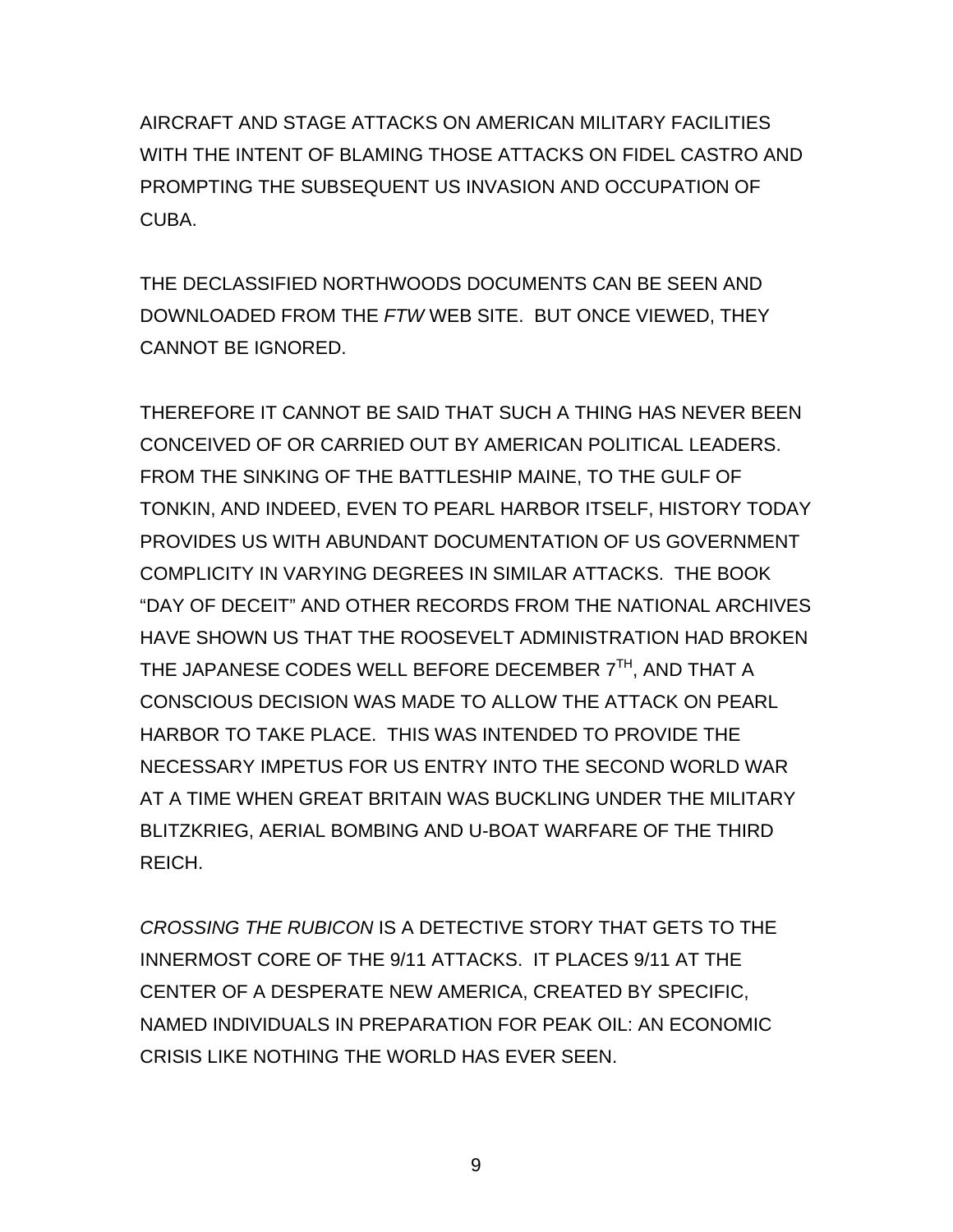SIMPLY DEFINED, PEAK OIL IS THAT MOMENT IN TIME WHEN GLOBAL OIL – AND NATURAL GAS – PRODUCTION BEGINS AN IRREVERSIBLE AND PERMANENT DECLINE WHICH WILL NOT YIELD OR GIVE WAY REGARDLESS OF HOW MUCH MONEY AND EFFORT IS SPENT TRYING TO CHANGE IT.

WITH DEMAND STILL ACCELERATING RAPIDLY IN BOTH THE US AND THE INDUSTRIALIZED AND DEVELOPING WORLD, THE ARRIVAL OF PEAK OIL LITERALLY DESCRIBES A POINT OF OVERSHOOT IN WHICH ECONOMIC AND ECOLOGICAL STASIS – LET ALONE GROWTH – BECOMES UNSUSTAINABLE. OVER THE COURSE OF THE LAST THREE YEARS, "FROM THE WILDERNESS" HAS PIONEERED THE INVESTIGATION AND DOCUMENTATION OF THIS CRISIS. WITH THE INVALUABLE RESEARCH AND WRITING OF *FTW'S* ENERGY EDITOR DALE ALLEN PFEIFFER, A GEOLOGIST, AND THROUGH MY OWN TRAVELS AND RESEARCH IN THE US, FRANCE AND GERMANY, WE HAVE DRAWN UPON THE EXPERTISE OF THOSE WITH DECADES OF EXPERIENCE IN THE OIL INDUSTRY (MANY OF WHOM HAVE LEFT IT), INDEPENDENT SCIENTISTS AND ACADEMICS HAVING NO CONNECTION TO THE ENERGY INDUSTRY, BUSINESS AND FINANCIAL LEADERS, INTERNATIONAL BODIES SUCH AS THE INTERNATIONAL ENERGY AGENCY, AND ACTUAL WORLD EVENTS TO DRAW ATTENTION TO WHAT IS THE SINGLE MOST SERIOUS THREAT FACING MANKIND IN ITS ENTIRE HISTORY.

IT IS MY BELIEF, AS I SPEAK TO YOU TONIGHT THAT PLANET EARTH IS – PLUS OR MINUS ONE YEAR – AT THE ALL TIME PEAK OF HYDROCARBON ENERGY PRODUCTION. SIMPLY PUT, WE HAVE USED HALF OF ALL THE OIL GOD PLACED ON THIS PLANET, AND EVERY DROP, EVERY BARREL EXTRACTED FROM THE GROUND FROM NOW ON WILL BECOME PROGRESSIVELY MORE EXPENSIVE, OF LESSER QUALITY, AND MUCH HARDER TO OBTAIN. WE HAVE PICKED THE LOW HANGING FRUIT. AS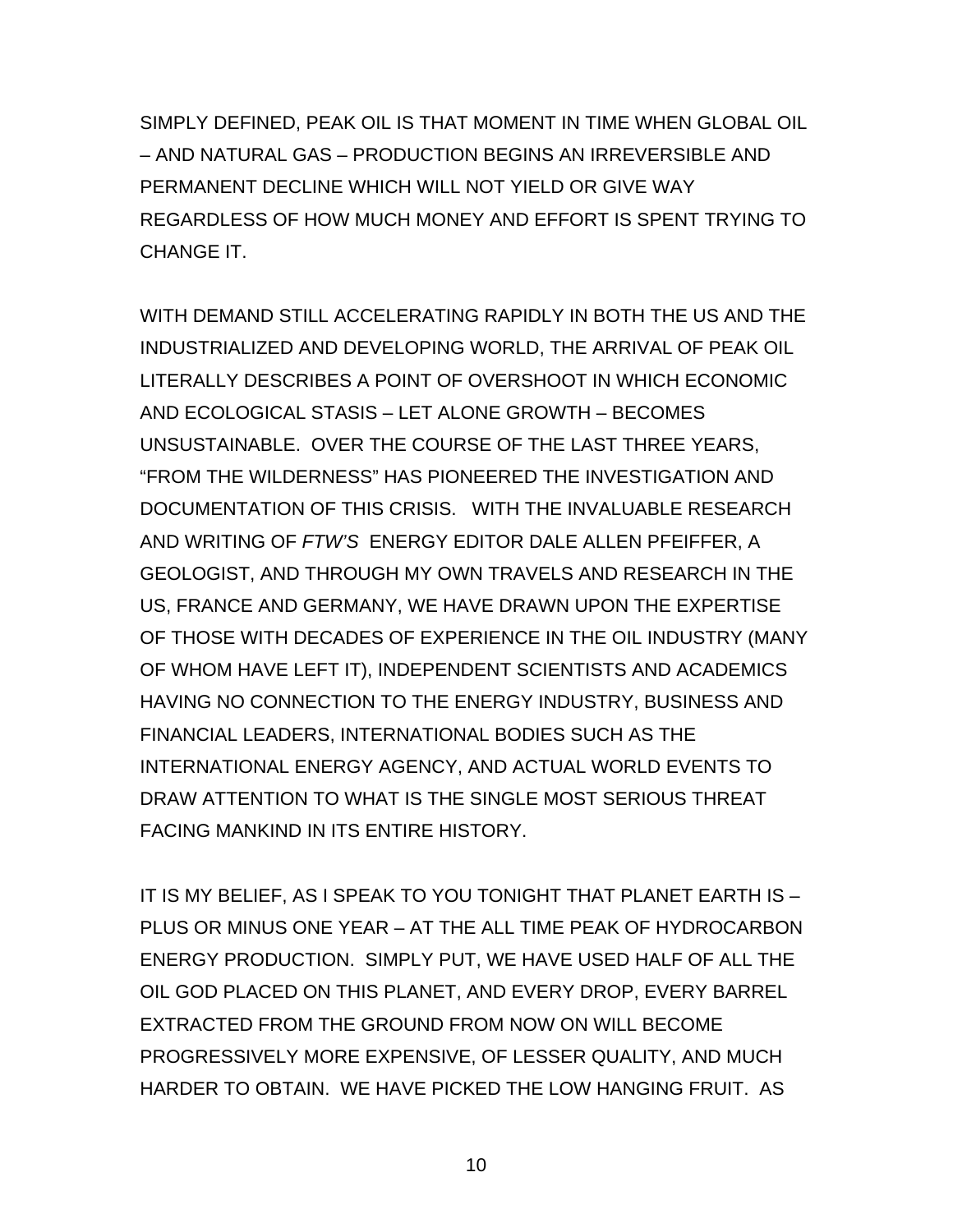ALL EXPERTS AGREE, PEAK IS SOMETHING WE WILL ONLY KNOW OF A CERTAINTY AS WE VIEW IT IN OUR REAR VIEW MIRRORS.

THE ATTACKS OF SEPTEMBER 11TH, 2001 WERE THE PRETEXT FOR THE AMERICAN, AND TO A LESSER EXTENT, THE BRITISH AND ISRAELI EMPIRES TO BEGIN SEIZING, BY FORCE, THOSE ENERGY SUPPLIES NEEDED TO SUSTAIN THEIR POWER, HEGEMONY (WHETHER REGIONAL OR GLOBAL) AND THEIR TEETERING ECONOMIES.

THE ATTACKS OF 9/11 WERE ACCOMPLISHED THROUGH AN AMAZING ORCHESTRATION OF LOGISTICS AND PERSONNEL. FORMER NATIONAL SECURITY AIDE AND COUNTER-TERROR ADVISOR RICHARD CLARKE HAS POSTULATED THAT SUCH A CONSPIRACY COULD NEVER BE KEPT A SECRET. TOO MANY PEOPLE WOULD HAVE BEEN INVOLVED, HE SAID.

ON THIS POINT I DISAGREE WITH CLARKE COMPLETELY AND POINT TO THE FACT THAT THE MANHATTAN PROJECT, WHICH DEVELOPED THE ATOM BOMB AND THE STEALTH FIGHTER PROJECT WERE BOTH SUCCESSFULLY KEPT SECRET. THE NUMBERS OF PEOPLE INVOLVED IN BOTH OF THOSE PROJECTS FAR EXCEEDED THE NUMBERS OF PEOPLE WITHIN THE UNITED STATES GOVERNMENT REQUIRED TO EXECUTE 9/11.

HOWEVER, I MUST EXPRESS A DEEP DEBT OF GRATITUDE TO CLARKE. FOR IN HIS BOOK "AGAINST ALL ENEMIES" HE LEFT A COMPELLING TRAIL OF BREAD CRUMBS, CONTRADICTIONS TO THE SWORN TESTIMONY OF OUR HIGHEST LEADERS, AND HARD EVIDENCE WHICH PROVIDED ME WITH MUCH OF THE INFORMATION NEEDED TO SAY THAT NOT ONLY CAN I NAME SOME OF THE US GOVERNMENT OFFICIALS WHO PERPETRATED THOSE ATTACKS, I CAN ALSO IDENTIFY THE PRIME SUSPECT – OR MR. BIG – WHO PLAYED THE COMMAND ROLE IN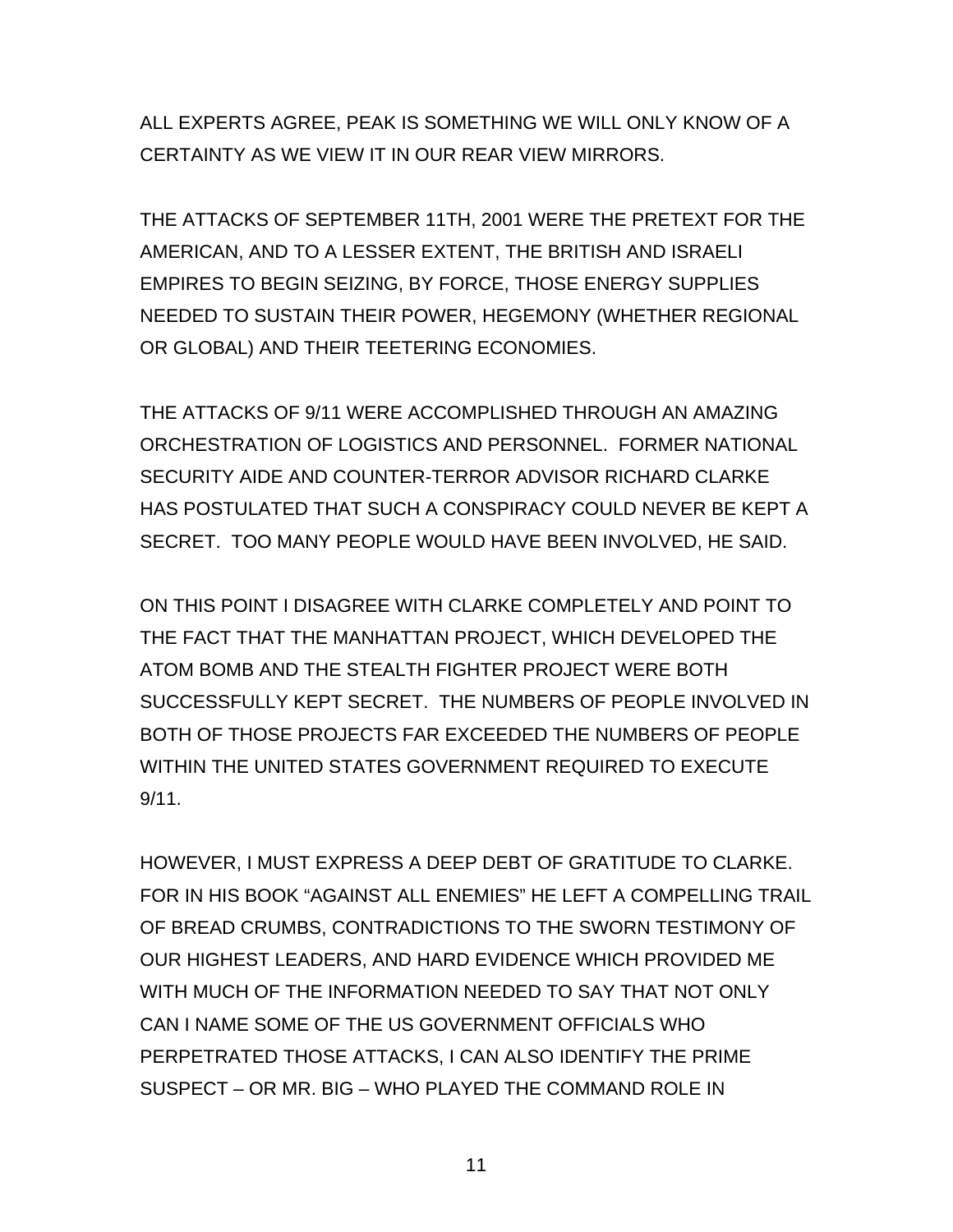EXECUTING THEM. MR. CLARKE IS NOT A STUPID MAN AND I CAN ONLY CONCLUDE THAT HE LEFT THOSE CRUMBS FOR OTHERS TO FIND.

ALL OF THIS OF COURSE STANDS IN STARK CONTRAST TO THE REPORT OF THE SO-CALLED INDEPENDENT COMMISSION WHICH INVESTIGATED THOSE ATTACKS. BEFORE I START NAMING NAMES, LET ME FIRST TAKE A LOOK AT WHY ABSOLUTELY NOTHING PRESENTED BY THE KEAN COMMISSION CAN, OR SHOULD, BE ACCEPTED WITHOUT CHALLENGE.

## THE KEAN COMMISSION

A RECENT STORY IN THE *MINNEAPOLIS STAR TRIBUNE* REPORTED ON HOW ONE US SENATOR, MARK DAYTON OF MINNESOTA, FOUND SOME EGREGIOUS INCONSISTENCIES IN THE FINAL REPORT OF THE KEAN COMMISSION. THE STORY SAID THAT DURING A RECENT HEARING EVALUATING THE KEAN REPORT:

*"DAYTON TOLD LEADERS OF THE SEPT. 11 COMMISSION THAT, BASED ON THE COMMISSION'S REPORT, A NORAD CHRONOLOGY MADE PUBLIC A WEEK AFTER THE ATTACKS WAS GROSSLY MISLEADING. THE CHRONOLOGY SAID THE FAA NOTIFIED THE MILITARY'S EMERGENCY AIR COMMAND OF THREE OF THE HIJACKINGS WHILE THOSE JETLINERS WERE STILL AIRBORNE. DAYTON CITED COMMISSION FINDINGS THAT THE FAA FAILED TO INFORM NORAD ABOUT THREE OF THE PLANES UNTIL AFTER THEY HAD CRASHED.* 

*"AND, HE SAID, A SQUADRON OF NORAD FIGHTER PLANES THAT WAS SCRAMBLED WAS SENT EAST OVER THE ATLANTIC OCEAN AND WAS 150 MILES FROM WASHINGTON, D.C., WHEN*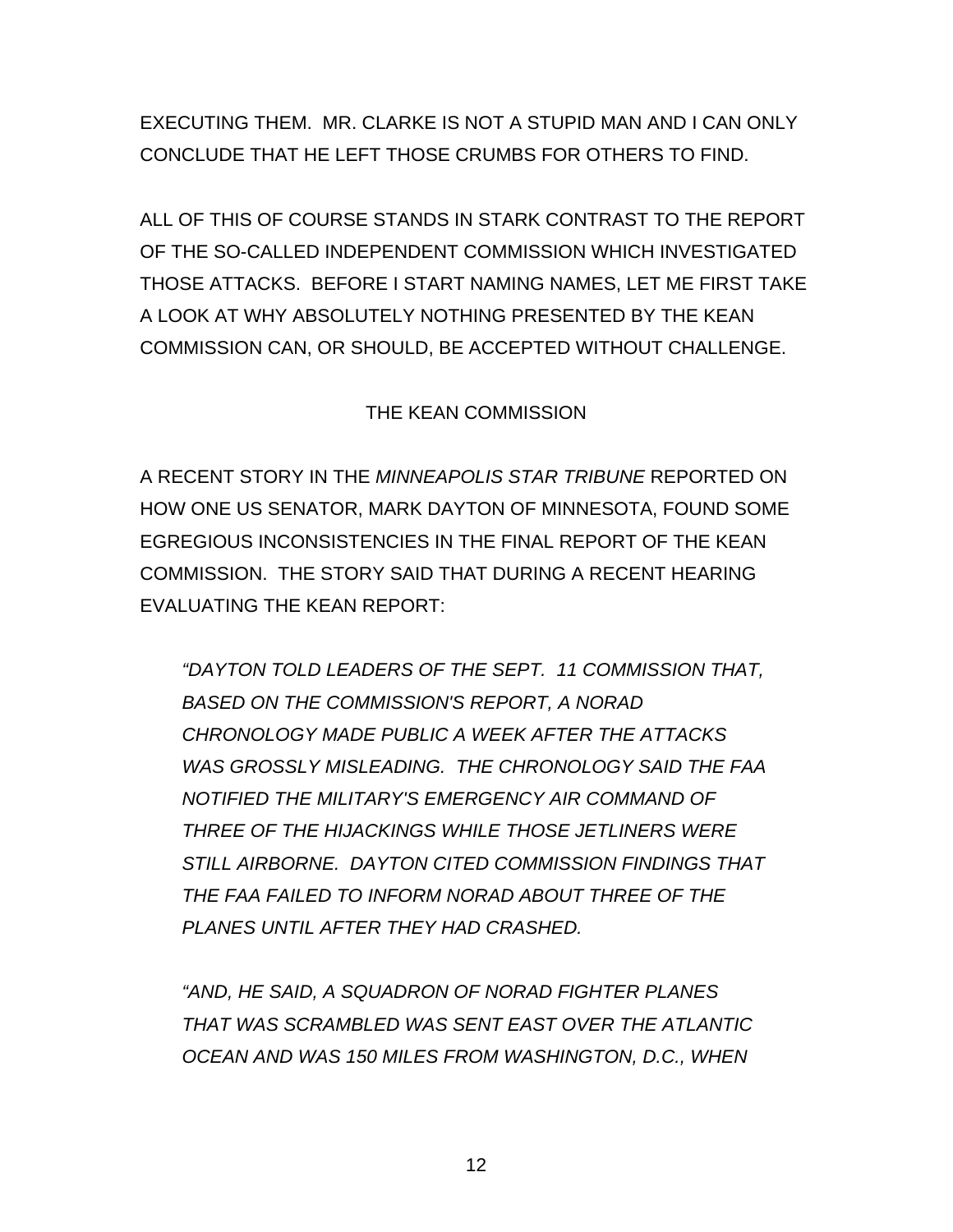*THE THIRD PLANE STRUCK THE PENTAGON – 'FARTHER THAN THEY WERE BEFORE THEY TOOK OFF.'* 

*"DAYTON SAID NORAD OFFICIALS 'LIED TO THE AMERICAN PEOPLE, THEY LIED TO CONGRESS AND THEY LIED TO YOUR 9/11 COMMISSION TO CREATE A FALSE IMPRESSION OF COMPETENCE, COMMUNICATION AND PROTECTION OF THE AMERICAN PEOPLE.' HE TOLD KEAN AND HAMILTON THAT IF THE COMMISSION'S REPORT IS CORRECT, PRESIDENT BUSH 'SHOULD FIRE WHOEVER AT FAA, AT NORAD ... BETRAYED THEIR PUBLIC TRUST BY NOT TELLING US THE TRUTH.'"* 

WHAT SENATOR DAYTON DID NOT FULLY FOCUS ON WAS THAT, JUST A FEW SHORT WEEKS BEFORE RELEASING ITS FINAL REPORT, THE KEAN COMMISSION UNILATERALLY CHANGED THE TIMES OF CERTAIN KEY EVENTS, NEGATING AND OVERRULING TESTIMONY AND EVIDENCE PRESENTED UNDER OATH, WITHOUT HAVING RECEIVED A SINGLE NEW PIECE OF EVIDENCE – EITHER FORMALLY OR INFORMALLY – THAT CONTRADICTED OR CHANGED THE EVIDENCE ALREADY RECEIVED.

I'M SURE THAT THERE ARE SOME ATTORNEYS IN THE ROOM TONIGHT. I WONDER HOW MANY OF YOU WOULD ACQUIESCE TO THE JUDGE IN A CRIMINAL TRIAL SUBMITTING AND RULING ON EVIDENCE THAT NEITHER THE DEFENSE NOR PROSECUTION HAD PRESENTED DURING TRIAL, BUT WHICH THE JUDGE HAD SOMEHOW PRODUCED, WITHOUT EXPLANATION, FROM HIS OR HER CHAMBERS. HOW WOULD YOU REACT IF THE JUDGE THEN RULED ON THE BASIS OF THAT EVIDENCE, MAKING NO ATTEMPT TO RECONCILE THE EVIDENCE PRESENTED BY EITHER SIDE?

WHAT WOULD YOU SAY TO THE JURY?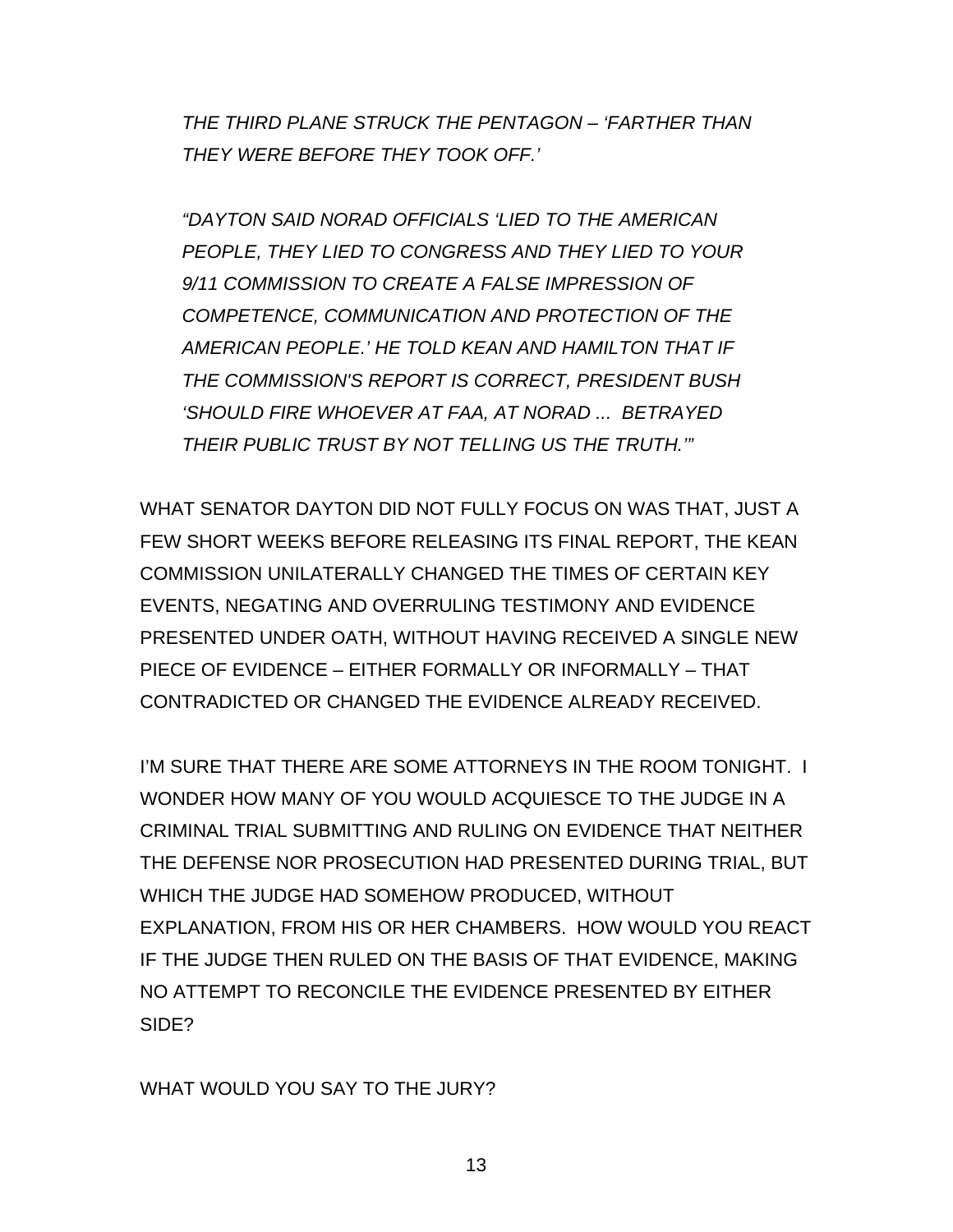WHILE SENATOR DAYTON WAS ASTUTE ENOUGH TO NOTE SOME GLARING INCONSISTENCIES AND CONTRADICTIONS IN A HIGHLY MANIPULATED AND FREQUENTLY ALTERED EVIDENTIARY RECORD, HE MISSED, OR CHOSE TO IGNORE OTHER ELEPHANTS SITTING COMFORTABLY IN THE LIVING ROOM OF ONE OF THE MOST SHAMELESS PIECES OF DISHONEST PUBLIC ACCOUNTING IN AMERICAN HISTORY. THESE INCLUDE THE FACT THAT THE COMMISSION INEXPLICABLY INTRODUCED, AT THE LAST MINUTE, A COMPLETELY NEW TIMELINE OF EVENTS SURROUNDING THE RESPONSES OF THE FAA, NORAD AND THE PENTAGON ON 9/11 IN DIRECT CONTRADICTION TO PREVIOUSLY SWORN TESTIMONY AND EXHIBITS FROM THESE COMMANDS. IN MOST CASES THIS EVIDENCE WAS PRESENTED BY THE SAME MEN WHO ACTUALLY MADE KEY DECISIONS THAT DAY.

### WHY?

IN ITS MERE CONSTITUTION, THE KEAN COMMISSION'S MEMBERS WOULD NEVER HAVE BEEN ALLOWED TO EVEN APPROACH THE BAR OF JUDICIAL IMPARTIALITY IN AN AMERICAN COURTROOM TO DECIDE SUCH AN IMPORTANT CASE. THEY – EVERY ONE OF THEM, INCLUDING YOUR TWO RECENT SPEAKERS – WOULD AND SHOULD HAVE BEEN IMMEDIATELY DISQUALIFIED FROM PROVIDING, AS WAS MANDATED BY LAW, "A FULL ACCOUNTING" OF THE EVENTS OF SEPTEMBER 11TH.

IN DESCRIBING TO YOU SOME OF THESE CONFLICTS OF INTEREST, I WOULD LIKE TO EXPRESS MY THANKS TO INDEPENDENT JOURNALIST JIM RAREY WHO DID A MAGNIFICENT JOB OF CATALOGUING THE HISTORIES OF THE WOLVES AND THE FOXES WHO MANAGED THE HEN HOUSE OF SEPTEMBER 11<sup>TH</sup>'S HISTORICAL RECORD.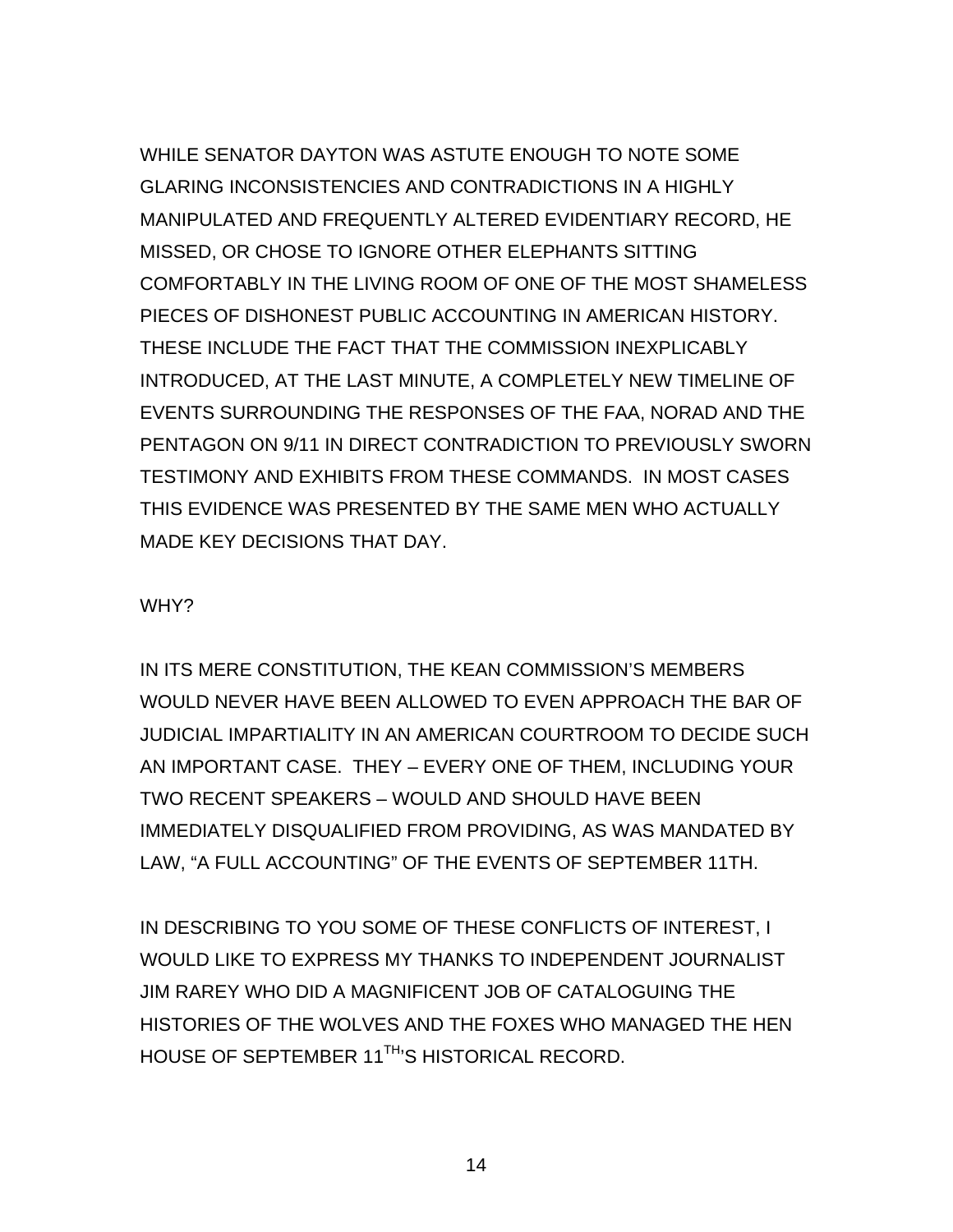THE FOLLOWING IS ONLY A PARTIAL DESCRIPTION OF SOME OF THE MORE OBVIOUS CONFLICTS WITHIN THE KEAN COMMISSION.

# **THOMAS KEAN (CHAIRMAN)**

THOMAS KEAN IS A DIRECTOR (AND SHAREHOLDER) OF AMERADA HESS CORPORATION, WHICH IS INVOLVED IN THE HESS-DELTA JOINT VENTURE WITH DELTA OIL OF SAUDI ARABIA, OWNED BY THE [KHALID] BIN MAHFOUZ AND AL-AMOUDI CLANS. THIS COMPANY WAS INVOLVED IN THE INITIAL PLANNING FOR A TRANS-AFGHAN OIL PIPELINE JUST PRIOR TO SEPTEMBER 11<sup>TH</sup>. KHALID BIN MAHFOUZ, ONCE A SENIOR EXECUTIVE WITH THE LEGENDARY ORGANIZED CRIME BANK BCCI, IS SAUDI ARABIA'S LARGEST BANKER AND HIS CLIENTS INCLUDE BOTH THE SAUDI ROYAL FAMILY AND THE SAUDI BINLADIN GROUP OF COMPANIES.

COINCIDENTALLY, THE FORMER GOVERNOR OF NEW JERSEY IS ALSO A MEMBER OF THE COUNCIL ON FOREIGN RELATIONS, TOGETHER WITH ANOTHER PROMINENT MEMBER OF THE BOARD OF DIRECTORS OF AMERADA HESS, FORMER SECRETARY OF THE TREASURY NICHOLAS BRADY.

IT IS ALSO WORTH MENTIONING THAT THOMAS KEAN ALSO SITS AS CO-CHAIRMAN OF THE HOMELAND SECURITY PROJECT (HSP) UNDER THE AUSPICES OF THE CENTURY FOUNDATION. IN THIS CAPACITY, KEAN HAS PLAYED A KEY ROLE IN THE DRAFT RECOMMENDATIONS OF THE CENTURY FOUNDATION, WHICH PARTIALLY LAID THE GROUNDWORK OF THE DEPARTMENT OF HOMELAND SECURITY LEGISLATION.

JOURNALIST WAYNE MADSEN HAS SHOWN WITH AMPLE DOCUMENTATION THAT GEORGE W. BUSH ALSO HAD BUSINESS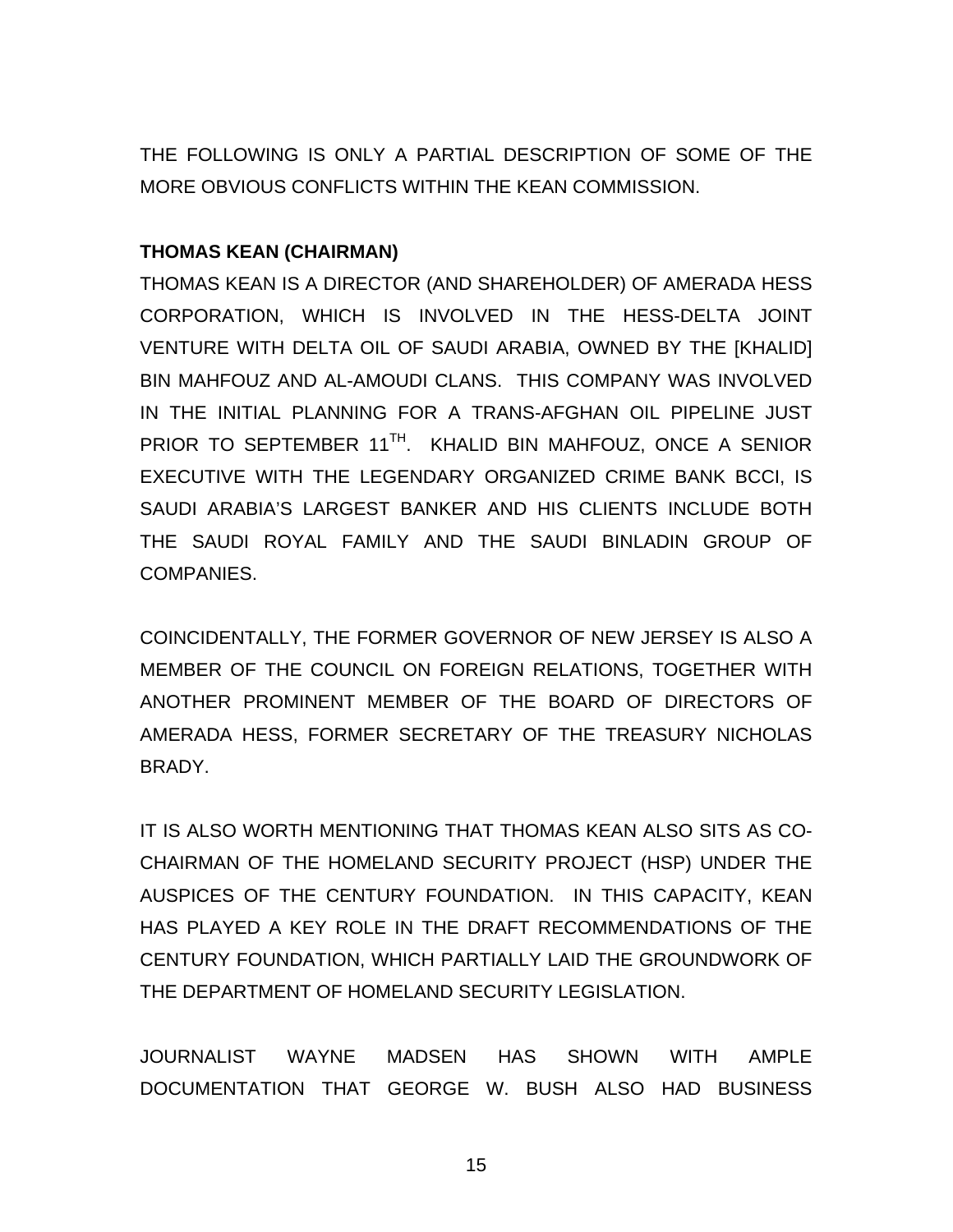RELATIONS WITH KHALID BIN MAHFOUZ, WHEN HE WAS IN THE TEXAS OIL BUSINESS. BOTH GEORGE W. BUSH AND KHALID BIN-MAHFOUZ WERE ALSO IMPLICATED IN THE BCCI SCANDAL CLOSELY TIED TO THE IRAN-CONTRA AND SAVINGS AND LOAN SCANDALS.

OTHER LINKS BETWEEN BUSH AND MAHFOUZ CAN BE FOUND THROUGH INVESTMENTS IN THE CARLYLE GROUP, AN AMERICAN INVESTMENT FIRM MANAGED BY A BOARD ON WHICH FORMER PRESIDENT GEORGE H.W. BUSH HIMSELF ONCE SAT. THE YOUNGER BUSH PERSONALLY HELD SHARES IN ONE OF CARLYLE'S OWNED COMPANIES, CATERAIR, BETWEEN 1990-94.

## **LEE HAMILTON (VICE CHAIR)**

IN 1987, HOUSE SPEAKER JIM WRIGHT (WHO LATER RESIGNED IN DISGRACE) APPOINTED HAMILTON TO CHAIR A COMMITTEE INVESTIGATING THE IRAN/CONTRA AFFAIR.

WHEN A QUESTION WAS RAISED ABOUT CIA/CONTRA DRUG SMUGGLING, THE RESPONSE WAS RELEASE BY HAMILTON OF A CURSORY REVIEW THAT CONCLUDED THERE WAS NO TRUTH TO THE CHARGES. THE CIA RELEASED A REPORT IN OCTOBER OF 1998 (VOLUME II OF THE CIA INSPECTOR GENERAL'S REPORT ON IRAN-CONTRA DRUG TRAFFICKING), THAT RECEIVED ALMOST NO PUBLICITY YET ADMITTED THE DRUG CONNECTION AND DIRECT CIA INVOLVEMENT IN THE TRANSSHIPMENT OF THOUSANDS OF KILOS OF COCAINE.

HAMILTON PLAYED A KEY ROLE IN THE SO-CALLED OCTOBER SURPRISE OF 1980-81 IN WHICH IT WAS CHARGED THAT THE REAGAN-BUSH CAMPAIGN TEAM WAS REPORTED TO HAVE SECRETLY NEGOTIATED WITH IRAN'S REVOLUTIONARY GOVERNMENT TO DELAY RELEASE OF

16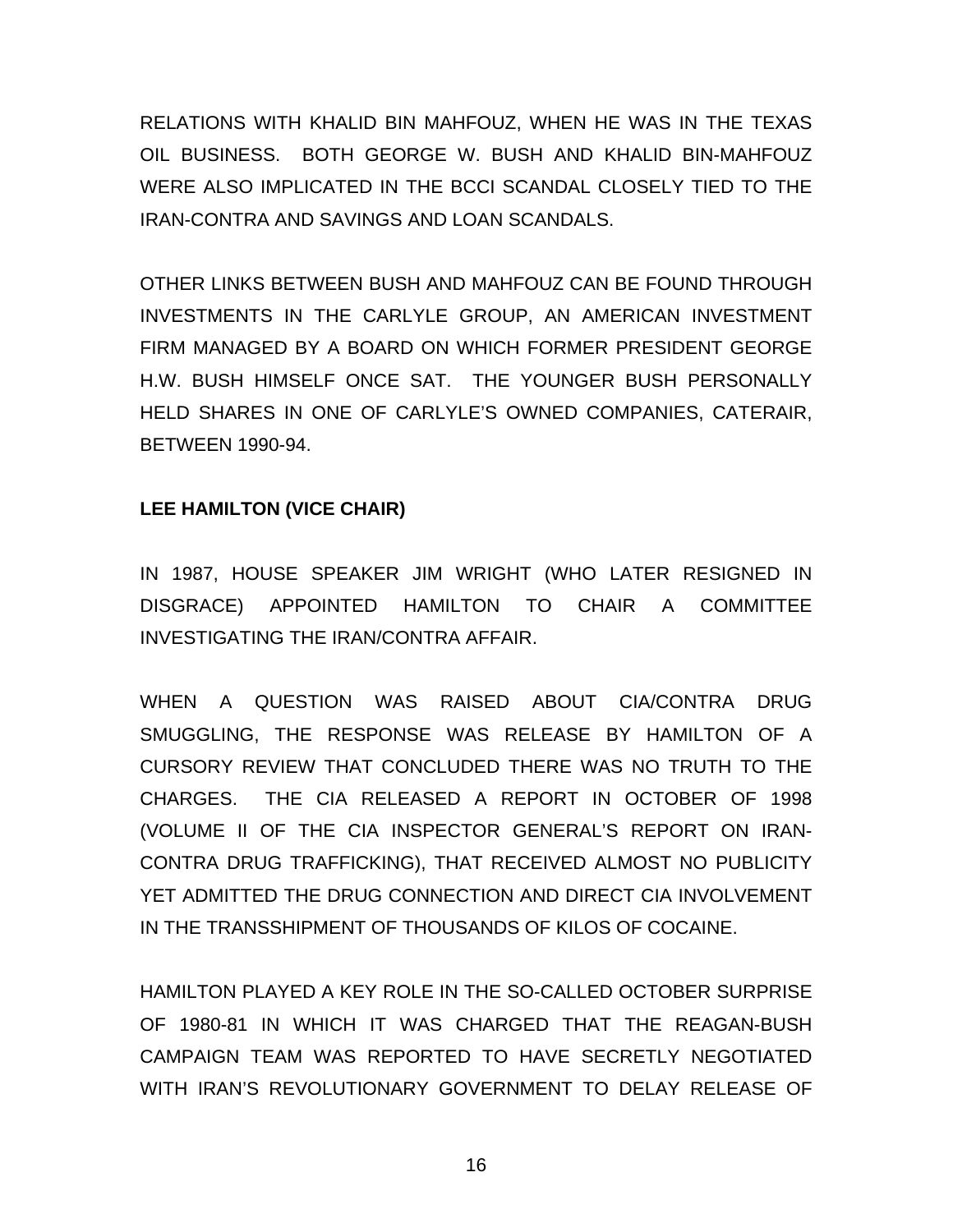THE AMERICAN HOSTAGES HELD AT THE US EMBASSY IN TEHRAN. THE DEAL WAS THAT THE HOSTAGES WOULD BE RELEASED AFTER THE PRESIDENTIAL ELECTION SO THAT JIMMY CARTER COULD NOT BENEFIT FROM THEIR EMANCIPATION DURING THE CAMPAIGN. IN THIS PROGENITOR OF THE IRAN-CONTRA SCANDAL MILITARY WEAPONS WERE PROMISED TO THE IRANIAN GOVERNMENT IN EXCHANGE FOR ITS COOPERATION. THE EVIDENCE WAS SERIOUS ENOUGH TO WARRANT CONGRESSIONAL HEARINGS WHICH WERE ULTIMATELY CHAIRED BY THEN CONGRESSMAN HAMILTON.

AS MOST OF US WHO ARE OLD ENOUGH RECALL, THE HOSTAGES WERE NOT RELEASED UNTIL THE VERY DAY OF RONALD REAGAN'S FIRST INAUGURATION IN JANUARY OF 1981. THIS WAS ONE OF HISTORY'S GREAT COINCIDENCES.

FOR MORE THAN FOUR DECADES, VETERAN WASHINGTON JOURNALIST SARAH MCLENDON WAS THE GRAND DAME OF THE WHITE HOUSE PRESS CORPS. UNTIL HER JANUARY 2003 DEATH (AT 92) SHE WAS A REVERED AND ACTIVE JOURNALIST KNOWN FOR HER FEISTY CONFRONTATIONS WITH PRESIDENTS AND THE POWERFUL DATING TO THE TRUMAN ADMINISTRATION. IN HER LATER YEARS SHE HAD A GREAT HABIT OF APPEARING TO BE ASLEEP IN HER WHEELCHAIR UNTIL THE MOMENT WHEN SHE WOULD WAKE UP AND POUNCE ON HER PREY WITH INCISIVE QUESTIONS THAT REVEALED SHE HADN'T MISSED A WORD OF WHAT HAD BEEN SAID. ONCE, ON NATIONAL TELEVISION AND IN THE MIDDLE OF A LIVE WHITE HOUSE PRESS CONFERENCE, SHE EVEN DARED TO QUESTION PRESIDENT BILL CLINTON ABOUT THE ABUNDANTLY DOCUMENTED RECORD OF CIA AND ARKANSAS STATE GOVERNMENT INVOLVEMENT IN DRUG SMUGGLING OPERATIONS AT ARKANSAS' MENA REGIONAL INTERMOUNTAIN AIRPORT DURING THE 1980S.

17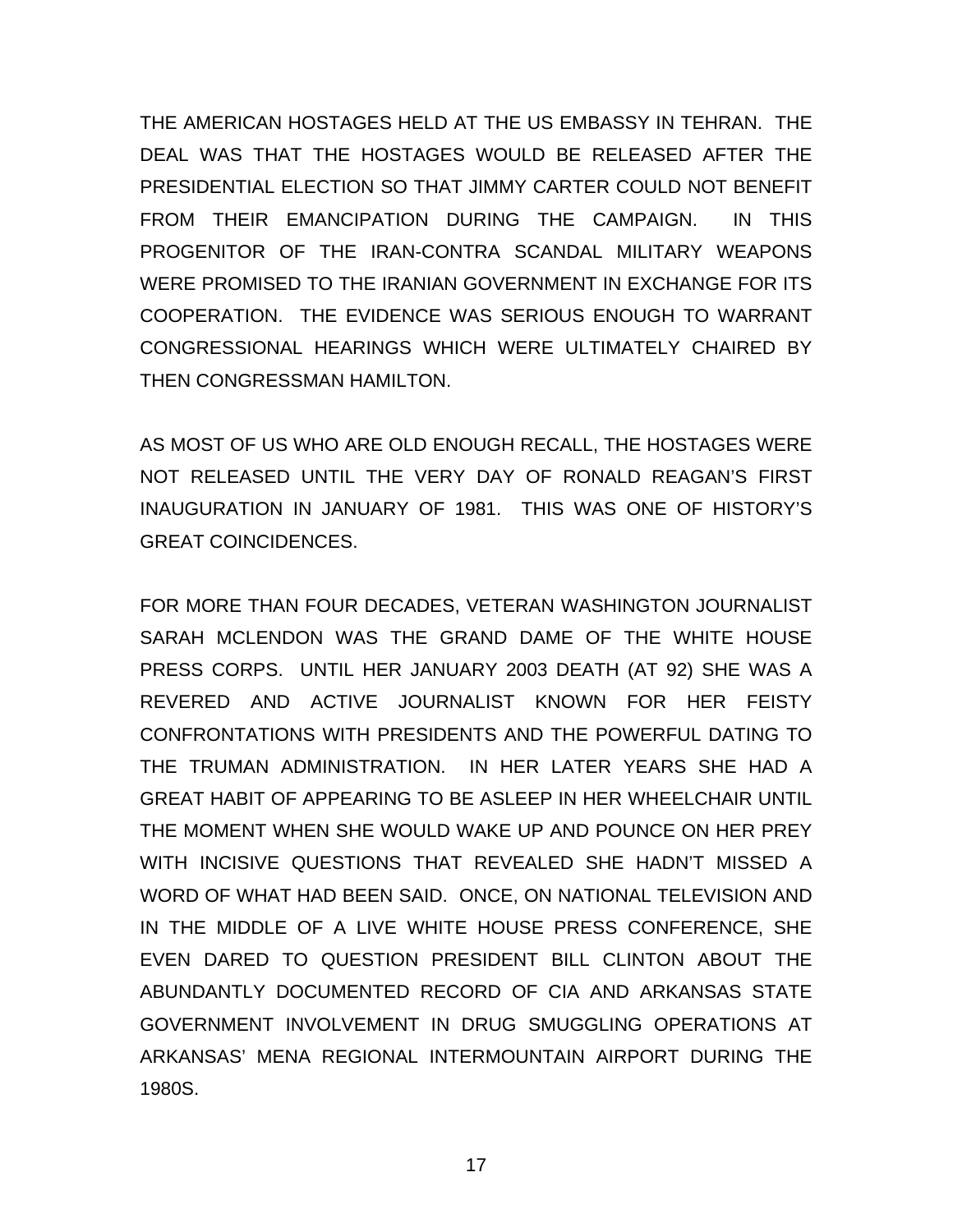IN 1994 AND 1995, WHILE LIVING IN WASHINGTON, I WAS A REGULAR ATTENDEE AT MCLENDON'S WEEKLY STUDY GROUP AT THE NATIONAL PRESS CLUB AND LATER AT HER RESIDENCE ON CONNECTICUT AVENUE. AFTER SHE PASSED, THE NATIONAL PRESS CLUB RENAMED ONE OF ITS CONFERENCE ROOMS AS "THE MCLENDON ROOM." IN 1992 MCLENDON OFFERED HER OBSERVATIONS ON HAMILTON'S BEHAVIOR AS THE CHIEF "FACT-FINDER" AND CHAIR OF THE OCTOBER SURPRISE AND IRAN-CONTRA COMMITTEES.

*"I DECLINED TO WITHDRAW THE REPORT I MADE THAT CONGRESSMAN HYDE ELICITED AND OBTAINED A PROMISE FROM CHAIRMAN LEE HAMILTON, D., IND. OF THE HOUSE TASK FORCE ON OCTOBER SURPRISE, THAT THE GROUP WOULD CLEAR PRESIDENT GEORGE BUSH OF GOING TO PARIS TO CINCH A DEAL OF WEAPONS FOR IRAN IN EXCHANGE FOR RETAINING AMERICAN HOSTAGES TO BE DELIVERED TO PRESIDENT RONALD REAGAN AND NOT TO OUTGOING PRESIDENT JIMMY CARTER. HYDE SAYS HE MADE NO SUCH A DEAL AND I MUST REMEMBER THAT HAMILTON IS A DEMOCRAT. THAT MAKES NO DIFFERENCE. HAMILTON HELD A PRESS CONFERENCE TO CLEAR BUSH BEFORE THE INVESTIGATION INTO THE DEAL BETWEEN THE REAGAN-BUSH CANDIDATES FOR PRESIDENTIAL OFFICE AND THE IRANIANS HAD EVEN STARTED. HAMILTON THEN ADMITTED HE HAD NOT INTERROGATED WITNESSES OR TALKED WITH HIS SPECIAL ATTORNEY HIRED TO INVESTIGATE THE MATTER."* 

IRAN-CONTRA, IN ALL ITS HORRIFIC CORRUPTION, WAS EFFECTIVELY "MANAGED" BY LEE HAMILTON IN THE HOUSE AND JOHN KERRY (AMONG OTHERS) IN THE SENATE THROUGHOUT THE LATE 1980s TO CONCEAL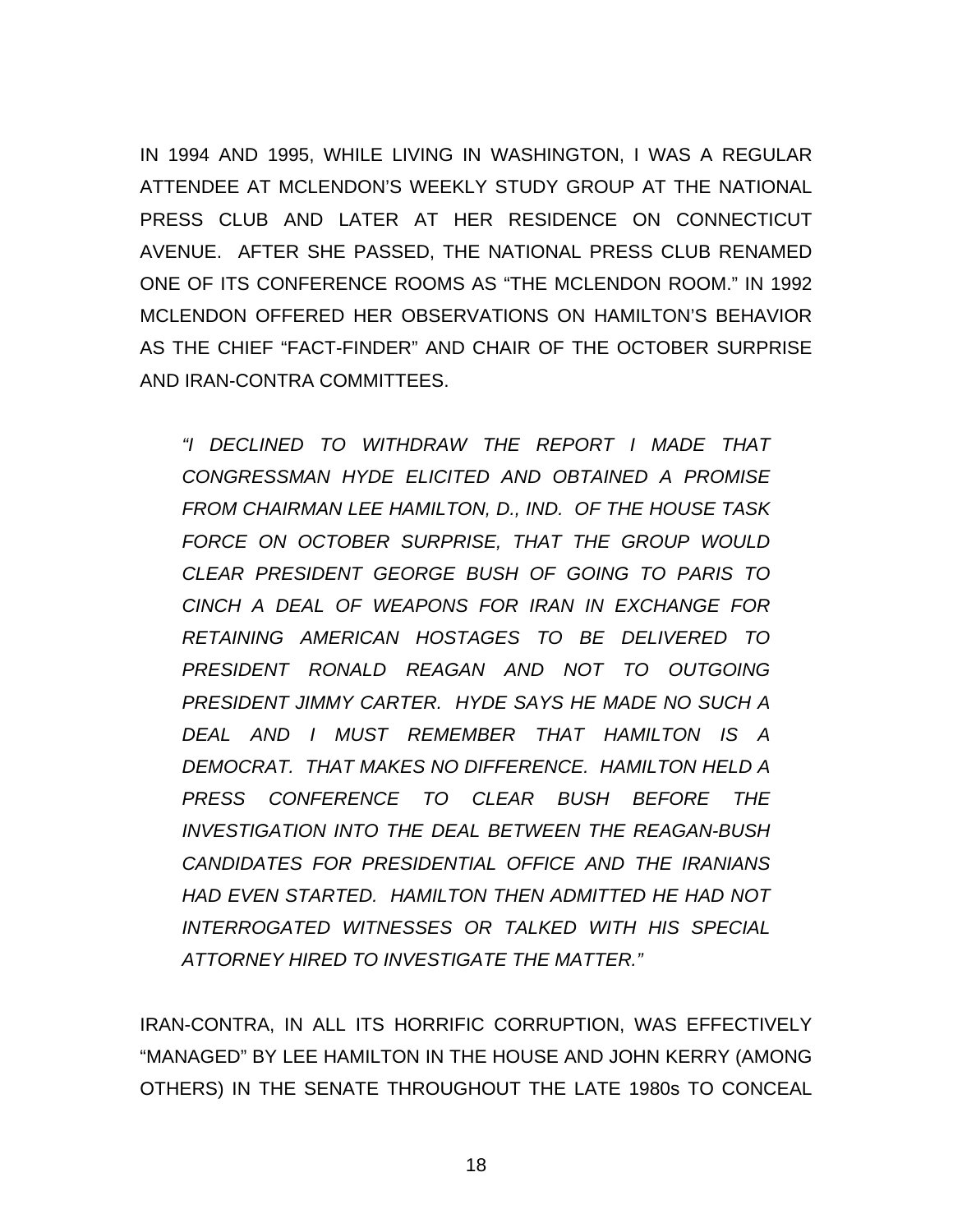THE GREATEST CRIMES OF THE ERA; CRIMES COMMITTED BY A LITANY OF WELL-KNOWN GOVERNMENT OPERATIVES. AT THE TIME, HAMILTON WAS THE CHAIRMAN OF THE HOUSE PERMANENT SELECT COMMITTEE ON INTELLIGENCE.

WHILE MANY ACTIVISTS REGARD 2004 DEMOCRATIC PRESIDENTIAL CANDIDATE KERRY AS SOMETHING OF A HERO FOR BRINGING MANY DETAILS OF IRAN-CONTRA DRUG ACTIVITIES TO LIGHT (AND INTO THE PUBLIC RECORD), OTHERS, MORE DEEPLY VERSED IN THE EVIDENTIARY RECORD, SUSPECT THAT HE ALSO DID A MASTERFUL JOB OF KEEPING SOME OF THE MOST DAMAGING IRAN-CONTRA SECRETS — ESPECIALLY RECORDS OF CIA PROPRIETARY COMPANY OPERATIONS — HIDDEN. I AM AMONG THE LATTER GROUP.

MANY FIGURES WHO CAME UNDER CRIMINAL AND INVESTIGATIVE SCRUTINY IN IRAN-CONTRA, LIKE JOHN POINDEXTER, ELLIOT ABRAMS, RICHARD ARMITAGE, DICK CHENEY, OTTO REICH, COLIN POWELL AND JOHN NEGROPONTE, RETURNED (WITH LITTLE OR NO CONGRESSIONAL OPPOSITION) TO SERVE IN THE CURRENT BUSH ADMINISTRATION AFTER THE 2000 (SO-CALLED) ELECTION.

VETERAN AP JOURNALIST BOB PARRY, WHO BROKE THE FIRST MAJOR STORY LINKING DRUG SMUGGLING TO CONTRA SUPPORT ACTIVITIES, ONLY TO LATER LOSE HIS JOB, OFFERED SOME ADDITIONAL OBSERVATIONS ON LEE HAMILTON IN HIS INDEPENDENT WEB NEWSLETTER *CONSORTIUM NEWS*.

*"ONE OF THE KEY CONGRESSIONAL REPUBLICANS FIGHTING THIS REAR-GUARD ACTION WAS REP. DICK CHENEY OF WYOMING, WHO BECAME THE RANKING HOUSE REPUBLICAN*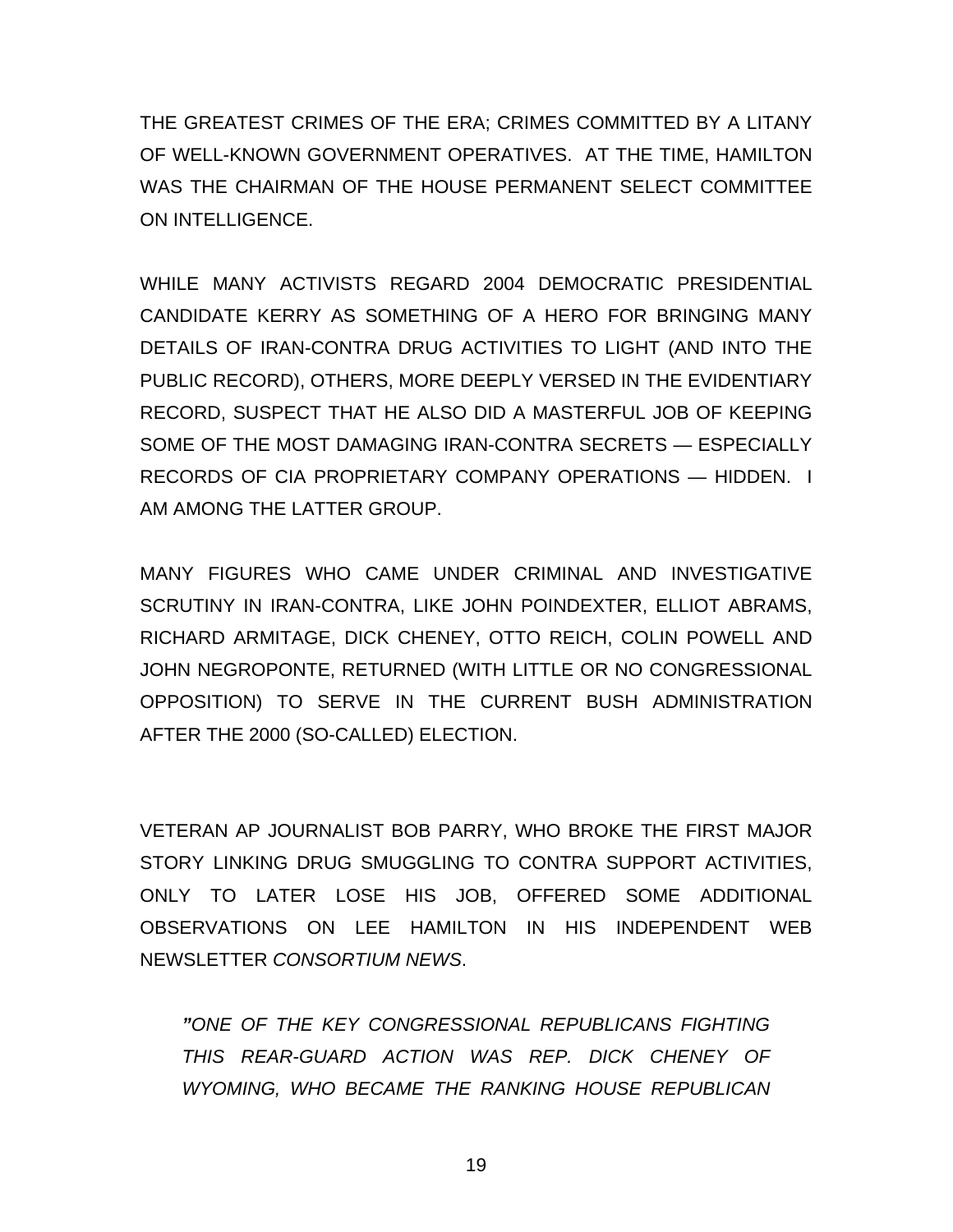*ON THE IRAN-CONTRA INVESTIGATION. CHENEY ALREADY ENJOYED A FAVORABLE REPUTATION IN WASHINGTON AS A STEADY CONSERVATIVE HAND.* 

*"CHENEY SMARTLY EXPLOITED HIS RELATIONSHIP WITH REP. LEE HAMILTON, D-IND., WHO WAS CHAIRMAN OF THE IRAN-CONTRA PANEL. HAMILTON CARED DEEPLY ABOUT HIS REPUTATION FOR BIPARTISANSHIP AND THE REPUBLICANS QUICKLY EXPLOITED THIS FACT."*

NOT ONLY DID HAMILTON FAIL TO FIND ANY WRONGDOING BY TOP OFFICIALS IN EITHER INVESTIGATION, HE WAS EVEN "SATISFIED" WITH THE PERFORMANCE OF MARINE LIEUTENANT COLONEL OLIVER NORTH IN THE IRAN-CONTRA HEARINGS. AS ONE COMMENTATOR CONNECTED TO THE NATIONAL SECURITY ARCHIVES OBSERVED:

*"NORTH APPEARS BEFORE THE HOUSE SELECT COMMITTEE ON INTELLIGENCE TO ANSWER QUESTIONS ABOUT HIS ROLE IN A CONTRA RESUPPLY OPERATION. HE LIES CONVINCINGLY: HE HAS "NOT IN ANY WAY, AT ANY TIME VIOLATE[D] THE PRINCIPLES OR LEGAL REQUIREMENTS OF THE BOLAND AMENDMENT," WHICH BANS FEDERAL SUPPORT FOR THE NICARAGUAN COUNTERREVOLUTIONARIES. COMMITTEE CHAIRMAN LEE HAMILTON, D-IND., PRONOUNCES HIMSELF SATISFIED WITH NORTH'S "GOOD FAITH." WHEN NORTH'S SUPERIOR, JOHN POINDEXTER, IS TOLD OF HIS SUCCESSFUL DECEPTION OF CONGRESS, POINDEXTER E-MAILS OLLIE: 'WELL DONE.'"* 

## **PHILIP ZELIKOW (EXECUTIVE DIRECTOR)**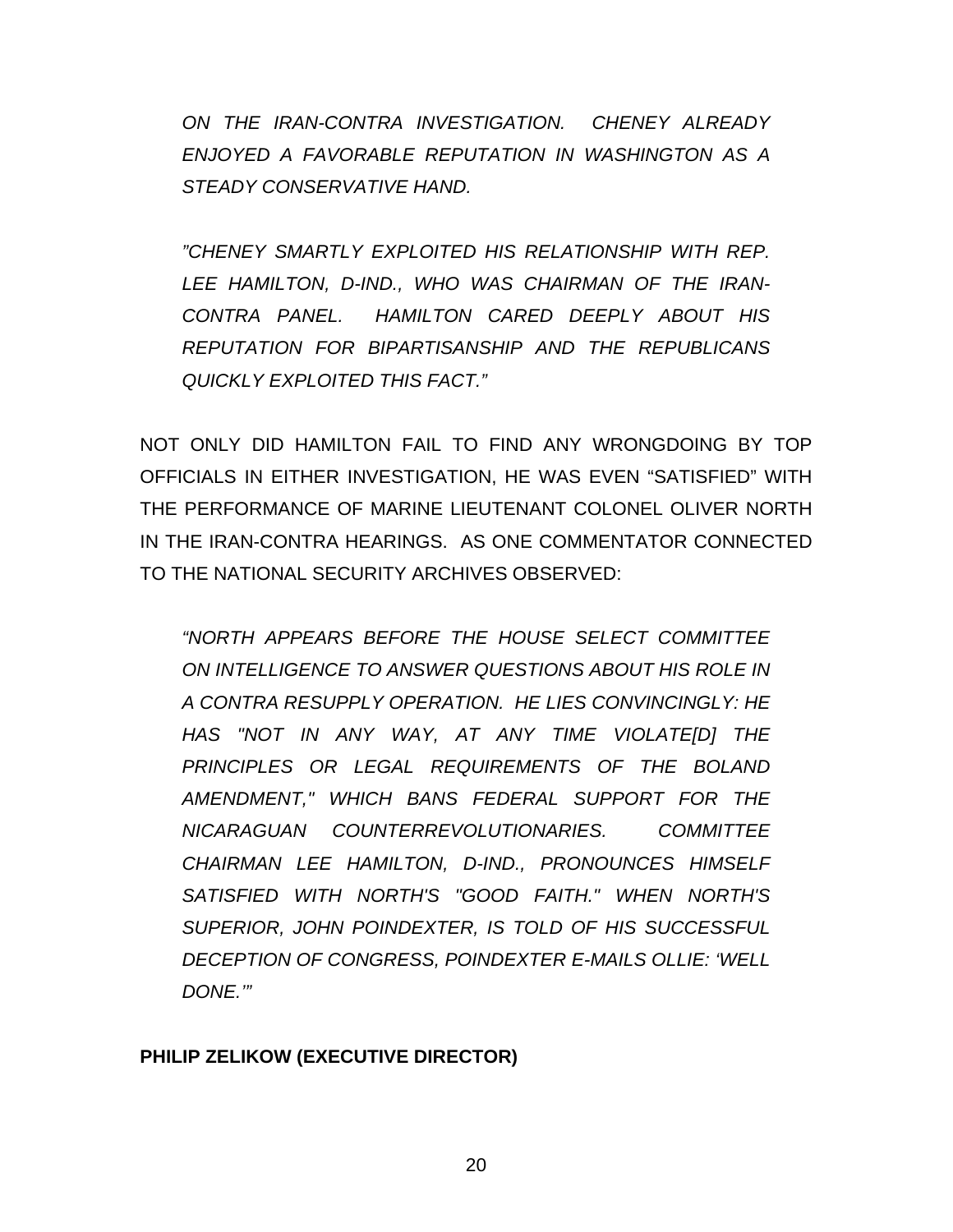PERHAPS NO MORE GLARING CONFLICT OF INTEREST ATTRACTED OPPOSITION FROM VICTIM FAMILIES AND 9/11 ACTIVISTS THAN THAT OF THE COMMISSION'S EXECUTIVE DIRECTOR PHILIP ZELIKOW. CONCERNS WERE RAISED WHEN IT WAS DISCLOSED THAT ONLY TWO COMMISSION MEMBERS AND ZELIKOW MIGHT BE ALLOWED TO SEE CERTAIN CLASSIFIED PRESIDENTIAL RECORDS, INCLUDING THE MUCH BALLYHOOED AND PUBLICLY DEBATED PRESIDENTIAL DAILY BRIEFING (PDB) OF AUGUST 6, 2001.

PERSONALLY, I VIEWED THE AUGUST 6TH PDB AS A RED HERRING AND A HUBRISTIC PRETEXT OVER WHICH THE COMMISSION COULD MAKE A SHOW OF "BATTLING" THE WHITE HOUSE FOR INFORMATION. THE PDB, TITLED, "BIN LADEN DETERMINED TO STRIKE IN US" WAS EVENTUALLY RELEASED IN A ONE AND A HALF PAGE VERSION THAT WAS PRESENTED TO THE WORLD AS "COMPLETE."

NOTHING COULD HAVE BEEN FURTHER FROM THE TRUTH. THE RESPECTED GERMAN PAPER *DIE ZEIT* PUBLISHED A STORY IN OCTOBER OF 2002, WELL BEFORE THE PDB BECAME AN ISSUE, STATING THAT THE PDB WAS ACTUALLY ELEVEN AND ONE HALF PAGES LONG. SINCE I HAD DOCUMENTED SO MANY OTHER CLEAR, DIRECT AND CREDIBLE AND APPARENTLY MORE DETAILED WARNINGS OF THE 9/11 ATTACKS, THE AUG 6 PDB WAS A NON-ISSUE FOR ME. IN "CROSSING THE RUBICON" I WILL DOCUMENT MORE THAN A DOZEN SPECIFIC WARNINGS WHICH FORETOLD HIJACKED AIRLINERS BEING CRASHED INTO THE WORLD TRADE CENTER DURING THE WEEK OF SEPTEMBER 9TH. OTHER WARNINGS, SUCH AS MASSIVE INSIDER TRADING ON FINANCIAL MARKETS FROM HONG KONG TO TOKYO, TO CHICAGO, TO NEW YORK, TO LONDON AND BERLIN TOLD THOSE WHO WERE WATCHING THAT THE AIRLINES INVOLVED WOULD BE UNITED AND AMERICAN.

21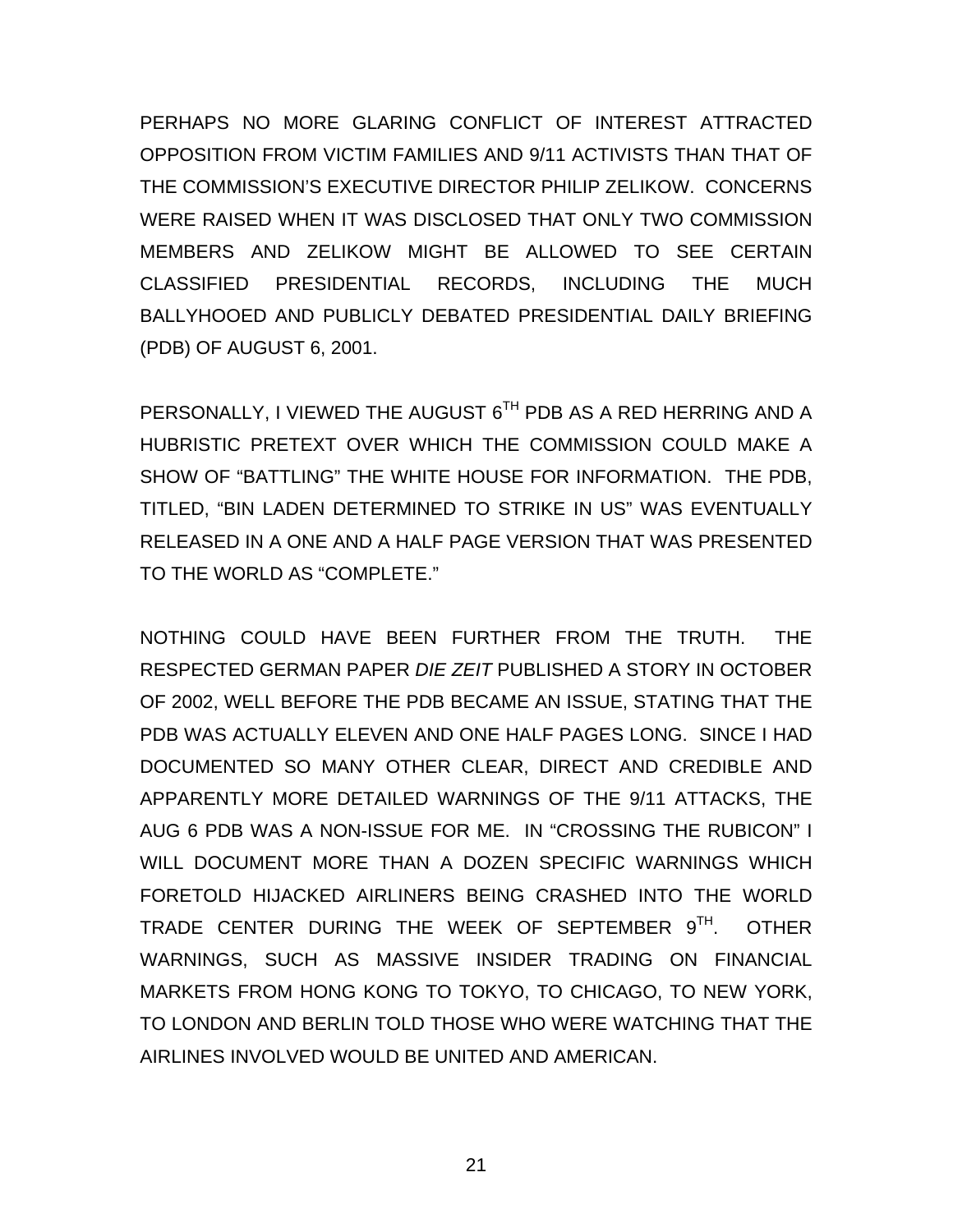THE INSIDER TRADING, ACKNOWLEDGED AND DOCUMENTED BY THE LIKES OF CBS NEWS, BLOOMBERG, AND RESPECTED FINANCIAL COMMENTATORS WAS GIVEN THE COMPLETE BRUSH OFF BY THE KEAN COMMISSION IN ITS FINAL REPORT. ALL IT SAID WAS THAT OSAMA BIN LADEN AND AL QAEDA DID NOT MAKE THE TRADES. IN MY BOOK I WILL GIVE YOU AN IDEA OF WHO DID.

THE CONTROVERSY ARISING FROM THE PUBLIC DEBATE OVER ZELIKOW FORCED EVEN THE *NEW YORK TIMES* TO COMMENT ON SOME OF HIS MORE OBVIOUS CONFLICTS OF INTEREST.

*"ADVOCATES FOR THE FAMILIES SAID THEY WERE ALARMED BY THE COMMISSION'S DISCLOSURE ON THURSDAY THAT ONLY ONE OF THE 10 COMMISSIONERS WOULD HAVE ACCESS TO A WIDE RANGE OF THE BRIEFINGS, AND THAT THE ONLY PERSON FROM THE COMMISSION WITH SIMILAR ACCESS WOULD BE ITS STAFF DIRECTOR, PHILIP ZELIKOW, WHO HAS CLOSE TIES TO CONDOLEEZZA RICE AND OTHER SENIOR OFFICIALS IN THE BUSH ADMINISTRATION.* 

*"THE COMMISSION HAS PREVIOUSLY REJECTED A REQUEST FROM VICTIMS' FAMILIES TO LIMIT MR. ZELIKOW'S RESPONSIBILITIES SHARPLY IN LIGHT OF POTENTIAL CONFLICT OF INTERESTS INVOLVING THE WHITE HOUSE.* 

*"THE FAMILIES' ADVOCATES SAID THE DECISION TO HAVE MR. ZELIKOW BE ONE OF ONLY TWO COMMISSION OFFICIALS WITH WIDE ACCESS TO THE HIGHLY CLASSIFIED DOCUMENTS — THE OTHER IS JAMIE S. GORELICK, A DEMOCRATIC COMMISSION MEMBER WHO WAS DEPUTY ATTORNEY GENERAL IN THE*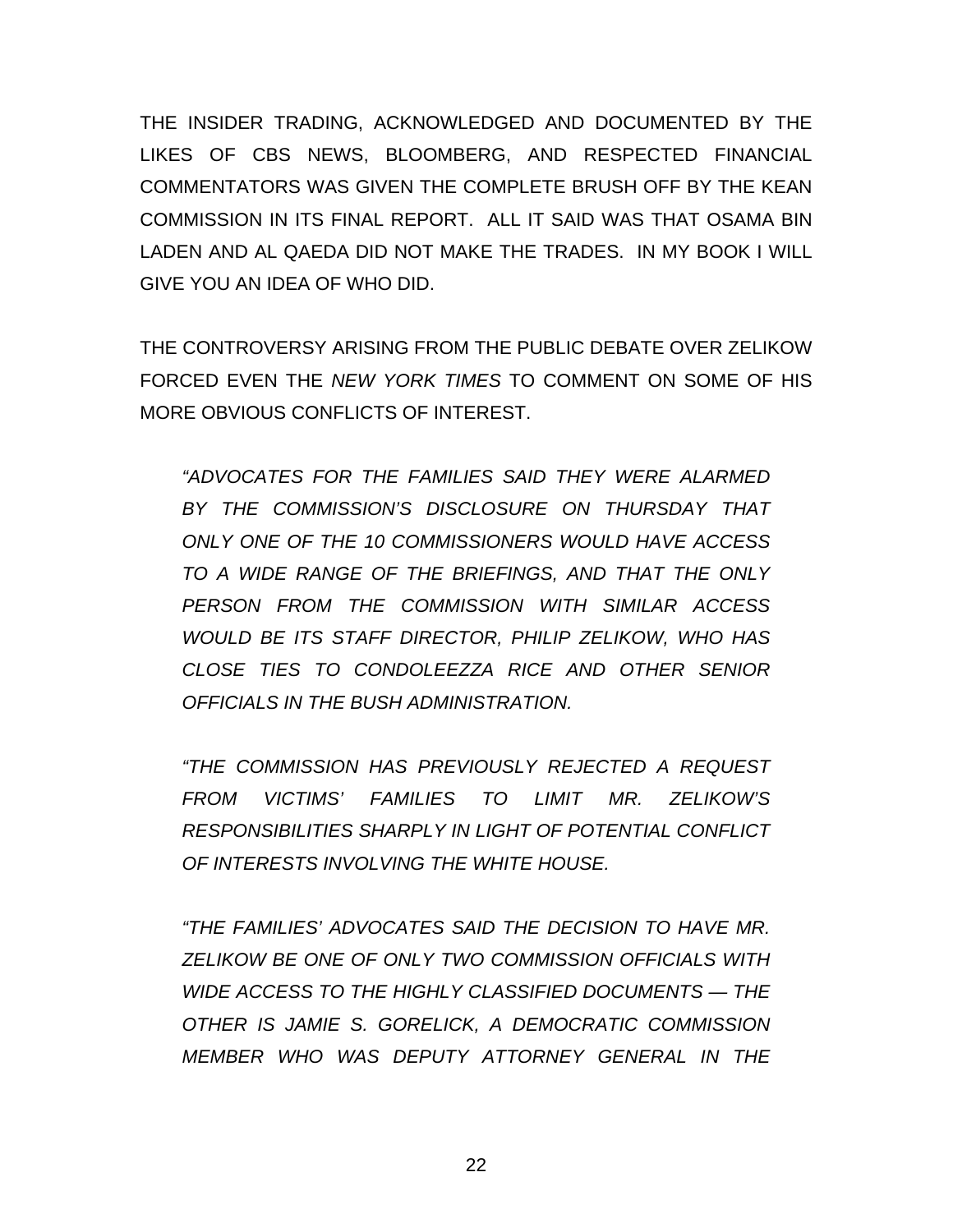*CLINTON ADMINISTRATION — RAISED NEW QUESTIONS ABOUT THE INVESTIGATION'S IMPARTIALITY…* 

*"MR. ZELIKOW, WHO WROTE A BOOK WITH MS. RICE IN 1995, WAS ON THE BUSH ADMINISTRATION'S TRANSITION TEAM FOR THE NATIONAL SECURITY COUNCIL AND HAS ACKNOWLEDGED HAVING CONTACTS EARLIER THIS YEAR WITH KARL ROVE, PRESIDENT BUSH'S CHIEF POLITICAL ADVISER, ABOUT MR. ZELIKOW'S SCHOLARLY WORK AT THE UNIVERSITY OF VIRGINIA.* 

WHAT'S MORE, ZELIKOW HAD BEEN SERVING AS A MEMBER OF PRESIDENT BUSH'S FOREIGN INTELLIGENCE ADVISORY BOARD (PFIAB) SINCE 2001 AND HE ALSO MADE A SEPTEMBER 2002 PUBLIC STATEMENT SAYING THAT US MILITARY ACTION AGAINST IRAQ WOULD BE BASED UPON A DESIRE TO PROTECT ISRAELI INTERESTS RATHER THAN ANY REAL THREAT FROM IRAQ.

PERHAPS THE WORST CONFLICT OF INTEREST WAS THE FACT THAT ZELIKOW HAD ADVISED THE INCOMING BUSH ADMINISTRATION ON TERROR-RELATED INTELLIGENCE MATTERS AND HAD SEVERAL DISCUSSIONS ABOUT BIN LADEN AND AL QAEDA IN 2000-2001 WITH RICHARD CLARKE. BY RIGHTS, HE SHOULD HAVE BEEN A WITNESS TESTIFYING UNDER OATH BEFORE THE COMMISSION INSTEAD OF ITS EXECUTIVE DIRECTOR. WHEN MANY OF THE VICTIM FAMILIES LEARNED OF THIS THEY WERE JUSTIFIABLY OUTRAGED AT AN ARRANGEMENT THAT WOULD HAVE NEVER BEEN PERMITTED IN A COURT OF LAW.

IN SPITE OF ALL THE CONTROVERSY, AND CALLS FROM MANY FOR HIS RESIGNATION, ZELIKOW REMAINS SECURELY IN PLACE AT THE KEAN COMMISSION TO THIS DAY.

23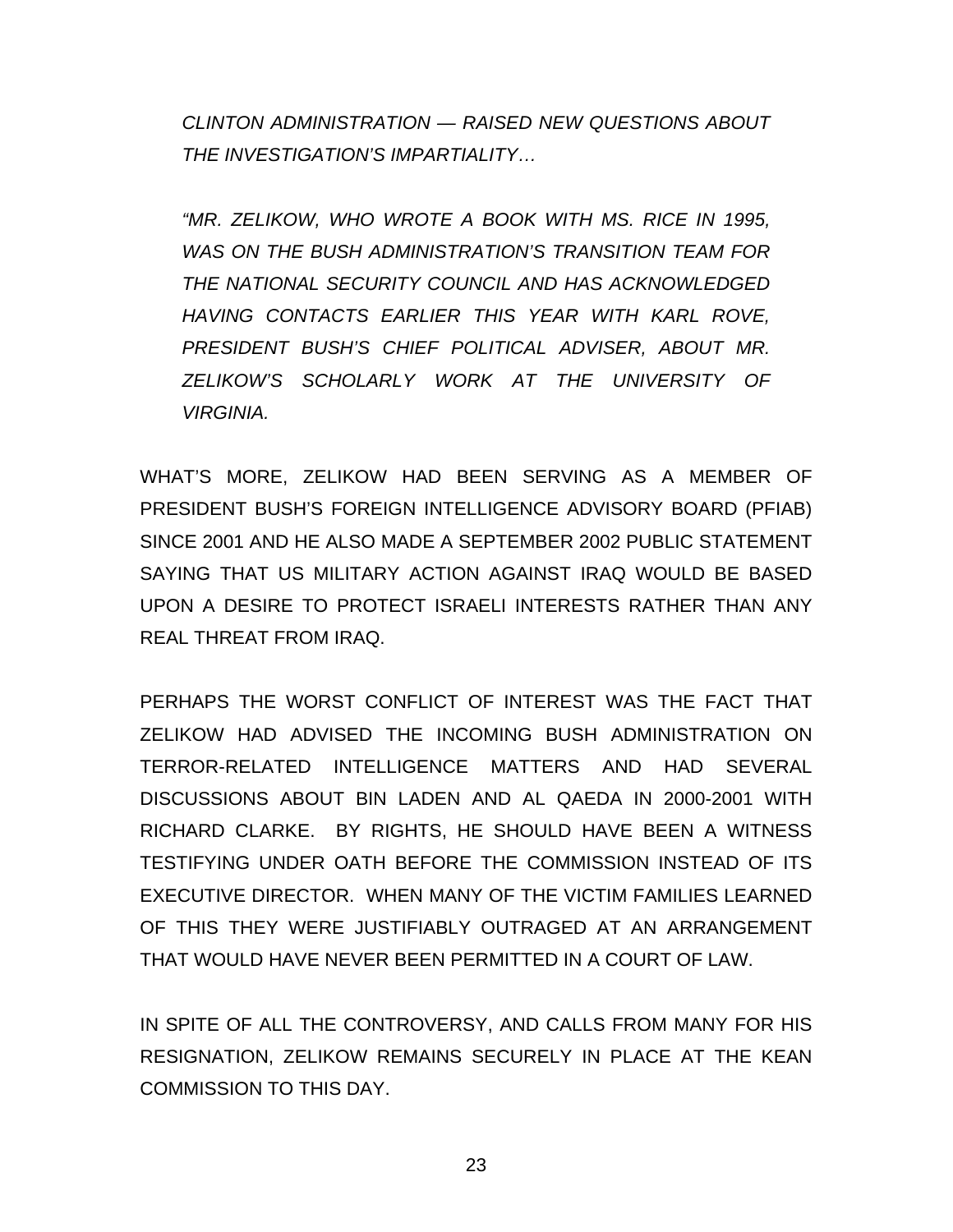#### **JAMIE GORELICK**

FREELANCE JOURNALIST JIM RAREY WRITES:

*"CONSIDERED ONE OF THE FIFTY MOST POWERFUL WOMEN IN THE COUNTRY, CFR MEMBER JAMIE GORELICK IS CURRENTLY VICE-CHAIR OF THE GIANT MORTGAGE LENDER AND INSURER FANNIE MAE. FROM MARCH 1994 UNTIL SHE JOINED FANNIE MAE IN MAY 1997 SHE WAS DEPUTY ATTORNEY GENERAL, THE NUMBER TWO SPOT IN JANET RENO'S DEPARTMENT OF JUSTICE.* 

*"IN MAY 1995, THE INTELLIGENCE COMMUNITY LAW ENFORCEMENT POLICY BOARD WAS ESTABLISHED TO MEET QUARTERLY AND DISCUSS MUTUAL CONCERNS OF THE ATTORNEY GENERAL AND DIRECTOR OF CENTRAL INTELLIGENCE. THE BOARD WAS CO-CHAIRED BY GORELICK AND DCI GEORGE TENET. OTHER MEMBERS INCLUDED ALL OF THE LAW ENFORCEMENT AGENCIES, THE ASSISTANT SECRETARY OF STATE FOR INTELLIGENCE AND RESEARCH AND THE DEFENSE DEPARTMENT GENERAL COUNSEL.* 

*"THIS IS THE SAME TIME FRAME (SPRING OF 1995) IN WHICH THE PHILIPPINE GOVERNMENT APPRISED THE FBI, CIA AND STATE DEPARTMENT OF "PROJECT BOJINKA" AN ISLAMIC TERRORIST PLOT WHICH INCLUDED HIJACKING COMMERCIAL AIRLINERS AND FLYING THEM INTO THE PENTAGON, WORLD TRADE CENTER TOWERS AND, SEVERAL OTHER BUILDINGS.* 

*"THE BCCI SCANDAL INVOLVED A NUMBER OF POWERFUL INDIVIDUALS. CLARK CLIFFORD AND ROBERT ALTMAN WERE*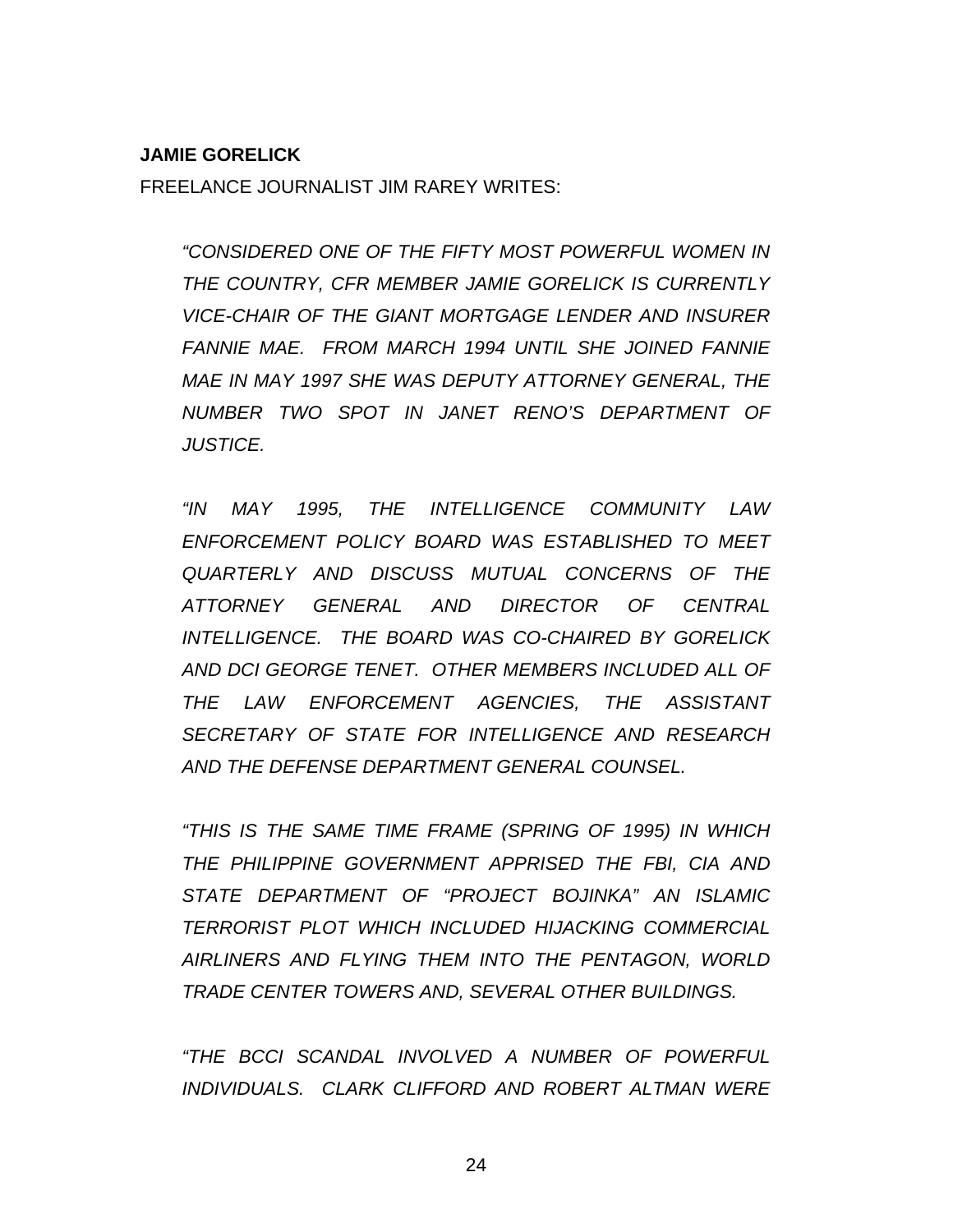*THE TOP TWO OFFICERS IN FIRST AMERICAN, THE NEW NAME GIVEN FINANCIAL GENERAL BANKSHARES WHEN IT WAS TAKEN OVER BY BCCI (KNOWN AS THE BANK OF CROOKS AND CRIMINALS INTERNATIONAL IN THE CORRIDORS OF WASHINGTON) WITH THE HELP OF THE JACKSON STEPHENS/LIPPO WORTHEN BANK AND THE ROSE LAW FIRM.* 

*"FIRST AMERICAN IS SAID TO HAVE BEEN USING THE NOTORIOUS PROMIS SOFTWARE.* 

I WILL HAVE A GREAT DEAL TO SAY ABOUT THIS LEGENDARY "SPYWARE" IN "CROSSING THE RUBICON."

BACK TO JIM RAREY:

*"WHEN BCCI AND FIRST AMERICAN WERE EXPOSED, THE LEGAL DEFENSE TEAM FOR CLARK CLIFFORD AND ROBERT ALTMAN ATTRACTED A BEVY OF WELL-KNOWN NAMES INCLUDING ROBERT FISKE (LATER THE FIRST "INDEPENDENT COUNSEL" INVESTIGATING WHITEWATER AND VINCE FOSTER'S "SUICIDE"), ROBERT BENNETT (LATER ATTORNEY FOR BILL CLINTON), AND JAMIE GORELICK…* 

*"IN 1998, WHILE AT FANNIE MAE, GORELICK SERVED ON CLINTON'S CENTRAL INTELLIGENCE NATIONAL SECURITY ADVISORY PANEL AS WELL AS THE PRESIDENT'S REVIEW OF INTELLIGENCE."* 

AT ONE POINT IN THE KEAN COMMISSION HEARINGS, A BRIEF STIR WAS CAUSED WHEN REPUBLICAN PARTISANS CHARGED THAT GORELICK BORE SOME PERSONAL BLAME FOR THE ATTACKS BY VIRTUE OF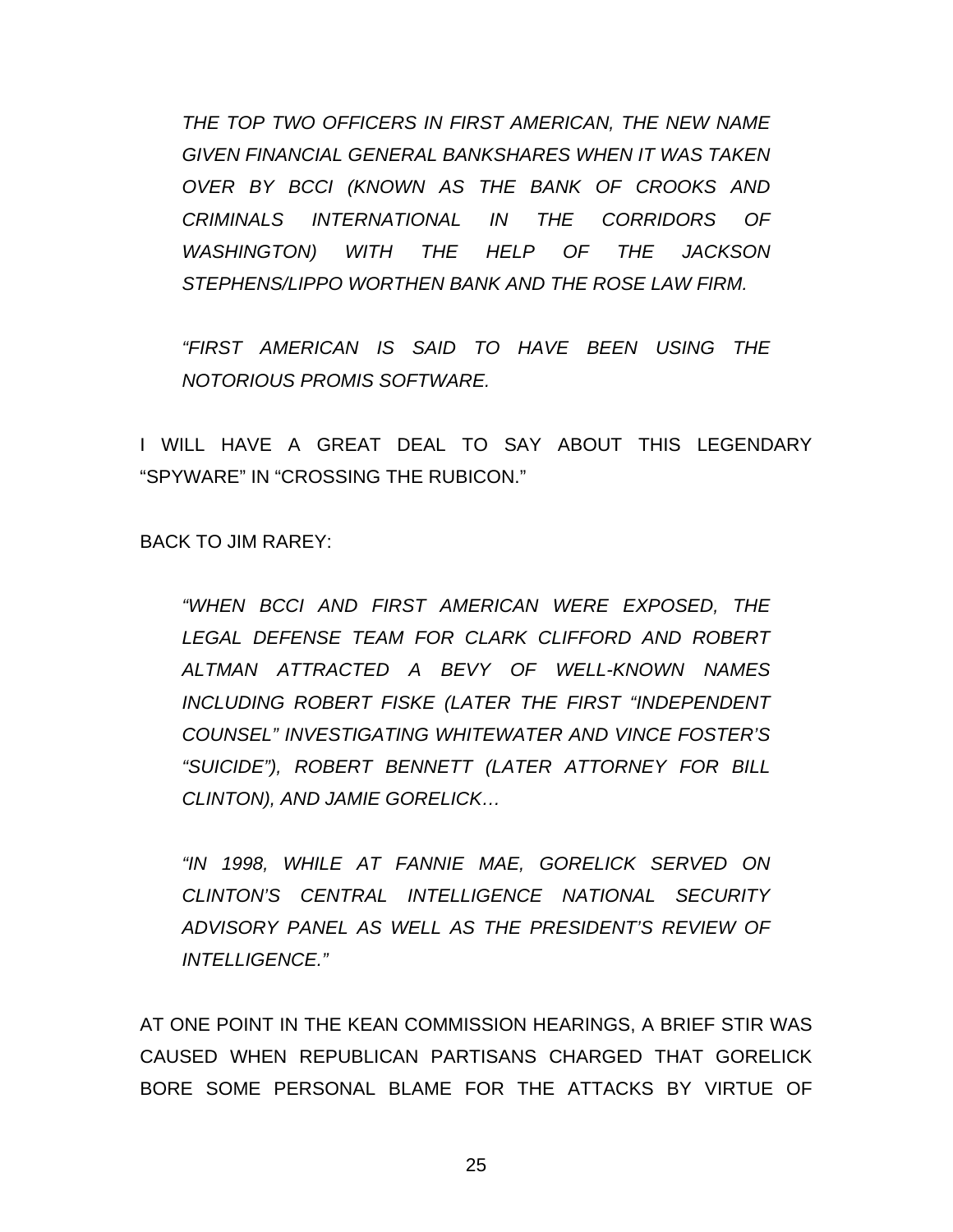HAVING CREATED AN "INTELLIGENCE WALL" BETWEEN THE FBI AND THE CIA.

THERE WAS NO WALL. A 2001 RAND CORPORATION STUDY, WHICH I QUOTE IN MY BOOK, OFFERED GREAT PRAISE FOR THE WORKING RELATIONSHIPS BETWEEN THE FBI AND THE CIA. IT DOCUMENTS A NUMBER OF INSTANCES WHERE SUCCESSFUL COOPERATION AND INFORMATION SHARING BETWEEN THE BUREAU AND THE CIA ACTUALLY PREVENTED A NUMBER OF AL QAEDA AND OTHER TERRORIST ATTACKS AGAINST US INTERESTS.

THERE IS ALSO NO WALL BETWEEN THE KEAN COMMISSION AND THE GOVERNMENT IT HAS BEEN CHARGED WITH INVESTIGATING.

GORELICK ALSO HAS OIL CONNECTIONS. MRS GORELICK SITE ON THE BOARD OF THE WORLD'S PREMIER OIL DRILLING FIRM, SCHLUMBERGER.

GORELICK WAS ONE OF FOUR COMMISSION MEMBERS ALLOWED TO REVIEW PRESIDENTIAL INTELLIGENCE RECORDS AND MAKE NOTES BEFORE REPORTING TO THE COMMISSION. IT APPEARS THAT THE WHITE HOUSE HAD VERY LITTLE TO WORRY ABOUT.

LET'S TAKE A LOOK AT YOUR RECENT GUESTS WHO CAME HERE PROMOTING THE FINAL 9/11 REPORT. JIM RAREY TELLS US:

#### *RICHARD BEN-VENISTE*

*BEN-VENISTE IS A HIGH-VISIBILITY WASHINGTON ATTORNEY AND DEMOCRATIC POWER BROKER. HE WAS DEMOCRAT COUNSEL TO THE SENATE WHITEWATER INVESTIGATION* 

26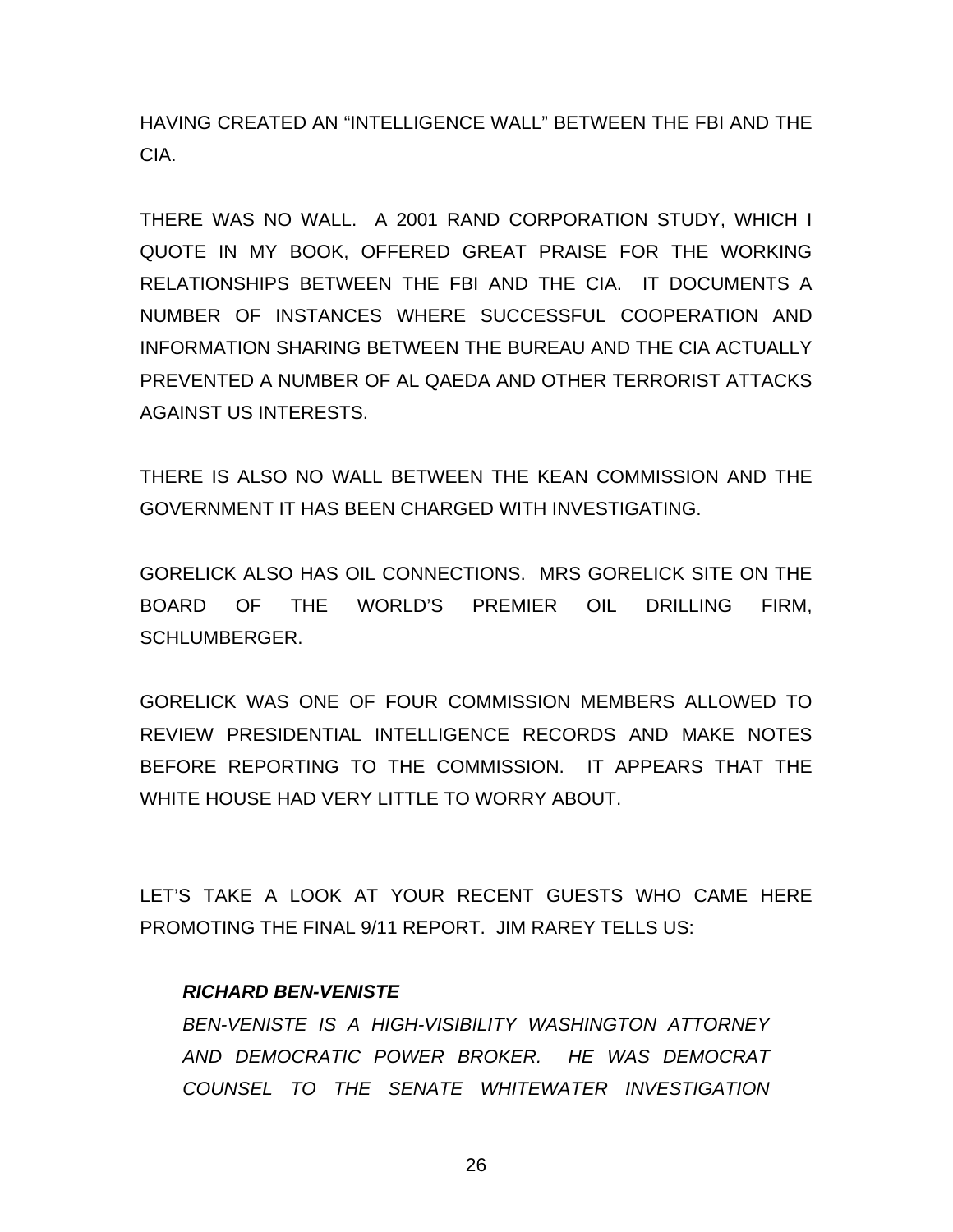*WHERE HE BLOCKED INQUIRIES ABOUT WEBSTER HUBBELL'S HIRING BY THE LIPPO GROUP AND OTHERS ADMINISTERED BY TRUMAN ARNOLD.* 

*ACCORDING TO INVESTIGATIVE JOURNALIST DANIEL HOPSICKER, BEN-VENISTE THEN TURNED AROUND AND DEFENDED ARNOLD (THE MAN HE WAS SUPPOSED TO BE INVESTIGATING) BEFORE KEN STARR'S WHITEWATER GRAND JURY, FOR WHICH HE WAS ROUNDLY CRITICIZED.* 

*HOPSICKER ALSO REVEALS THAT ARNOLD HAD FURNISHED A \$2 MILLION AIRPLANE TO HIS FRIEND WALLY HILLIARD FOR \$1. HILLIARD, HOPSICKER SAYS, OWNED THE FLIGHT SCHOOL IN VENICE, FLORIDA WHERE* (ACCORDING TO OFFICIAL ACCOUNTS) *FOUR OF THE ISLAMIC TERRORIST PILOTS WERE TRAINED THAT FLEW THE SUICIDE MISSIONS ON 9/11.* 

*ANOTHER OF BEN-VENISTE'S CLIENTS WAS BARRY SEAL, THE DRUG RUNNING CIA ASSET OF IRAN/CONTRA AND MENA, ARKANSAS NOTORIETY. IN FACT, HOPSICKER RELATES BEN-VENISTE TOLD THE WALL STREET JOURNAL, "I DID MY PART BY*  LAUNCHING HIM (SEAL) INTO THE ARMS OF VICE PRESIDENT *BUSH WHO EMBRACED HIM AS AN UNDERCOVER OPERATIVE."* 

#### *SLADE GORTON*

*SLADE GORTON IS A FORMER SENATOR FROM THE STATE OF WASHINGTON. AFTER HE LOST HIS REELECTION BID IN 2000, HE JOINED THE SEATTLE LAW FIRM OF PRESTON, GATES & ELLIS, WHICH SPECIALIZES IN ENVIRONMENTAL ISSUES.*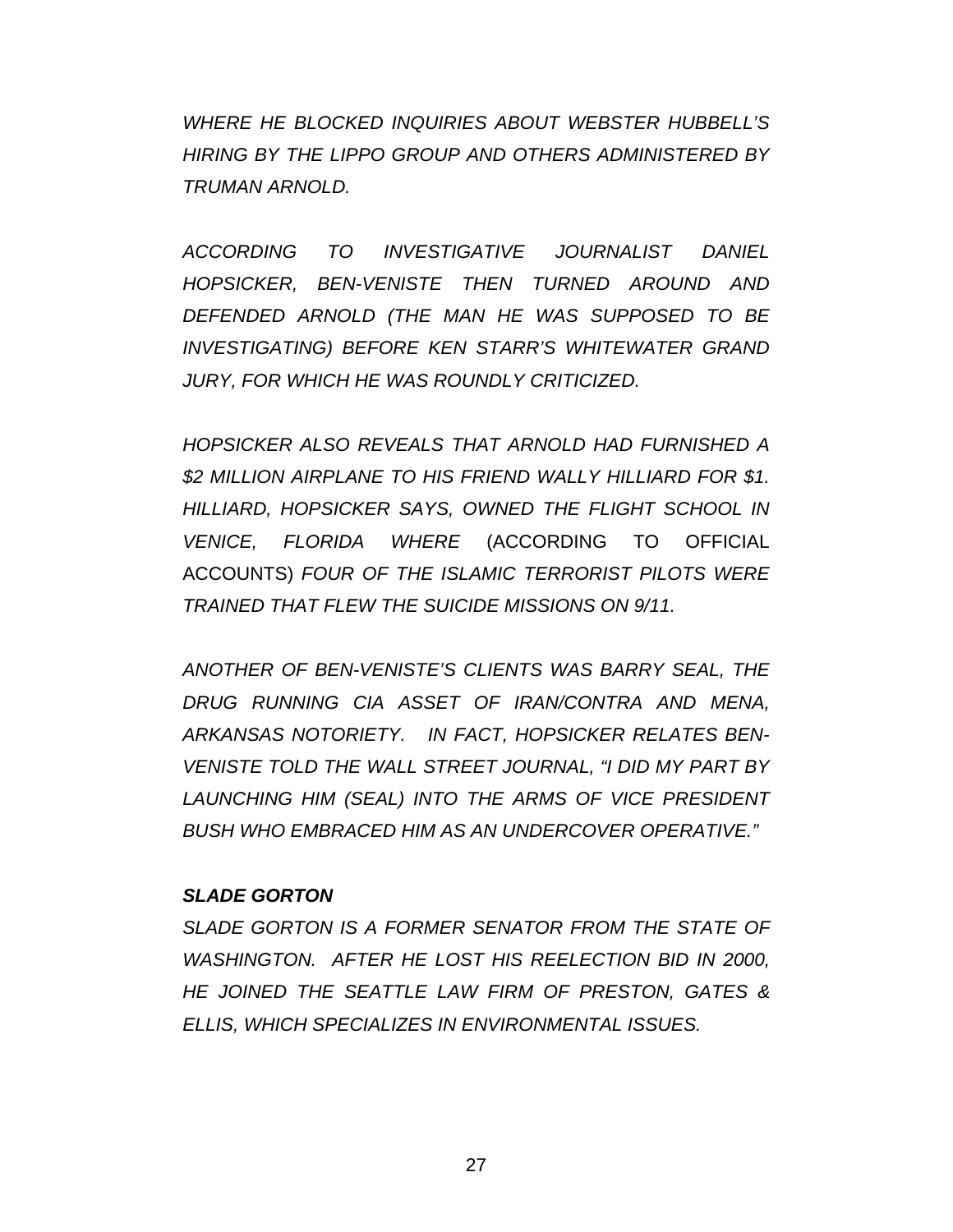*IF JURY SELECTION RULES WERE BEING USED, GORTON WOULD PROBABLY BE DISMISSED FROM CONSIDERATION FOR THE COMMISSION FOR CAUSE* [A TECHNICAL TERM FOR CONFLICT OF INTEREST]. *TWO DAYS AFTER THE 9/11 ATTACKS HE TOLD A PUBLIC-TELEVISION AUDIENCE THERE WAS NOTHING GOVERNMENT INTELLIGENCE OFFICIALS COULD HAVE DONE TO THWART THE ATTACK, ACCORDING TO THE SEATTLE TIMES. THE TIMES QUOTES GORTON AS SAYING, "I DOUBT WE CAN EXPECT TO GET TOO MUCH INSIDE INFORMATION NO MATTER WHAT WE DO."* 

*GORTON SERVED TWO YEARS ON THE SENATE INTELLIGENCE COMMITTEE. HE SAYS THAT EXPERIENCE AND HIS PERSONAL FRIENDSHIP WITH TRENT LOTT WERE RESPONSIBLE FOR HIS APPOINTMENT BY LOTT.* 

EVERY COMMISSION MEMBER HAS DEEP CONFLICTS OF INTEREST WITH RESPECT TO 9/11 AND ITS INVESTIGATION OF THE GOVERNMENT AGENCIES CHARGED WITH PROTECTING THE AMERICAN PEOPLE THAT DAY. I WILL DISCUSS ALL OF THEM IN MY BOOK. ONE, APPARENTLY, WHO DID NOT, IS FORMER GEORGIA SENATOR MAX CLELAND, WHO AT ONE POINT CALLED THE COMMISSION A SHAM. CLELAND RESIGNED FROM THE COMMISSION BEFORE ITS INVESTIGATION WAS COMPLETE.

WHAT HAPPENED ON 9/11?

WHILE THESE ATTACKS WERE ARGUABLY ONE OF THE MOST SERIOUS HOMICIDES EVER COMMITTED, THE INVESTIGATION AND "PROSECUTION" OF THAT CASE BY MEANS OTHER THAN DICK CHENEY'S "WAR THAT WILL NOT END IN OUR LIFETIMES" HAS NEVER EVEN APPROACHED THE LEGAL AND LOGICAL STANDARDS GOVERNING ALL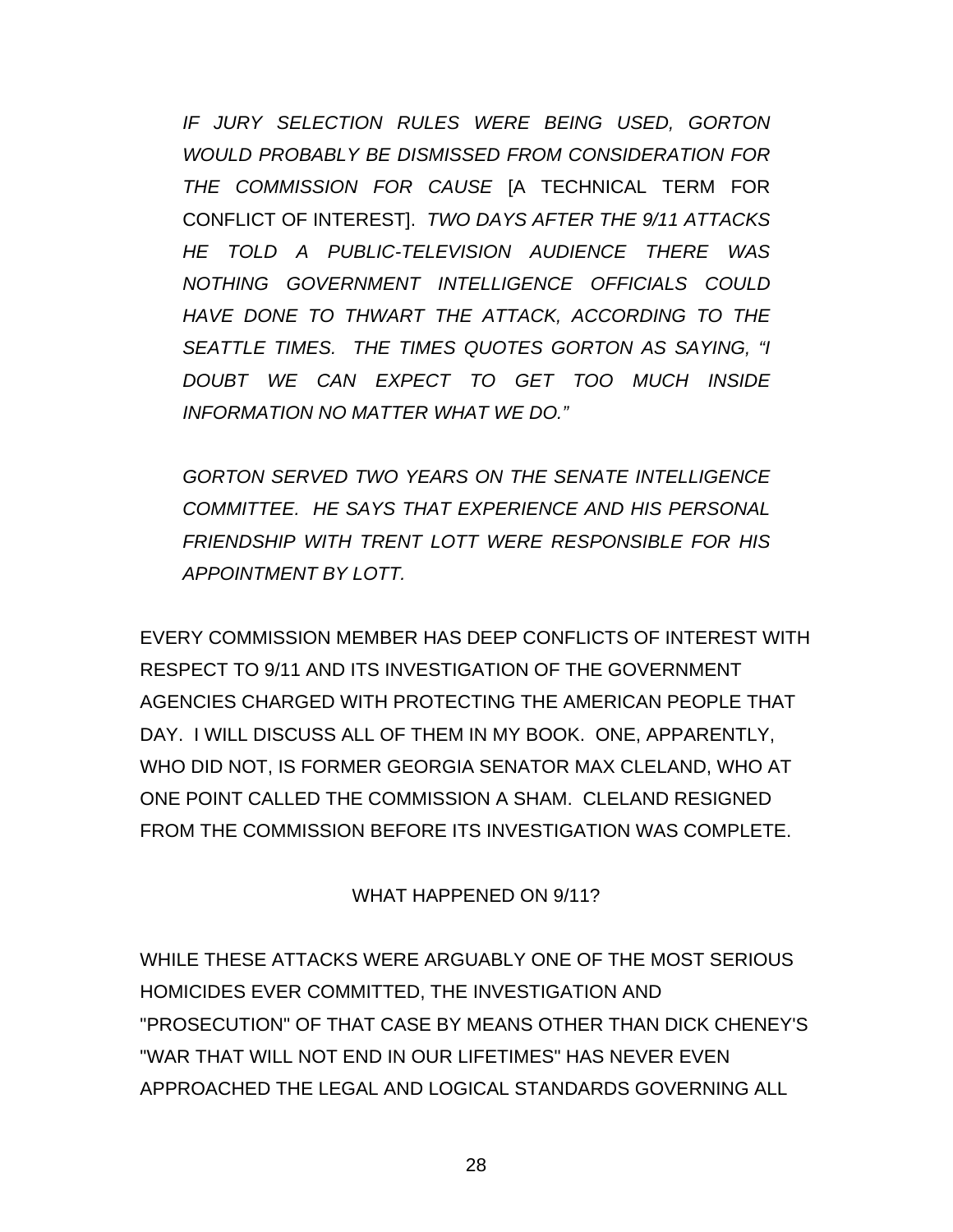SUCH INVESTIGATIONS. NO REAL CASE HAS EVER BEEN MADE THAT WOULD PASS FIRST MUSTER OF EVEN A JUNIOR ASSISTANT DISTRICT ATTORNEY.

WITHOUT SUCH A COURT PROCESS, WE ARE FORCED TO EMPLOY ANALOGIES AND METAPHORS. BUT THERE REMAINS TO US THE MOST SUCCESSFUL, FUNDAMENTAL STRATEGY FOR THE PROSECUTION OF CRIMINAL BEHAVIOR: DEMONSTRATING THAT A SUSPECT (OR SUSPECTS) DID, OR DID NOT, POSSESS THE MEANS, MOTIVE, AND OPPORTUNITY TO COMMIT THE CRIME.

TO DATE, THE CASE THAT 9/11 WAS PERPETRATED SOLELY BY OSAMA BIN LADEN AND AL QAEDA HAS NEVER BEEN PROVED, EVEN TO THE MOST RUDIMENTARY STANDARDS. IN FACT, SOME 35 MONTHS AFTER THE ATTACKS THERE HAS NOT BEEN A SINGLE SUCCESSFUL 9/11 PROSECUTION ANYWHERE IN THE WORLD. THE ONLY CONVICTION THAT HAD BEEN SECURED, A GERMAN PROSECUTION AGAINST MOUNIR EL MOTASSADEQ, CHARGED WITH AIDING THE SO CALLED HAMBURG CELL OF MOHAMMED ATTA, WAS OVERTURNED IN 2004 BECAUSE THE US GOVERNMENT REFUSED TO PRODUCE KEY WITNESSES SUCH AS KHALID SHAIKH MUHAMMAD OR RAMZI BIN AL-SHIBH AND OTHER EVIDENCE RELEVANT TO THE CHARGES. EVERY DEFENDANT IN A WESTERN CRIMINAL CASE HAS THE RIGHT TO EXAMINE THE EVIDENCE USED AGAINST HIM AND TO CROSS-EXAMINE WITNESSES.

TO THE GENERAL PUBLIC AS WELL AS TO THE 9/11 RESEARCH COMMUNITY, THE MYSTERIOUS AND INEXPLICABLE FAILURE OF THE NATION'S AIR DEFENSES THAT DAY REMAINS THE MOST GLARING AND GAPING HOLE IN THE KEAN COMMISSION'S ACCOUNT AND IN THE GOVERNMENT'S VERSION OF EVENTS. SCRAMBLING FIGHTER AIRCRAFT WAS A ROUTINE OCCURRENCE FOR YEARS BEFORE 9/11.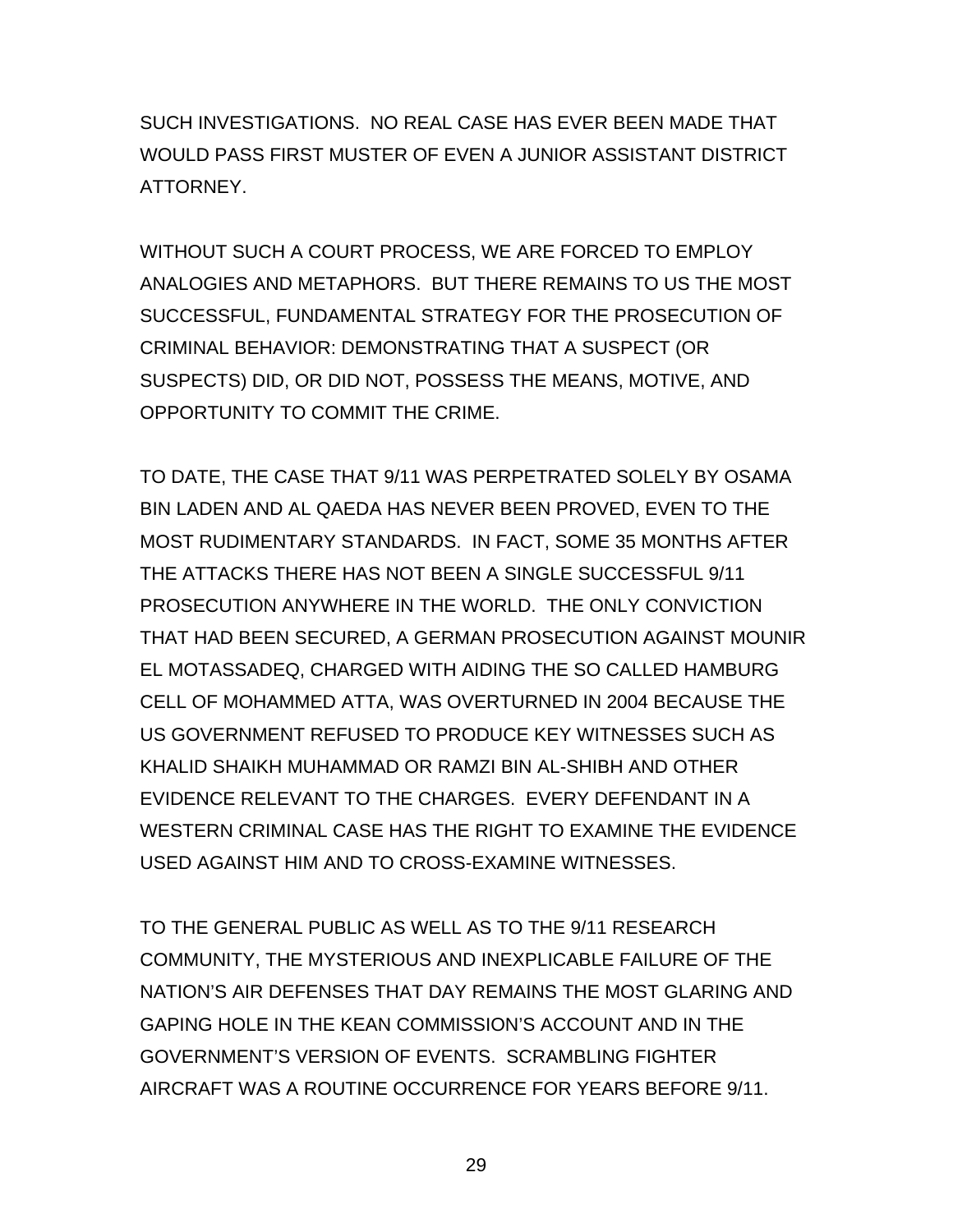THE ASSOCIATED PRESS HAS TOLD US THAT FIGHTER AIRCRAFT WERE SCRAMBLED AND FLYING BESIDE ERRANT COMMERCIAL AND PRIVATE AIR TRAFFIC WITHIN MINUTES OF THE SLIGHTEST DEVIATION SOME 67 TIMES IN THE CALENDAR YEAR PRECEDING JUNE 1 2001. THIS IS ONE OF MANY AREAS WHERE THE KEAN COMMISSION NOT ONLY FAILED TO LOOK BUT ACTUALLY ALTERED EVIDENCE IN THE PREPARATION OF ITS FINAL REPORT.

FOR ME, THE PIVOTAL EVIDENCE ABSOLUTELY DEMONSTRATING DIRECT GOVERNMENT COMPLICITY IN, AND MANAGEMENT OF, THE ATTACKS WAS FOUND IN A NUMBER OF UNDISPUTED, YET VIRTUALLY UNADDRESSED WARGAMES THAT I WILL SHOW WERE BEING CONDUCTED, COORDINATED AND/OR CONTROLLED BY VICE PRESIDENT DICK CHENEY OR HIS IMMEDIATE STAFF ON THE MORNING OF SEPTEMBER 11TH. THE NAMES OF THOSE WARGAMES ARE KNOWN TO INCLUDE: VIGILANT GUARDIAN, VIGILANT WARRIOR, NORTHERN GUARDIAN, NORTHERN VIGILANCE, AND TRIPOD II. ALL HAVE BEEN REPORTED ON BY MAJOR PRESS ORGANIZATIONS RELYING ON UNDISPUTED QUOTES FROM PARTICIPATING MILITARY PERSONNEL. THEY HAVE ALSO BEEN CONFIRMED BY NORAD PRESS RELEASES. ALL, EXCEPT FOR NORTHERN VIGILANCE AND TRIPOD II HAD TO DO WITH HIJACKED AIRLINERS INSIDE THE CONTINENTAL UNITED STATES, SPECIFICALLY WITHIN THE NORTHEAST AIR DEFENSE SECTOR WHERE ALL FOUR 9/11 HIJACKINGS OCCURRED.

ACCORDING TO A CLEAR RECORD SOME OF THESE EXERCISES INVOLVED COMMERCIAL AIRLINE HIJACKINGS. IN SOME CASES FALSE BLIPS WERE DELIBERATELY INSERTED ONTO FAA AND MILITARY RADAR SCREENS AND THEY WERE PRESENT DURING (AT LEAST) THE FIRST ATTACKS. THIS EFFECTIVELY PARALYZED FIGHTER RESPONSE BECAUSE, WITH ONLY EIGHT FIGHTERS AVAILABLE IN THE REGION,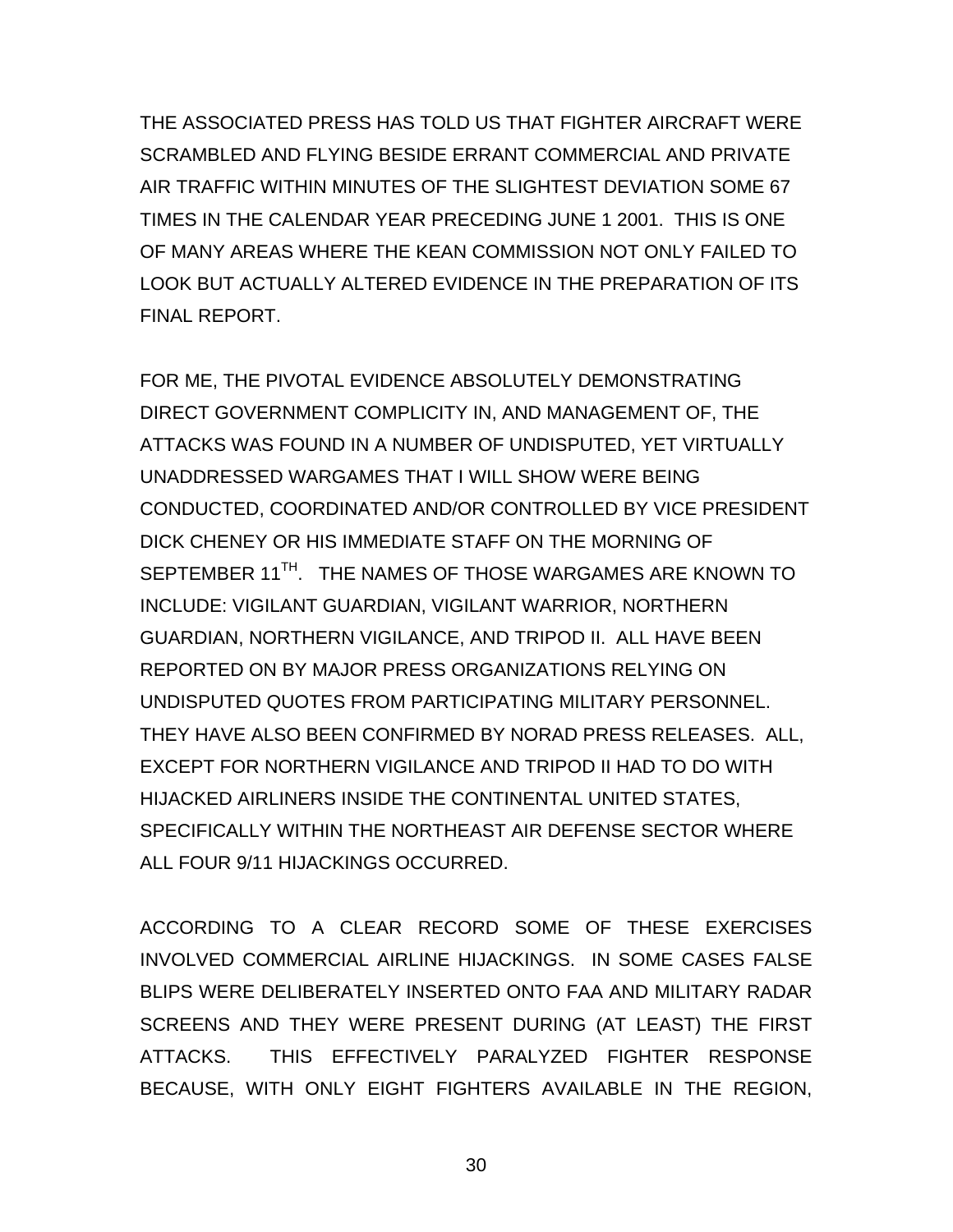THERE WERE AS MANY AS 22 POSSIBLE HIJACKINGS TAKING PLACE. OTHER EXERCISES, SPECIFICALLY NORTHERN VIGILANCE HAD PULLED SIGNIFICANT FIGHTER RESOURCES AWAY FROM THE NORTHEAST U.S. – JUST BEFORE 9/11 – INTO NORTHERN CANADA AND ALASKA. IN ADDITION, A CLOSE READING OF KEY NEWS STORIES PUBLISHED IN THE SPRING OF 2004 REVEALED FOR THE FIRST TIME THAT SOME OF THESE DRILLS WERE "LIVE-FLY" EXERCISES WHERE ACTUAL AIRCRAFT, LIKELY FLOWN BY REMOTE CONTROL – WERE SIMULATING THE BEHAVIOR OF HIJACKED AIRLINERS IN REAL LIFE. ALL OF THIS AS THE REAL ATTACKS BEGAN. THE FACT THAT THESE EXERCISES HAD NEVER BEEN SYSTEMATICALLY AND THOROUGHLY EXPLORED IN THE MAINSTREAM PRESS, OR PUBLICLY BY CONGRESS, OR AT LEAST PUBLICLY IN ANY DETAIL BY THE SO-CALLED INDEPENDENT 9/11 COMMISSION MADE ME THINK THAT THEY MIGHT BE THE HOLY GRAIL OF 9/11.

THAT'S EXACTLY WHAT THEY TURNED OUT TO BE.

ONLY ONE WARGAME EXERCISE, VIGILANT GUARDIAN, WAS MENTIONED IN A FOOTNOTE TO THE KEAN COMMISSION REPORT AND THEN IT WAS DELIBERATELY MISLABELED AS AN EXERCISE INTENDED TO INTERCEPT RUSSIAN BOMBERS INSTEAD OF A HIJACK EXERCISE IN THE NORTHEAST SECTOR. EVEN THEN, A DELIBERATE LIE WAS TOLD TO THE AMERICAN PEOPLE AS NORAD COMMANDER RALPH EBERHART TESTIFIED TO THE COMMISSION THAT THE EXERCISE ACTUALLY EXPEDITED US AIR FORCE RESPONSE DURING THE ATTACKS.

WHEN MICHAEL KANE, A BRILLIANT YOUNG NEW YORK ACTIVIST AND BUDDING INVESTIGATIVE REPORTER APPROACHED GENERAL EBERHART ON AN *FTW* ASSIGNMENT AT THE CONCLUSION OF THE COMMISSION'S LAST PUBLIC HEARING AND ASKED FOR INFORMATION

31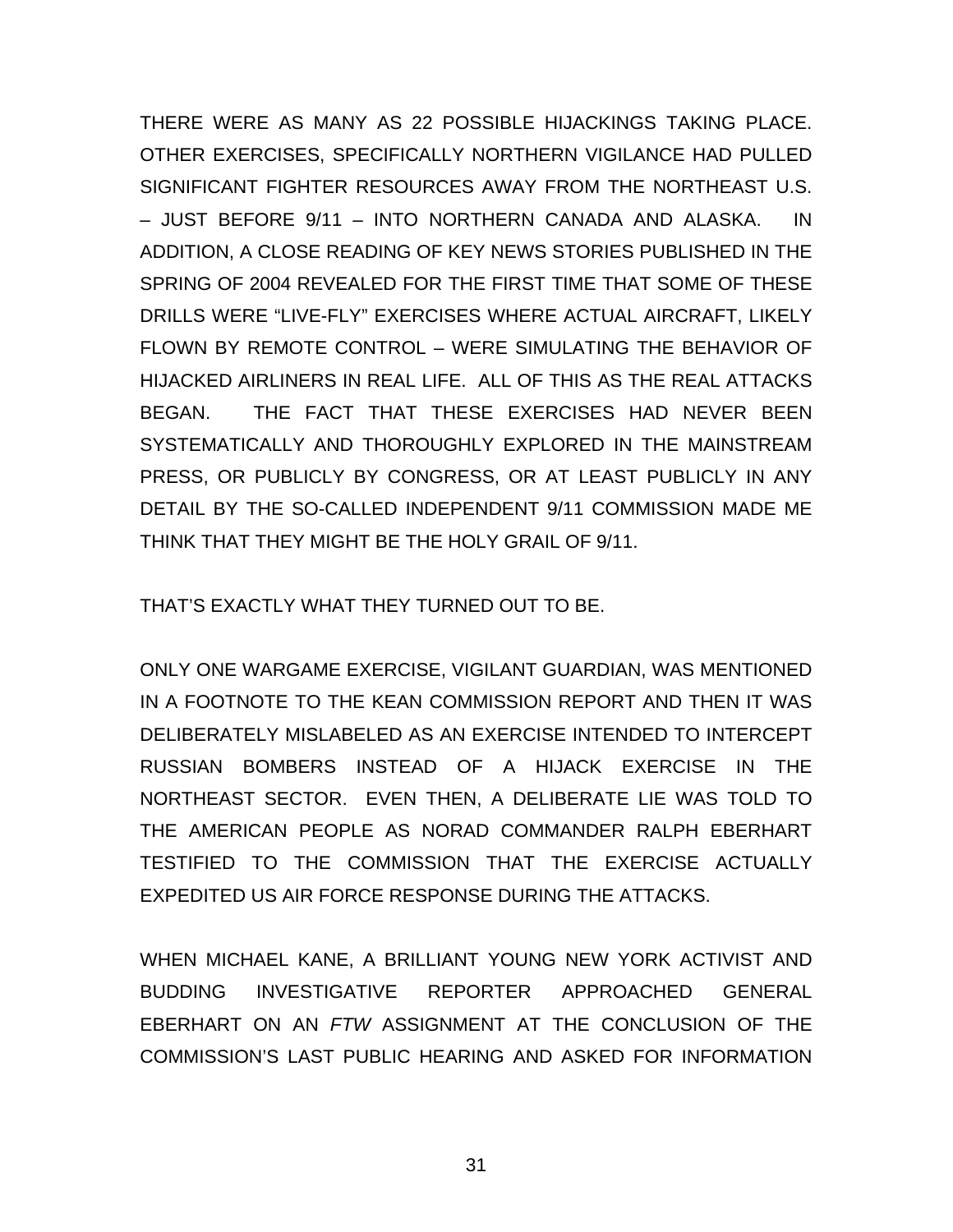ON THE OTHER EXERCISES, EBERHART'S ONLY RESPONSE WAS, "NO COMMENT."

AND AN ADDITIONAL NON-MILITARY BIOWARFARE EXERCISE CALLED TRIPOD II, BEING "SET UP" IN MANHATTAN ON SEPTEMBER 11TH WAS UNDER THE DIRECT COORDINATION OF FEMA AND – BY WHITE HOUSE DIRECTIVE – THE IMMEDIATE CONTROL OF THE VICE PRESIDENT. THE SET UP FOR THAT EXERCISE CONVENIENTLY PLACED A FULLY STAFFED FEMA, NEW YORK CITY AND DEPARTMENT OF JUSTICE COMMAND POST ON MANHATTAN'S PIER 29 IN TIME FOR IT TO BE CONVENIENTLY USED AS THE COMMAND POST AFTER THE TWIN TOWERS HAD COLLAPSED.

THERE ARE MANY, MANY AREAS WHERE THE OFFICIAL ACCOUNT AND THE FINDINGS OF THE KEAN COMMISSION ARE CONTRADICTED BY HARD EVIDENCE, OFFICIAL RECORDS, MAINSTREAM NEWS INVESTIGATIONS AND EVEN SWORN TESTIMONY. BOTH THE *LOS ANGELES TIMES* AND THE *NEW YORK TIMES* HAVE NOTED SOME OF THE LESSER, BUT NO LESS GLARING, INCONSISTENCIES. IN MY BOOK I WILL PROVIDE YOU WITH MANY MORE.

IN MY BOOK I WILL MAKE SEVERAL KEY POINTS:

1. I WILL NAME RICHARD CHENEY AS THE PRIME SUSPECT IN THE MASS MURDERS OF 9/11 AND WILL ESTABLISH THAT, NOT ONLY WAS HE A PLANNER IN THE ATTACKS, BUT ALSO THAT ON THE DAY OF THE ATTACKS HE WAS RUNNING A COMPLETELY SEPARATE COMMAND, CONTROL AND COMMUNICATIONS SYSTEM WHICH WAS SUPERCEDING ANY ORDERS BEING ISSUED BY THE NMCC, OR THE WHITE HOUSE SITUATION ROOM. TO ACCOMPLISH THAT END HE RELIED ON A REDUNDANT AND SUPERIOR COMMUNICATIONS SYSTEM MAINTAINED BY THE US SECRET SERVICE IN OR NEAR THE PRESIDENTIAL EMERGENCY OPERATIONS CENTER – THE BUNKER TO WHICH HE AND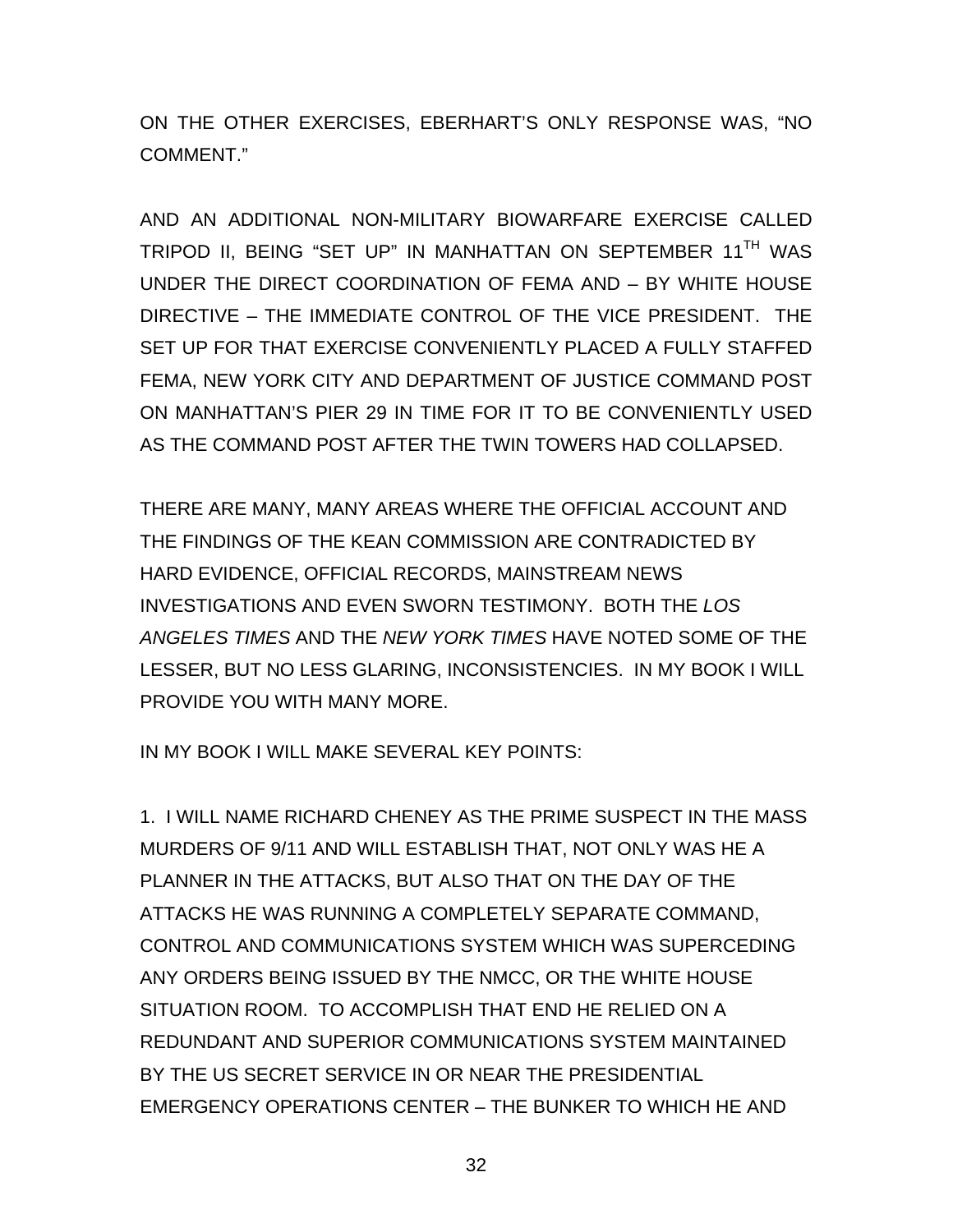NATIONAL SECURITY ADVISOR CONDOLEEZZA RICE WERE REPORTEDLY "RUSHED" AFTER FLIGHT 175 STRUCK THE WTC'S SOUTH TOWER. I WILL DEMONSTRATE THAT THE SECRET SERVICE POSSESSED RADAR SCREENS WHICH GAVE THEM, AND THE VICE PRESIDENT, WHOSE SIDE THE NEVER LEFT, WITH REAL-TIME INFORMATION AS GOOD AS OR BETTER THAN THAT AVAILABLE TO THE PENTAGON;

2. I WILL DEMONSTRATE THAT IN WHAT ARE CALLED NATIONAL SPECIAL SECURITY EVENTS THE US SECRET SERVICE IS THE SUPREME US AGENCY FOR OPERATIONAL CONTROL WITH COMPLETE AUTHORITY OVER THE MILITARY AND ALL CIVILIAN AGENCIES.

3. I WILL ESTABLISH CONCLUSIVELY THAT IN MAY OF 2001, BY PRESIDENTIAL ORDER, RICHARD CHENEY WAS PUT IN DIRECT COMMAND AND CONTROL OF ALL WARGAME AND FIELD EXERCISE TRAINING AND SCHEDULING THROUGH SEVERAL AGENCIES, ESPECIALLY FEMA. THIS ALSO EXTENDED TO ALL OF THE CONFLICTING AND OVERLAPPING NORAD DRILLS ON THAT DAY.

4. I WILL ALSO DEMONSTRATE THAT THE TRIPOD II EXERCISE BEING SET UP ON SEPT. 10TH IN MANHATTAN WAS DIRECTLY CONNECTED TO CHENEY'S ROLE IN NUMBER 3 ABOVE.

5. I WILL ALSO PROVE CONCLUSIVELY THAT A NUMBER OF PUBLIC OFFICIALS, AT THE NATIONAL AND NEW YORK CITY LEVELS, INCLUDING THEN MAYOR RUDOLPH GIULIANI, WERE AWARE THAT FLIGHT 175 WAS EN ROUTE TO LOWER MANHATTAN FOR 20 MINUTES AND DID NOTHING – ABSOLUTELY NOTHING – TO ORDER THE EVACUATION OF OR WARN THE OCCUPANTS OF THE WORLD TRADE CENTER. ONE MILITARY OFFICER WAS FORCED TO LEAVE HIS POST IN THE MIDDLE OF THE ATTACKS AND PLACE A PRIVATE CALL TO HIS BROTHER - WHO WORKED AT THE WTC -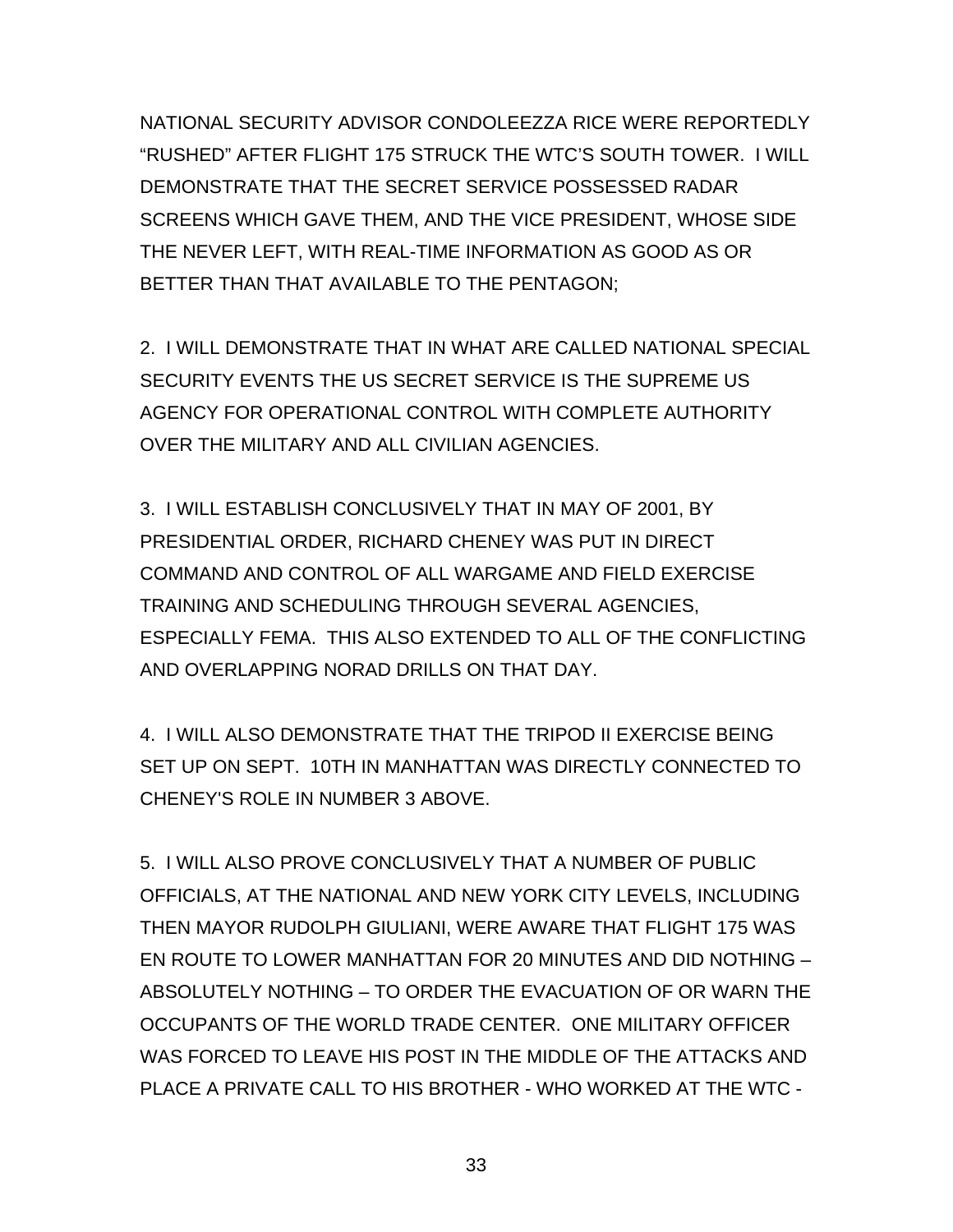WARNING HIM TO GET OUT. THAT WAS APPARENTLY AN ACT OF DESPERATION BECAUSE NO OTHER PART OF THE SYSTEM WAS TAKING ACTION.

6. I WILL ALSO SHOW THAT THE ISRAELI AND BRITISH GOVERNMENTS ACTED AS PARTNERS WITH THE HIGHEST LEVELS OF THE AMERICAN GOVERNMENT TO HELP IN THE PREPARATION AND, VERY POSSIBLY, THE ACTUAL EXECUTION OF THE ATTACKS."

## **ISRAEL**

I MUST NOW DIGRESS TO SAY A FEW WORDS ABOUT ISRAEL.

ISRAEL IS A COUNTRY. JUDAISM IS A RELIGION.

IT IS NO MORE PROPER TO SAY THAT THE ACTIONS OF THE ISRAELI GOVERNMENT ARE ABOVE CRITICISM THAN IT IS TO SAY THAT CRITICISM OF THE AMERICAN GOVERNMENT IS A CRITICISM OF ALL AMERICANS.

THERE ARE MANY DIRECT CONNECTIONS BETWEEN ISRAELI INTELLIGENCE ACTIVITIES AND THE EVENTS OF 9/11 INCLUDING A REPORT FROM THE DRUG ENFORCEMENT ADMINISTRATION, SHOWING THAT MORE THAN 100 ISRAELI COVERT OPERATIVES WERE FUNCTIONING INSIDE THE UNITED STATES JUST BEFORE AND DURING THE ATTACKS. SOME OF THESE OPERATIVES WERE PLACED IN EXTREMELY CLOSE PROXIMITY TO FOUR OF THE 9/11 HIJACKERS IN SOUTH FLORIDA AND SAN DIEGO. ISRAELI COMPANIES SUCH AS AMDOCS, COMVERSE AND ODIGO HAD DIRECT CONNECTIONS TO THE EVENTS OF 9/11. A "FORMER" ISRAELI ANTI-TERROR OPERATIVE WAS ON BOARD AMERICAN FLIGHT 11.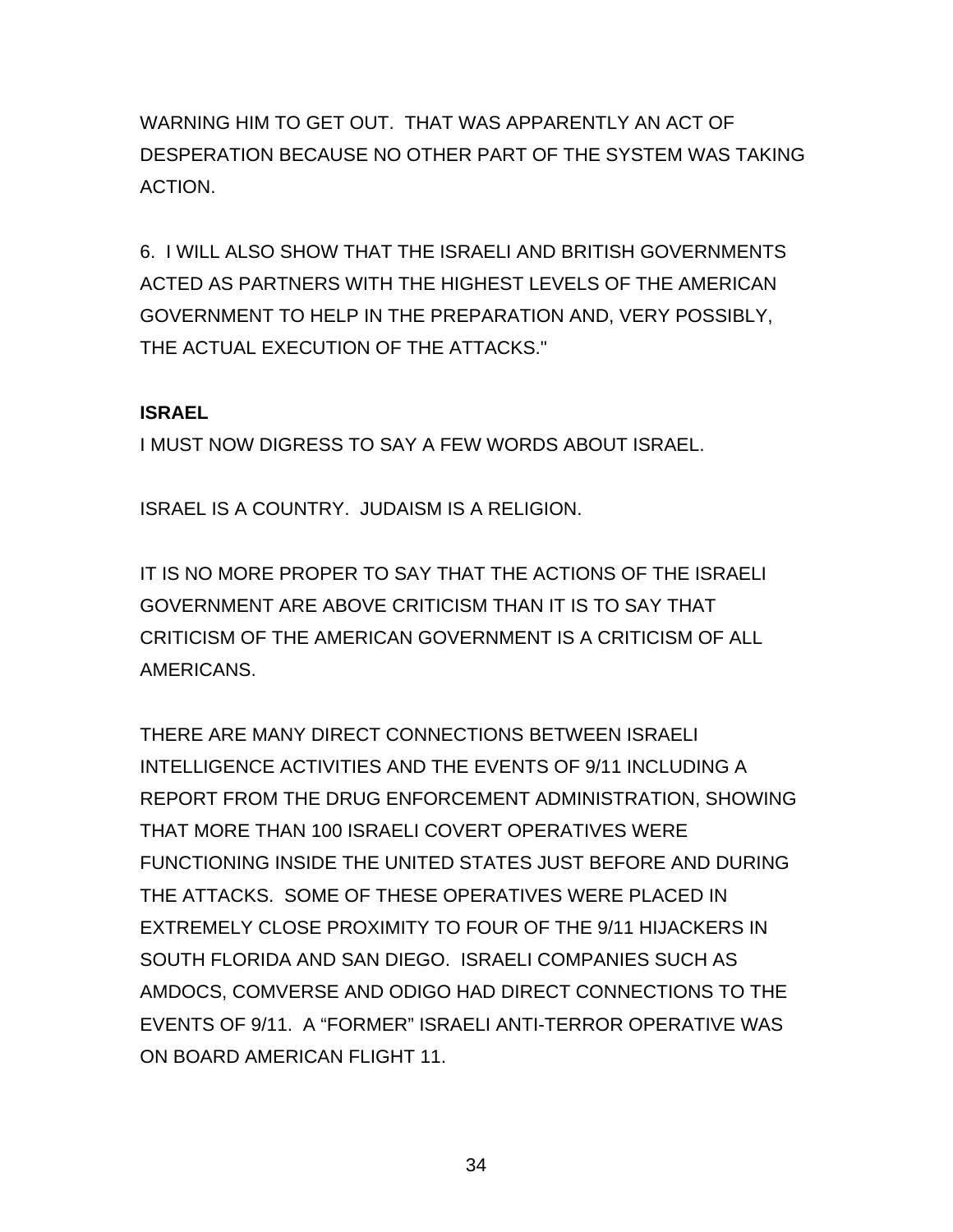TO SAY THAT ISRAEL PLAYED A CRIMINAL ROLE IN THE ATTACKS IS NOT THE SAME THING AS SAYING THAT ISRAEL PERPETRATED THE ATTACKS. A KEY QUESTION ASKED BY ANY HOMICIDE INVESTIGATOR IS CUI BONO? WHO BENEFITS. AND ON THIS ACCOUNT WE CAN FIND ONLY THREE COUNTRIES, THE US, BRITAIN AND ISRAEL THAT HAVE NEVER WAVERED IN THEIR SUPPORT OF EVERYTHING THAT HAS HAPPENED SINCE 9/11.

TONIGHT, EVEN AS I SPEAK, AN ISRAELI SPY SCANDAL IS SPREADING THROUGH THE HIGHEST LEVELS OF THE PENTAGON AND REVELATIONS FROM BREAKING NEWS STORIES STRONGLY SUGGEST THAT THE INFORMATION BEING PROVIDED TO THE ISRAELI GOVERNMENT CARRIED WITH IT THE SANCTION OF SOME OF THE SAME PEOPLE I HAVE CHARGED IN "CROSSING THE RUBICON" WITH PERPETRATING THE ATTACKS OF SEPTEMBER 11<sup>TH</sup>. TONIGHT I PREDICT THAT THE CURRENT SCANDAL WILL OVERLAP AND CONNECT WITH THE RECENT ARREST BY SOUTH AFRICAN AUTHORITIES OF SIR MARK THATCHER, SON OF FORMER BRITISH PRIME MINISTER MARGARET THATCHER, FOR HIS ROLE IN SPONSORING AN ABORTED COUP IN THE WEST AFRICAN NATION OF EQUATORIAL GUINEA. THE MOTIVE: BRITISH COMMERCIAL ACQUISITION OF OIL RIGHTS IN A REGION THAT – AS I HAVE BEEN WRITING FOR TWO YEARS NOW – IS DESTINED TO BECOME THE NEXT REGIONAL ZONE OF CONFRONTATION.

WEST AFRICAN NATIONS FROM SUB-SAHARAN AFRICA, TO NIGERIA, TO SIERRA LEONE, TO SAO TOME AND PRINCIPE, TO CHAD, TO CAMEROON TO ANGOLA ARE ALL FEVERISH OIL-RUSH BOOM TOWNS WHERE NATIONS, MONEY, MILITARY MIGHT, COVERT OPERATIONS AND INTRIGUE ARE CONVERGING WITH LIGHTNING SPEED TO CONTROL OIL RESERVES. ALTHOUGH MUCH SMALLER THAN THE RESERVES OF THE MIDDLE EAST, THESE AFRICAN RESERVES ARE CRITICAL SWING AND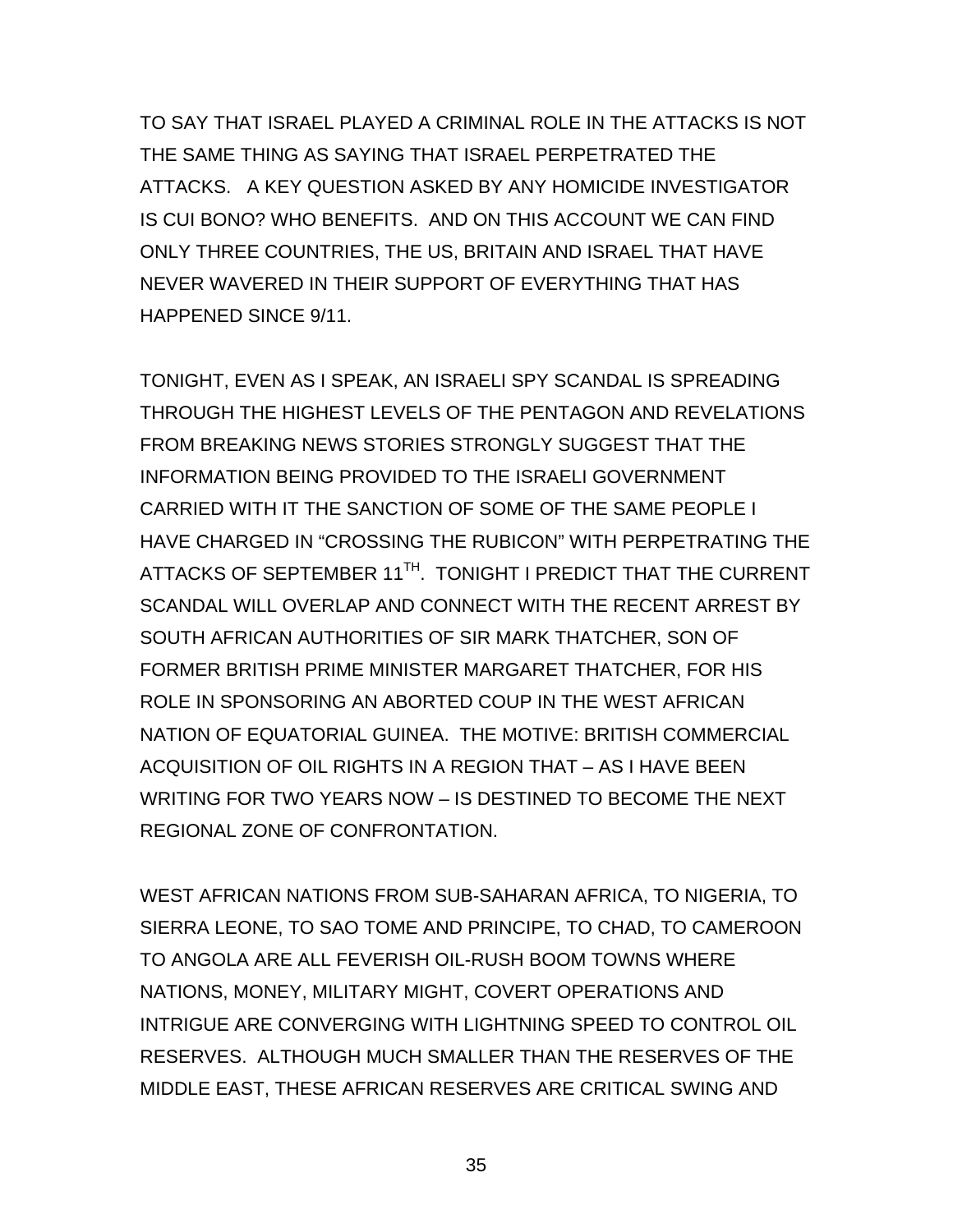LESSER SUPPLIERS OF OIL IN A WORLD WHERE – AS WE TOO WELL KNOW – THE REMOVAL OF JUST A MILLION BARRELS A DAY FROM GLOBAL SUPPLY CAN WREAK ECONOMIC HAVOC. AFRICA'S PRICELESS ENERGY TAKES ONLY ABOUT TWO WEEKS TO REACH AN AMERICAN GAS TANK AS OPPOSED TO THE SIX WEEK JOURNEY REQUIRED FOR OIL FROM THE MIDDLE EAST.

LAST SPRING, JUST AFTER THE US OCCUPATION OF IRAQ, IT WAS DISCLOSED THAT THE ISRAELI GOVERNMENT HAD ENTERED NEGOTIATIONS WITH US REPRESENTATIVES TO EXPLORE THE POSSIBILITY OF REBUILDING A DEMOLISHED PIPELINE FROM NORTHERN IRAQ TO THE ISRAELI PORT OF HAIFA.

TO LEVEL A CHARGE OF ANTI-SEMITISM AT ME OR ANYONE ELSE WHO DARES TO CRITICIZE ISRAELI GOVERNMENT ACTIONS IS TO ARGUE THAT ISRAEL AND ALL OF JUDAISM IS A MONOLITHIC STRUCTURE, SHARING ONLY ONE VIEWPOINT. IT IS TO SAY THAT BEING A JEW MEANS BEING A LIKUDNIK. IT IS TO OVERLOOK THE ENORMOUS DISSENT WITHIN ISRAEL OF GROUPS LIKE WOMEN IN BLACK, NOT IN OUR NAMES, AND THE ALMOST 700 COMMISSIONED AND NON-COMMISSIONED OFFICERS FROM THE ISRAELI DEFENSE FORCES WHO HAVE REFUSED TO SERVE IN THE OCCUPIED TERRITORIES. IT IS TO IGNORE THE FACT THAT THE NEPHEW OF BENJAMIN NETANYAHU HAS REFUSED COMPULSORY MILITARY SERVICE AND RISKS JAIL FOR THAT DECISION.

I LOOK IN THE BACK OF THE ROOM AND I SEE MY DEAR FRIEND, AGENT AND PUBLICIST KEN LEVINE. LAST SPRING I WAS PRIVILEGED TO PARTICIPATE IN A SEDER AT THE HOME OF HIS INCREDIBLE 92 YEAR-OLD MOTHER.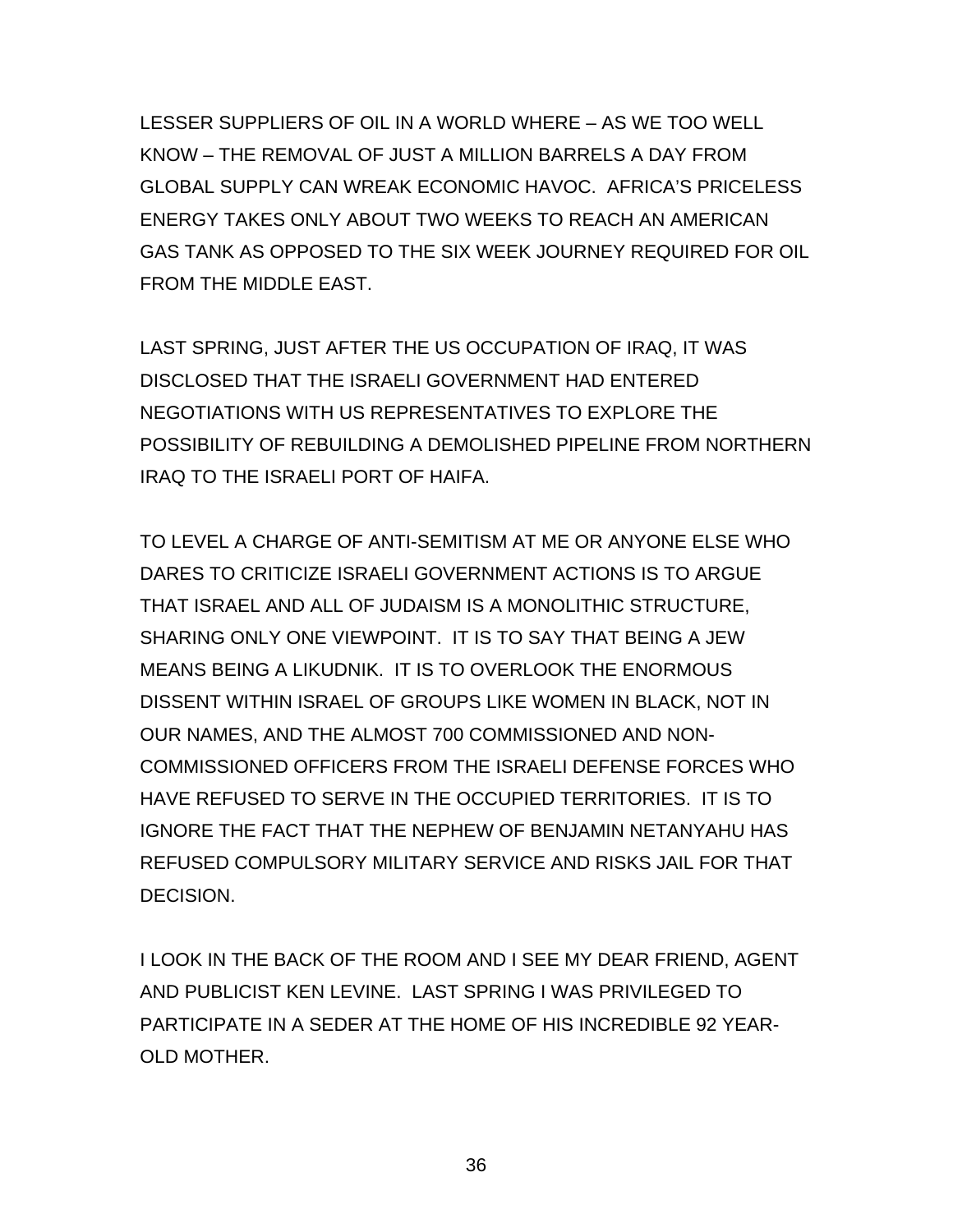I STOP AND GIVE THANKS FOR JAMEY HECHT, PH.D., A POET, ENGLISH LITERATURE PROFESSOR, GREAT FRIEND AND AMERICAN JEW WHO EDITED "CROSSING THE RUBICON."

IN THE SAME BREATH I ALSO THINK OF AND THANK MY DEAR FRIEND DR. FAIZ KHAN, A MUSLIM IMAM AND EMERGENCY ROOM PHYSICIAN WHO LEFT HIS POST AT JEWISH HOSPITAL IN BROOKLYN AND RUSHED TO THE WORLD TRADE CENTER TO RENDER AID ON SEPTEMBER 11<sup>TH</sup>. HE WAS ONE OF THE FIRST DOCTORS ON THE SCENE AND HE WAS ONE OF THE LAST TO LEAVE.

THERE IS NO ROOM FOR STEREOTYPICAL THINKING IN A TIME OF CRISIS. AS FAIZ KHAN SAID TO ME ONCE, A PARADIGM IS WHAT YOU THINK ABOUT SOMETHING BEFORE YOU THINK ABOUT IT. IT IS THESE TRAPS WHICH WE MUST ALL AVOID.

I WILL SAY ONE MORE THING BEFORE LEAVING THE SUBJECT OF 9/11 TONIGHT. I LIKE MANY AMERICANS AND MANY PEOPLE AROUND THE WORLD HAVE SERIOUS LINGERING QUESTIONS ABOUT THE COLLAPSE OF THE TWIN TOWERS, WHAT IT WAS THAT ACTUALLY STRUCK THE PENTAGON AND WHAT – IN THE NAME OF GOD – IT WAS THAT CAUSED THE COLLAPSE OF WTC 7, A BUILDING THAT HAD NOT EVEN BEEN STRUCK DURING THE ATTACKS.

UNFORTUNATELY, THE PHYSICAL EVIDENCE WAS QUICKLY DESTROYED AND SCIENTIFIC ANALYSIS IS NOT AVAILABLE TO US TO ANSWER THESE IMPORTANT QUESTIONS. IN ORDER TO MAKE THE STRONGEST LEGAL CASE POSSIBLE I HAVE AVOIDED DISCUSSIONS OF PHYSICAL EVIDENCE – OPEN TO ACRIMONIOUS DEBATE AND SCIENTIFIC CHALLENGE – AND CHOSEN TO DO WHAT ANY GOOD POLICE OFFICER MUST DO; KEEP MY EYE ON THE SUSPECTS. IT DOES NOT TAKE A SCIENTIST TO PROVE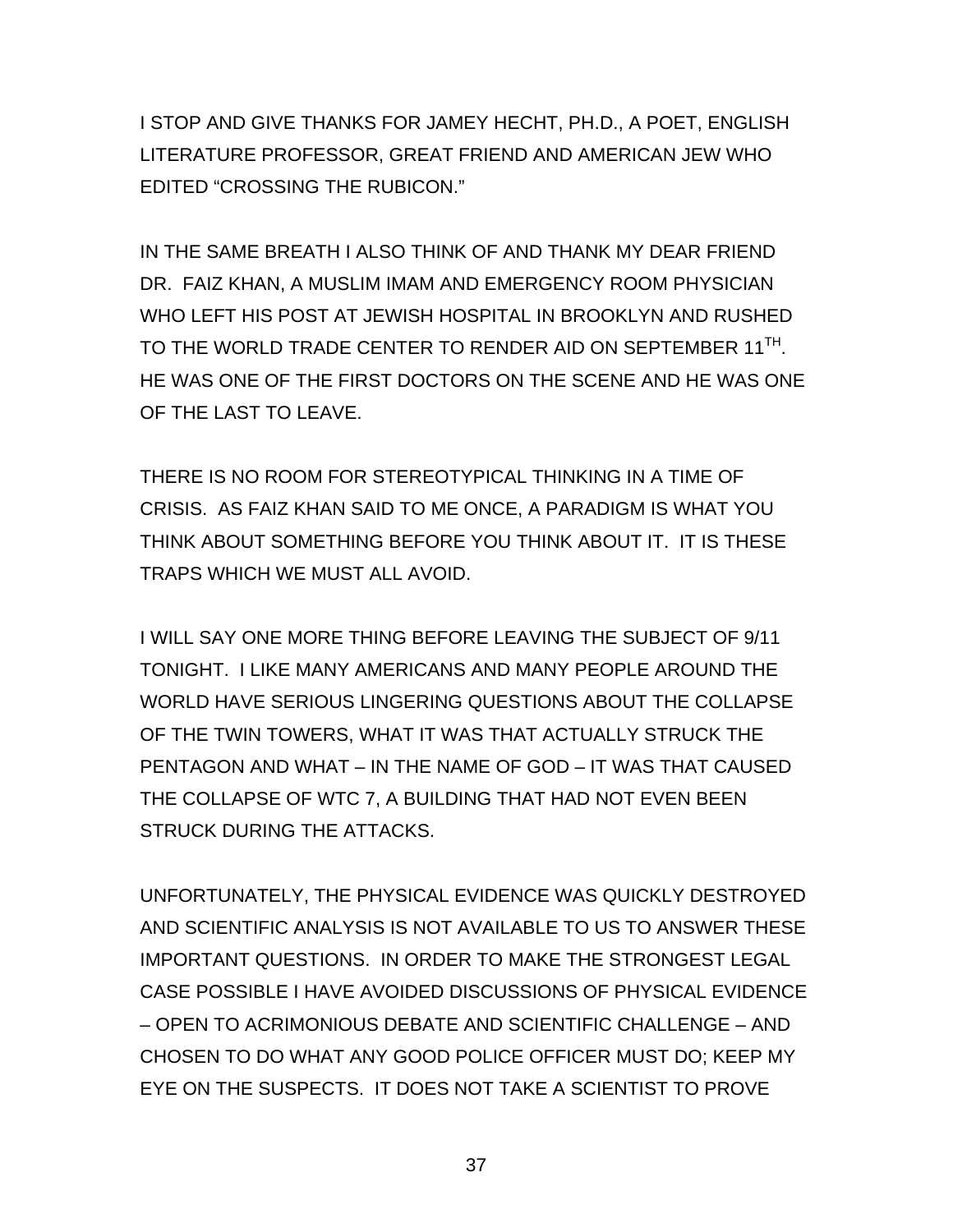THAT GEORGE BUSH, DICK CHENEY, DONALD RUMSFELD, CONDI RICE, GENERAL RALPH EBERHART, GENERAL RICHARD MYERS, FBI DIRECTOR ROBERT MUELLER, JOHN ASHCROFT AND GEORGE TENET LIED TO THE AMERICAN PEOPLE.

THERE IS A RECORD THAT PROVES THIS AND THAT IS THE RECORD I WILL PRESENT TO YOU IN "CROSSING THE RUBICON."

BUT ON THE SUBJECT OF WTC 7 I WILL, IN MY BOOK, EXPLAIN WHY THAT PARTICULAR BUILDING HAD TO BE DESTROYED. AND ALTHOUGH I CANNOT PROVE TO YOU HOW THE TWIN TOWERS WERE COLLAPSED, I WILL SHOW YOU WHO PERFORMED THE REQUISITE STUDIES THAT WOULD HAVE BEEN ESSENTIAL TO PULL OFF THAT FEAT.

# **PEAK OIL**

I TURN NOW TO THE MOTIVE FOR THE MURDERS. PEAK OIL IS NO SECRET. ITS CHIEF OPPONENT IS SOMETHING CALLED DENIAL – WHICH IS NOT A RIVER IN EGYPT.

DICK CHENEY KNEW ABOUT IT. I WILL SHOW YOU THAT IN MY BOOK. HIS NATIONAL ENERGY POLICY DEVELOPMENT GROUP – YOU KNOW, THE ONE THAT REFUSED TO RELEASE ITS RECORDS SPARKING A CONSTITUTIONAL CRISIS AND A SUPREME COURT RULING, KNEW ABOUT IT. I WILL SHOW YOU THAT IN MY BOOK TOO.

OIL AND NATURAL GAS ARE INDISPENSABLE TO OUR WAY OF LIFE. THE WORLD CONSUMES TEN CALORIES OF HYDROCARBON ENERGY FOR EVERY CALORIE OF FOOD THAT IS EATEN. ALL COMMERCIAL FERTILIZERS ARE MADE FROM NATURAL GAS. ALL PESTICIDES ARE MADE FROM PETROLEUM. ALL IRRIGATION, PLOWING, HARVESTING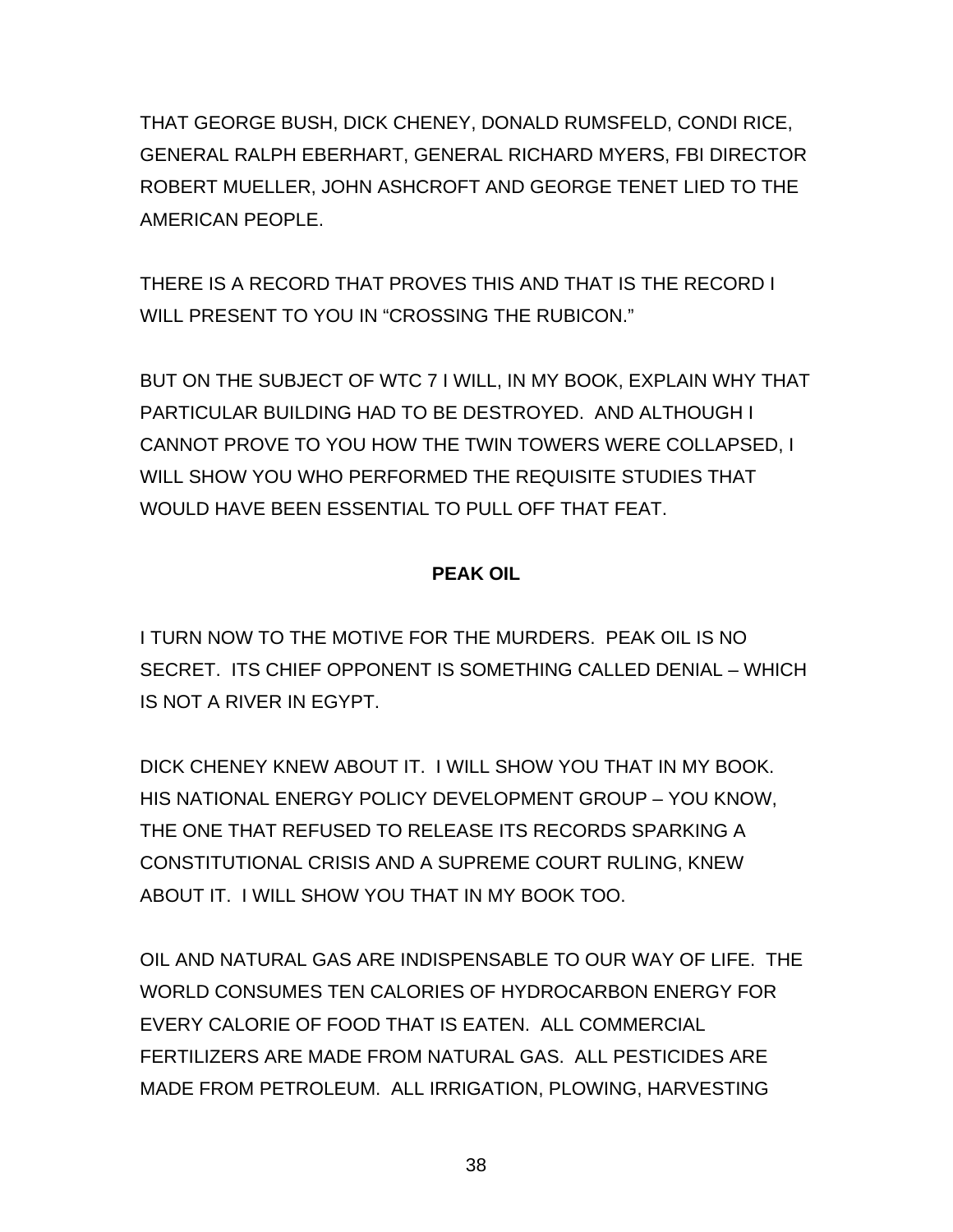AND TRANSPORT IS ACCOMPLISHED BY EITHER OIL POWERED MACHINERY OR OIL OR NATURAL GAS GENERATED ELECTRICITY.

THERE ARE BETWEEN 600 AND 700 MILLION INTERNAL COMBUSTION POWERED VEHICLES ON THE PLANET AND THE DEMAND FOR THEM IS EXPLODING EXPONENTIALLY, ESPECIALLY IN CHINA WHERE GM'S SALES ROSE 300% IN ONE YEAR ALONE. ACCORDING TO THE *NATIONAL GEOGRAPHIC* THIS LAST JUNE THERE ARE SEVEN GALLONS OF OIL IN EVERY TIRE. WANT TO SUDDENLY BUILD 600 MILLION NEW VEHICLES THAT RUN ON SOMETHING ELSE, HYDROGEN PERHAPS? HOW MUCH OIL WILL BE REQUIRED TO DO THAT? TO MINE AND MELT THE ORE? TO TRANSPORT IT TO FACTORIES THAT DON'T EXIST, USING ELECTRICITY THAT ISN'T THERE? TO MAKE THE PAINTS, SOLVENTS AND ALL OF THE PLASTIC NEEDED? ALL PLASTIC IS MADE FROM OIL.

HYDROGEN IS A CRUEL JOKE THAT CREATES FALSE HOPE. A RECENT STUDY FROM *EV MAGAZINE* REPORTED THAT THE AVERAGE LIFE EXPECTANCY OF A VERY EXPENSIVE FUEL CELL ENGINE WAS JUST 200 HOURS. COMMERCIAL HYDROGEN IS NOW MADE FROM NATURAL GAS. WE'RE NEARLY OUT OF THAT TOO.

CHINA'S ECONOMIC GROWTH HAS SEEN IT REPLACE JAPAN AS THE WORLD'S SECOND LARGEST IMPORTER OF OIL AND CHINA IS NOW COMING INTO DIRECT ECONOMIC AND POLITICAL COMPETITION WITH THE US FOR WHAT OIL REMAINS.

I HAVE ATTENDED TWO INTERNATIONAL CONFERENCES ON THE SUBJECT OF PEAK OIL AND ITS IMPLICATIONS FOR CIVILIZATION; ONE IN PARIS IN 2003 AND ONE IN BERLIN THIS YEAR. FOR ALMOST THE ENTIRE YEAR BETWEEN THE PARIS AND BERLIN CONFERENCES THE ICONS OF THE MAINSTREAM PRESS – THE ONES KNOWN AND EMPLOYED TO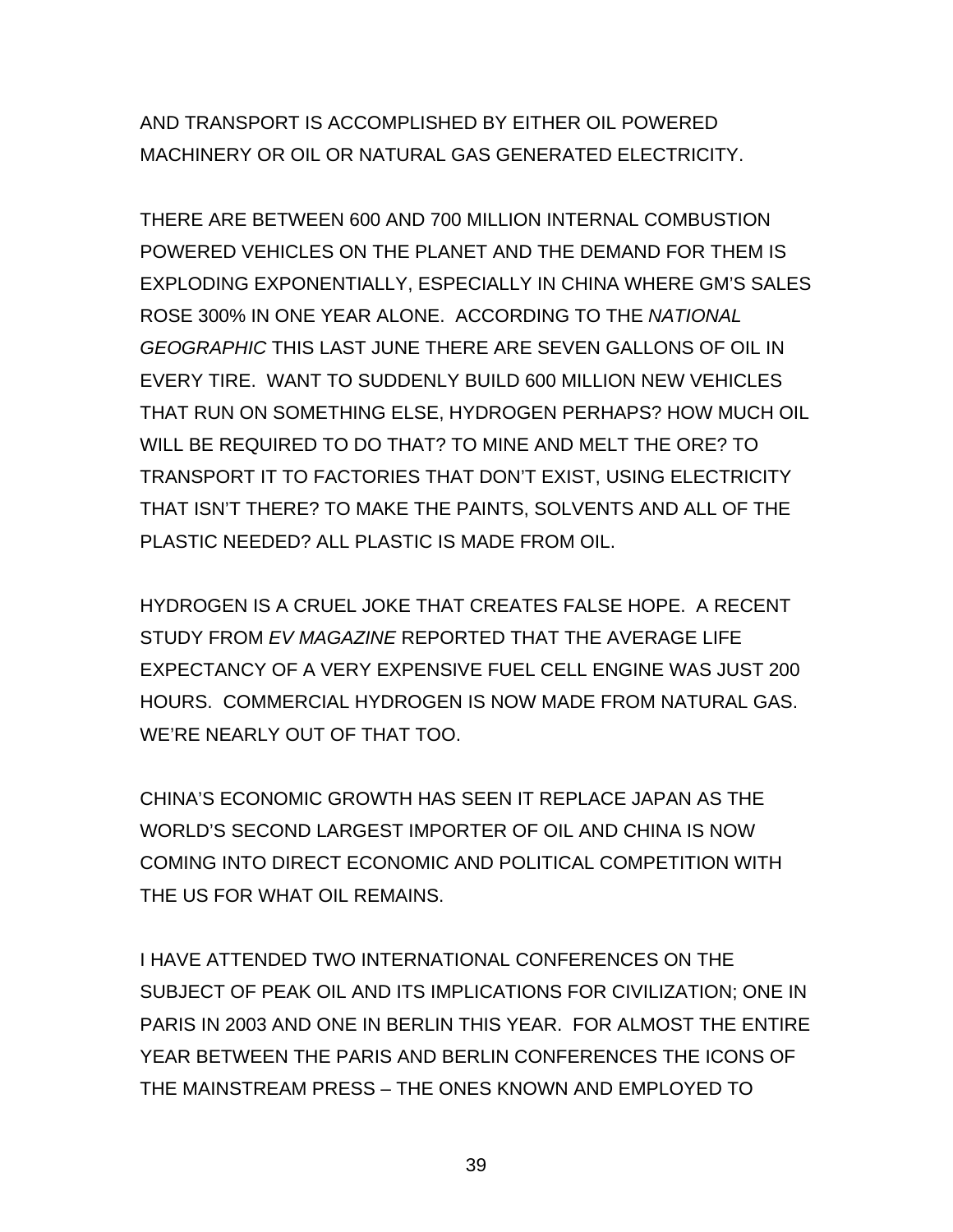MOLD PUBLIC AND BUSINESS PERCEPTION – HAVE BEEN ACKNOWLEDGING PEAK OIL'S REALITY, SOMETIMES RELUCTANTLY, SOMETIMES LESS THAN DIRECTLY, BUT ALSO SOMETIMES VERY BOLDLY. CNN, THE BBC, THE *NEW YORK TIMES*, THE *ECONOMIST;*  DOZENS OF MEDIA GIANTS HAD BEGUN TO RESPOND, LIKE A GIANT SHIP TURNING SLOWLY IN THE WATER. THE SHIP HAS CLEARLY CHANGED COURSE, BUT WAS IT ENOUGH? WAS IT IN TIME? I HAVE SAVED CLOSE TO 200 OF THESE STORIES.

LOOKING AT JUST A FEW OF THEM MAKES THE POINT WELL ENOUGH.

- "THE END OF CHEAP OIL" NATIONAL GEOGRAPHIC (COVER STORY) – JUNE 2004.
- "WHAT TO USE WHEN THE OIL RUNS OUT" BBC APRIL 22, 2004
- "ADIOS CHEAP OIL" INTERPRESS NEWS AGENCY APRIL 27, 2004
- "G7: OIL PRICE THREATENS WORLD ECONOMY" MOSCOW TIMES – 4/26/04
- $\bullet$  "WORLD OIL CRISIS LOOMS" JANE'S  $\phantom{00}$  -- 4/21/04
- "US PROCURING THE WORLD'S OIL" FOREIGN POLICY IN FOCUS – JANUARY 2004
- "ARE WE RUNNING OUT OF OIL? SCIENTIST WARNS OF LOOMING CRISIS" – ABC NEWS.COM – 2/11/04
- "BLOOD, MONEY, AND OIL" US NEWS 8/18/03
- "SOARING GLOBAL DEMAND FOR OIL STRAINS PRODUCTION CAPACITY" – WALL STREET JOURNAL – 3/22/04
- "CHECK THAT OIL" WASHINGTON POST 11/14/03
- "CHINA'S DEMAND FOR FOREIGN OIL RISES AT BREAKNECK PACE" – KNIGHT RIDDER –1/26/04
- 'WORLD OIL AND GAS RUNNING OUT' CNN 10/02/03
- "DEBATE RAGES ON OIL OUTPUT BY SAUDIS IN FUTURE" THE NEW YORK TIMES – 2/25/04
- "FOSSIL-FUEL DEPENDENCY: DO OIL RESERVES FORETELL BLEAK FUTURE?" – SAN FRANCISCO CHRONICLE – 4/02/04
- "THE END OF THE OIL AGE: WAYS TO BREAK THE TYRANNY OF OIL ARE COMING INTO VIEW. GOVERNMENTS NEED TO PROMOTE THEM" – *THE ECONOMIST* – 10/23/03

THE SUBJECT OF PEAK OIL IS ONE WHICH REQUIRES A LITTLE STUDY TO GET YOUR BRAIN AROUND. IT DOES NOT, HOWEVER, REQUIRE MUCH SCIENCE EXCEPT FOR BASIC ARITHMETIC.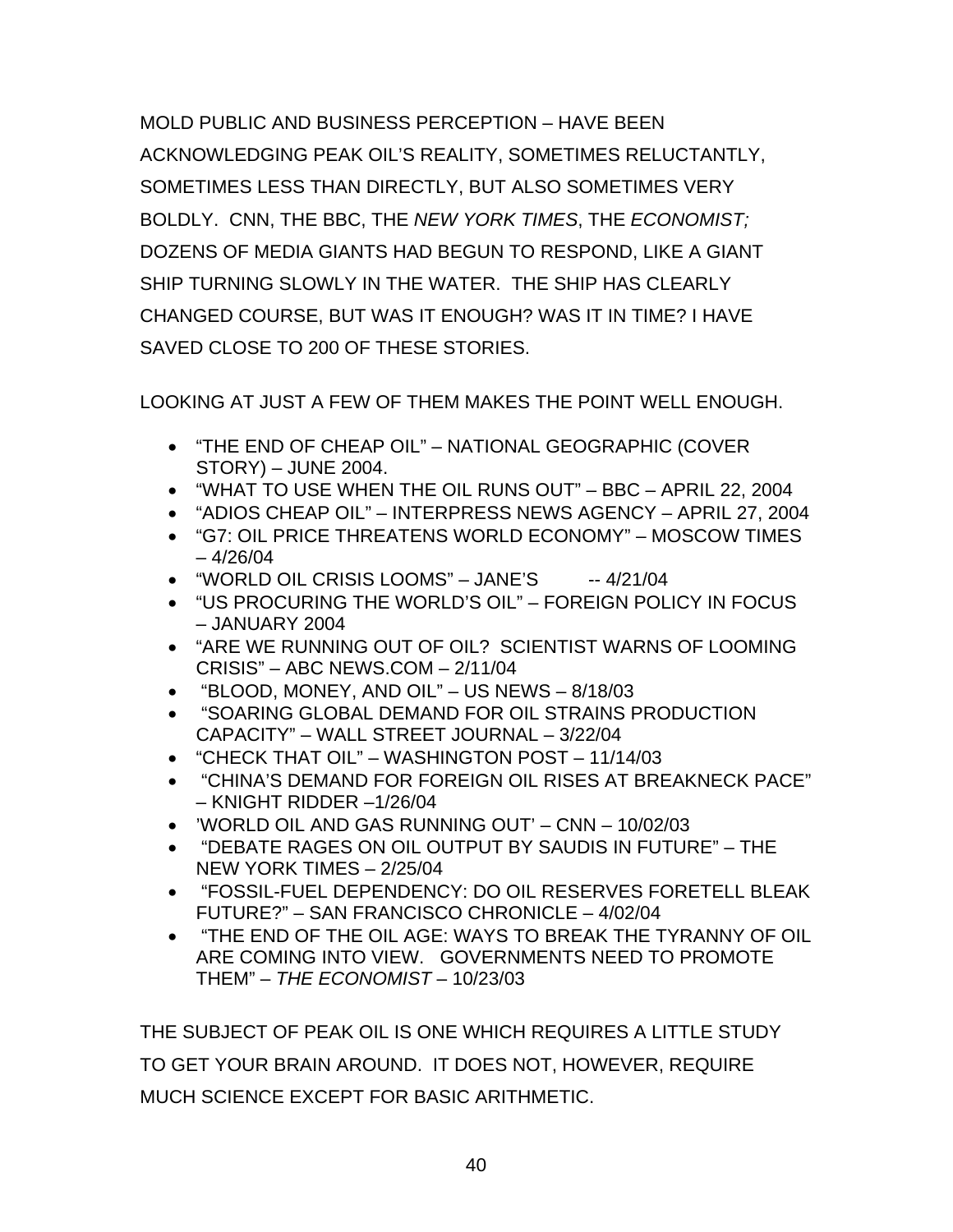DISCOVERIES OF LARGE OIL DEPOSITS HAVE BEEN IN STEEP DECLINE SINCE 1962. DEMAND, ON THE OTHER HAND, HAS BEEN SOARING.

TO QUOTE MY ENERGY EDITOR DALE ALLEN PFEIFFER, A GEOLOGIST:

IT APPEARS THAT THE YEAR 2007 WILL BE IMPORTANT. A NEW STUDY PUBLISHED IN *PETROLEUM REVIEW* SUGGESTS THAT PRODUCTION MIGHT NOT BE ABLE TO KEEP UP WITH DEMAND BY 2007. THE STUDY IS A SURVEY OF MEGA PROJECTS (THOSE WITH RESERVES OF OVER 500 MILLION BARRELS) AND THE POTENTIAL TO PRODUCE OVER 100,000 BARRELS PER DAY OF OIL). MEGA PROJECTS ARE IMPORTANT NOT ONLY BECAUSE THEY PROVIDE THE BULK OF WORLD OIL PRODUCTION, BUT ALSO BECAUSE THEY HAVE A BETTER NET ENERGY PROFILE THAN SMALLER PROJECTS, AND THEY PROVIDE A MORE SUBSTANTIAL PROFIT THAN SMALLER PROJECTS.

BEAR IN MIND THAT THE PLANET CONSUMES A BILLION BARRELS OF OIL (OR TWO MEGA FIELDS) EVERY ELEVEN AND ONE HALF DAYS.

 THE DISCOVERY RATE FOR MEGA PROJECTS HAS DWINDLED TO ALMOST NOTHING. THIS CAN BE SEEN IN THE DATA FOR THE LAST FEW YEARS. IN 2000, THERE WERE 16 DISCOVERIES OF OVER 500 MB; IN 2001 THERE WERE ONLY 8 NEW DISCOVERIES, AND IN 2002 THERE WERE ONLY 3 SUCH DISCOVERIES. FROM FIRST DISCOVERY TO FIRST PRODUCTION GENERALLY TAKES ABOUT 6 YEARS. IF THE NEW PROJECT CAN MAKE USE OF EXISTING INFRASTRUCTURE, THEN THE START UP TIME MIGHT BE CUT TO 4 YEARS.

IN 2003 SEVEN NEW MEGA PROJECTS WERE BROUGHT ON STREAM. 2004 EXPECTS TO SEE ANOTHER 11 PROJECTS START PRODUCING. 2005 WILL BE THE PEAK YEAR FOR BRINGING NEW PROJECTS ON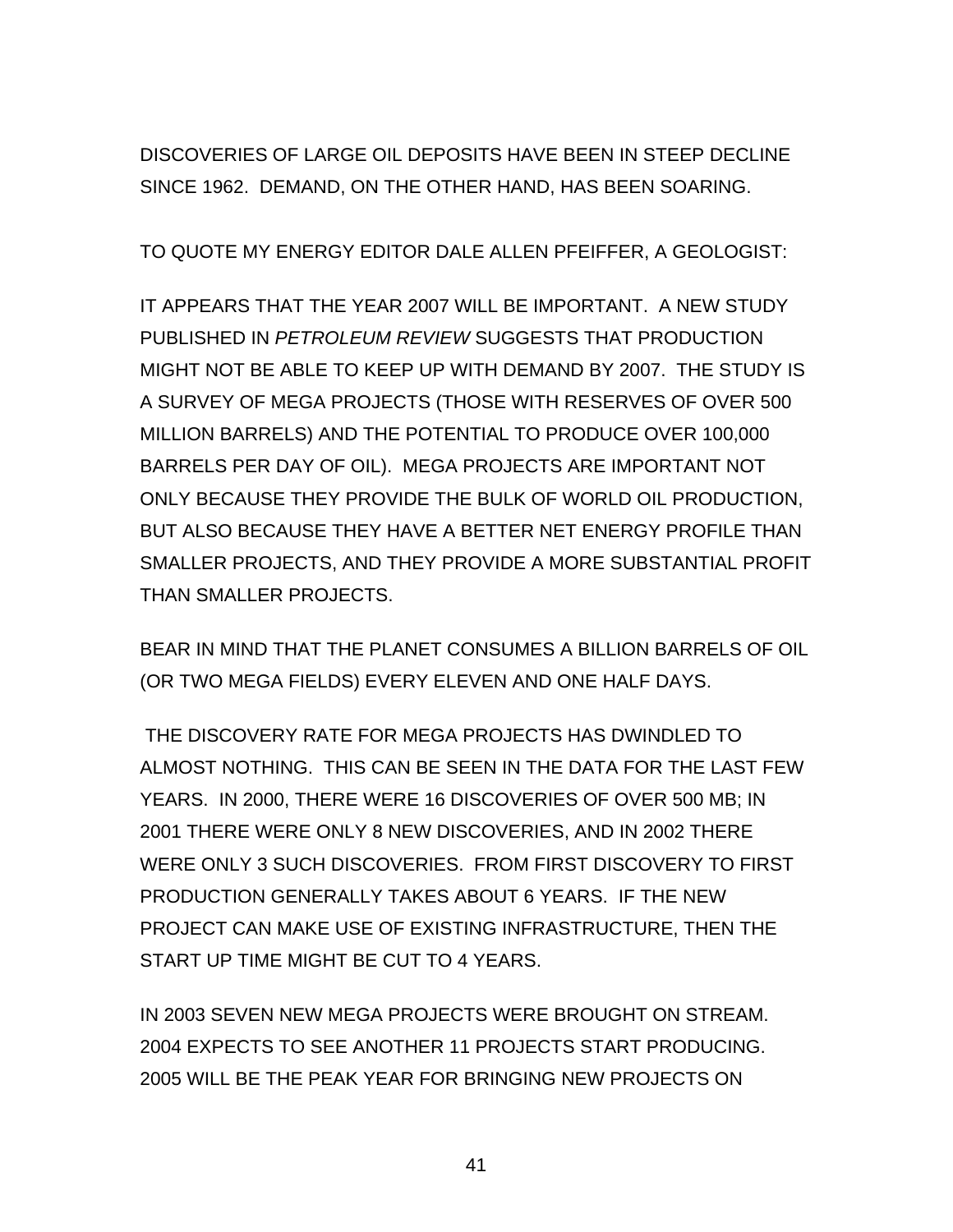STREAM, WITH 18 NEW PROJECTS EXPECTED TO BE BROUGHT ON STREAM IN THAT YEAR. IN 2006, THE PACE DROPS BACK TO 11 NEW PROJECTS. BUT IN 2007 THERE ARE ONLY 3 NEW PROJECTS SCHEDULED TO BEGIN PRODUCTION, FOLLOWED BY 3 MORE IN 2008. THERE ARE NO NEW PROJECTS ON TRACK FOR 2009 OR 2010. AND ANY NEW MEGA PROJECT SANCTIONED NOW COULD NOT POSSIBLY COME ON STREAM ANY SOONER THAN 2008.

THE STUDY POINTS OUT THAT CURRENTLY ABOUT A THIRD OF THE WORLD'S OIL PRODUCTION COMES FROM DECLINING FIELDS, WITH A LIKELY OVERALL DECLINE RATE OF ABOUT 4%. AS A RESULT, GLOBAL PRODUCTION CAPACITY IS CONTRACTING BY OVER 1 MILLION BARRELS PER DAY EVERY YEAR. NEW PRODUCTION IS THE ONLY THING OFFSETTING THIS DECLINE.

OF COURSE RECENT EVENTS HAVE CLEARLY DEMONSTRATED THE FRAGILITY OF A GLOBAL PRODUCTION SYSTEM THAT IS OPERATING AT FULL TILT. SABOTAGE AN IRAQI PIPELINE ONE DAY THE PRICE GOES UP. ANNOUNCE THAT VLADIMIR PUTIN IS EASING UP ON RUSSIAN OIL GIANT YUKOS AND THE PRICE DROPS. ANNOUNCE THAT PUTIN IS MOVING TO SELL OF ITS ASSETS AND CONFISCATE ITS CASH, THE PRICE SOARS. WORRY THAT HUGO CHAVEZ OF VENEZUELA MIGHT BE OUSTED IN A VIOLENT COUP AND THE PRICE JUMPS. WATCH CHAVEZ – WHO IS DESPISED BY THE BUSH ADMINISTRATION – WIN HIS SEVENTH ELECTION IN AS MANY YEARS AND THE PRICE DROPS.

BY THE WAY, THAT IS SEVEN MORE ELECTIONS THAN GEORGE BUSH HAS WON.

IN SPITE OF REPEATED ASSURANCES FROM THE SAUDI GOVERNMENT THAT THEY CAN AND ARE INCREASING PRODUCTION THE EVIDENCE IS GROWING THAT THEY CANNOT. FTW WAS THE FIRST TO REPORT, A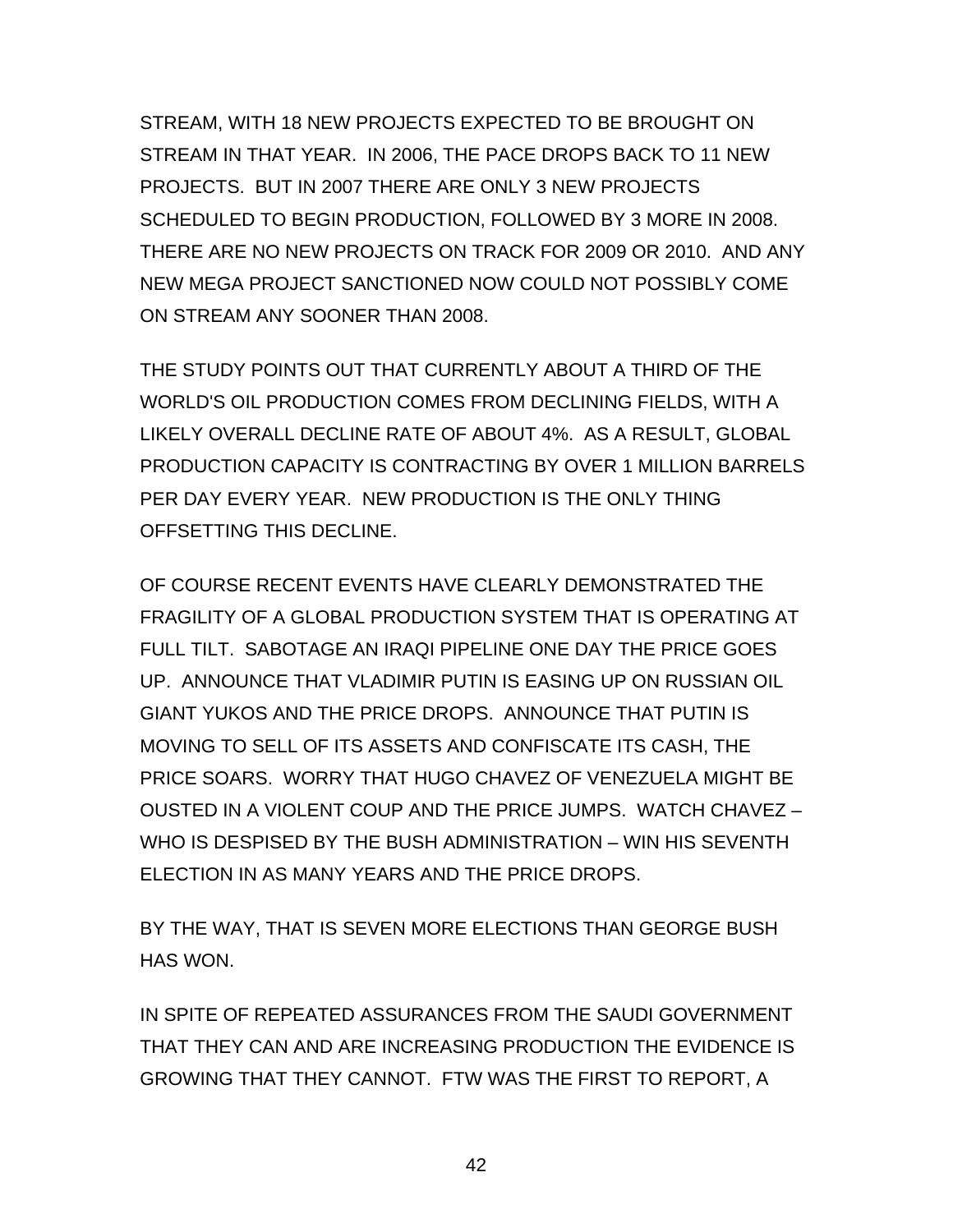YEAR BEFORE THE *NEW YORK TIMES* DID, THAT SAUDI ARABIA MAY HAVE ACTUALLY PEAKED. NEW STUDIES ARE REPORTING THAT SAUDI WELLS IN THE MOTHER OF ALL OIL FIELDS GHAWAR ARE SHOWING 55% WATER CUT. THAT MEANS THAT 55% OF WHAT IS PUMPED OUT EVERY DAY IS THE SAME SEAWATER THAT WAS PUMPED IN TO PUSH THE OIL UP. EXPERIENCE HAS SHOWN THAT WHEN THE WATER CUT GETS TO BETWEEN 70 AND 80% THE FIELD COLLAPSES.

THE RUSH TO PRODUCE MORE OIL IS HASTENING THE DESTRUCTION OF FIELDS THAT COULD LAST LONGER OTHERWISE.

EVENTS THEN SEEM TO CONFIRM THESE WORRIES ABOUT SAUDI ARABIA. SAUDI REASSURANCES ARE NOW BEING CHUCKLED AT BY MAJOR FINANCIAL COMMENTATORS, AND SAUDI PLEDGES TO INCREASE PRODUCTION ARE HAVING LESS AND LESS EFFECT ON THE MARKETS.

GHAWAR, THE SUPER GIANT OF ALL FIELDS WAS DISCOVERED MORE THAN 60 YEARS AGO. IT HAD ESTIMATED RESERVES OF ALMOST 100 BILLION BARRELS OF OIL. PROFESSOR MICHAEL KLARE HAS TOLD US THAT, IN ORDER TO KEEP PACE WITH ACCELERATING OIL DEMAND, THE WORLD WILL HAVE TO DISCOVER THREE NEW GHAWARS IN THE NEXT 10 TO 15 YEARS JUST TO MEET DEMAND. THERE WAS ONLY ONE GHAWAR. THERE HASN'T BEEN ANOTHER ONE SINCE.

SO WHEN WE LOOK AT THE PALTRY AND RAPIDLY DIMINISHING RATE OF DISCOVERY FOR THE SO-CALLED MEGA FIELDS, THE PROSPECTS BECOME JUST A BIT MORE CHILLING. IN THE YEAR 2003, FOR THE FIRST TIME SINCE THE 1920s ACCORDING TO A LEADING PETROLEUM CONSULTING FIRM, NOT A SINGLE SO-CALLED MEGA FIELD – 500 MILLION BARRELS OR MORE – WAS DISCOVERED.

BY 2007, PRODUCTION CAPACITY WILL HAVE DECLINED BY 3-4MN B/D. YET THIS DECLINE WILL BE OFFSET BY 8MN B/D OF NEW CAPACITY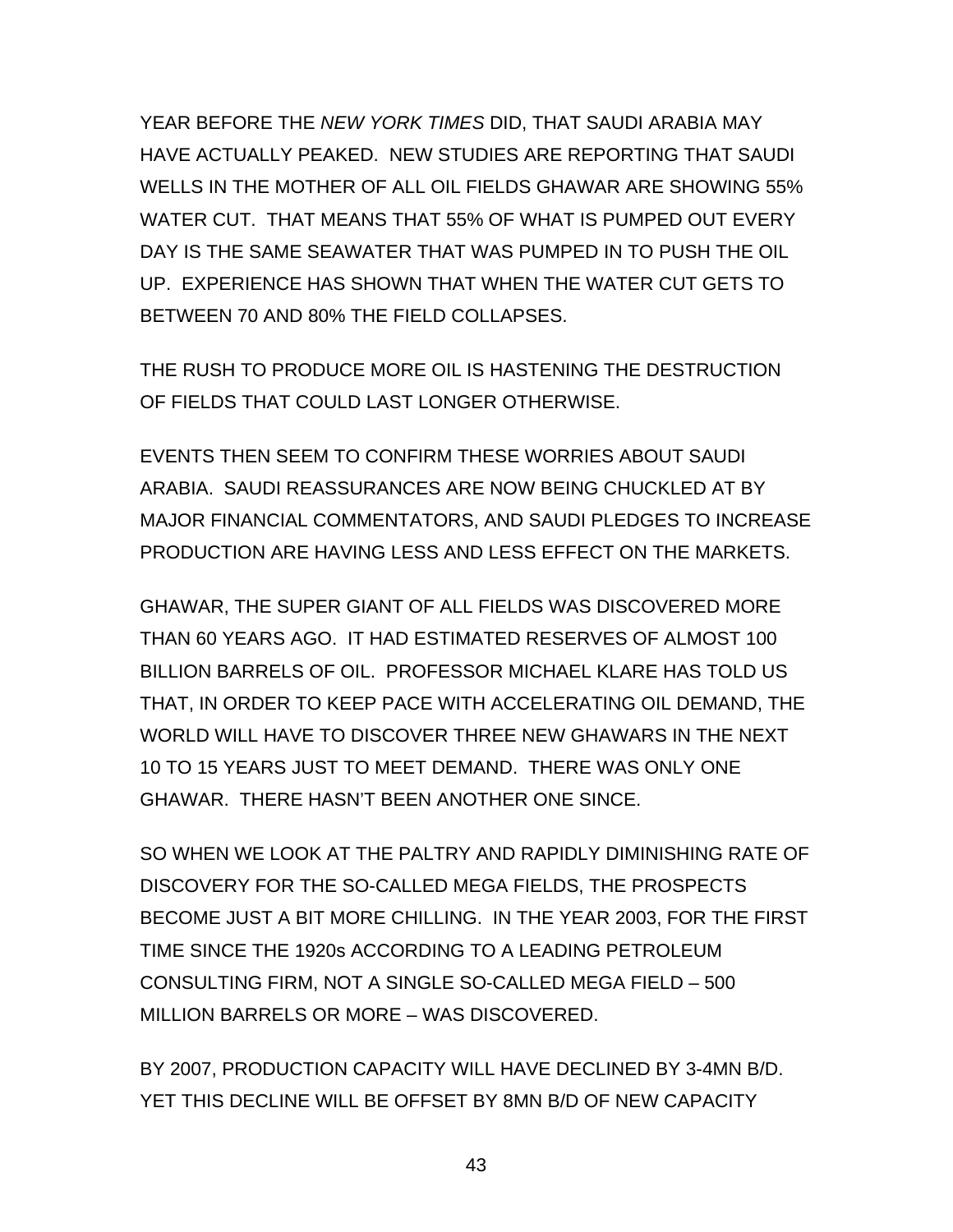DRAWN FROM THE MANY NEW PROJECTS EXPECTED TO COME ON STREAM OVER THE NEXT FEW YEARS. THIS LEAVES A SURPLUS OF 4MN B/D IN SPARE CAPACITY. YET GLOBAL DEMAND IS GROWING BY OVER 1 MBPD EACH YEAR. SO 3 YEARS OF DEMAND GROWTH WILL REDUCE OUR SPARE CAPACITY TO 1MN B/D BY THE START OF 2007. AS VERY LITTLE NEW CAPACITY IS SET TO COME ON STREAM IN 2007, THAT REMAINING 1 MBPD SPARE CAPACITY WILL LIKELY DISAPPEAR BEFORE 2008.

IN THE SHORT TERM OIL PRICES ARE GOVERNED BY MARKET FORCES RATHER THAN GEOLOGY WHICH WILL TELL US, AS OPPOSED TO INVESTMENT AND ECONOMICS, HOW MUCH OIL WE CAN ULTIMATELY EXTRACT. THE IRONY IS THAT WHEN THREE NEW MEGA FIELDS COME ONLINE ALL AT ONCE THE PRICES MAY ACTUALLY DROP. THAT WILL NOT CHANGE THE OUTCOME. SPECULATION AT PRESENT IS NOT A BIG A FACTOR AS IT COULD BE. I WHOLEHEARTEDLY AGREE WITH INVESTMENT BANKER MATTHEW SIMMONS THAT A MARGIN REQUIREMENT OF 50% SHOULD BE PLACED ON ALL OIL FUTURES TRADING WORLDWIDE.

THE UPSHOT OF ALL THIS IS THAT THE OIL SUPPLY APPEARS SUSTAINABLE, BARRING MAJOR WARS OR DESTRUCTION ON INFRASTRUCTURE UNTIL 2007. WITH SO MUCH NEW PRODUCTION COMING ON STREAM, THERE MAY EVEN BE PERIODS OF PRICE WEAKNESS. HOWEVER, IT IS LIKELY THAT WE WILL BEGIN SUFFERING OIL SHORTAGES AFTER 2007, ESPECIALLY IF ANYTHING HAPPENS TO DISRUPT A PORTION OF THE PRODUCTION. IF NEW PROJECTS ARE NOT FOUND, AND ONLINE BY 2008, THEN BY THE END OF THAT YEAR WE ARE CERTAIN TO SEE SEVERE SHORTAGES WITHOUT ANY CAUSE OTHER THAN RISING DEMAND.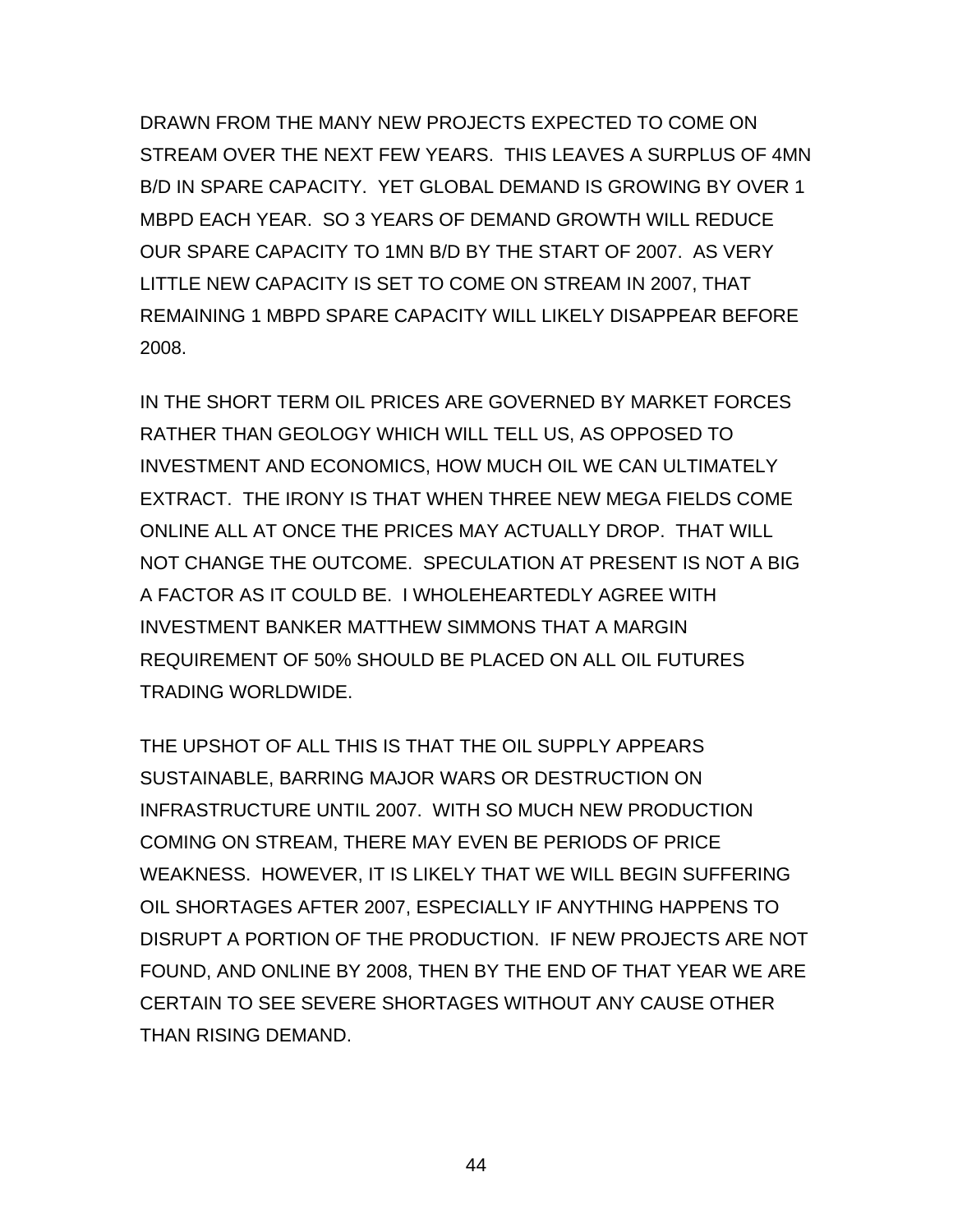BUT THERE IS ANOTHER FACTOR TO THIS OIL CALCULUS. SO MANY COMPLAINTS ARE BEING VOICED THAT A MAJOR PART OF THE PROBLEM WITH CURRENT OIL PRICES HAS TO DO WITH A LACK OF REFINERIES. PEOPLE POINT OUT THAT THERE ARE 18 DIFFERENT GRADES OF GASOLINE IN THIS COUNTRY MATCHING VARIOUS STATE LAWS. WHY, THEY DEMAND, ARE NO MORE REFINERIES BEING BUILT.

THE ANSWER IS SIMPLE AND IT IS A DIRECT AND IRREFUTABLE CONFIRMATION OF PEAK OIL. THE RETURN ON INVESTMENT – AS MATTHEW SIMMONS SAYS – IS UNCERTAIN. ACCORDING TO SIMMONS IT TAKES 5-7 YEARS AND ABOUT \$150 MILLION TO BRING A COMPLEX REFINERY ONLINE. THE COST OF THE REFINERY IS PAID FOR BY THE SALE OF THE OIL.

THE REFINERIES ARE NOT BEING BUILT AND MASSIVE EXPENSIVE EXPLORATION PROJECTS ARE NOT BEING UNDERTAKEN BECAUSE THE OIL COMPANIES UNDERSTAND THAT THERE IS VERY LITTLE OIL LEFT TO FIND.

# **FINDING 10 NEW NORTH SEA FIELDS… SOMEWHERE**

BY 2015, GLOBAL OIL DEMAND IS EXPECTED TO INCREASE BY OVER TWO-THIRDS, THAT IS 60 MBPD BEYOND CURRENT GLOBAL CONSUMPTION OF BETWEEN 75 AND 80 MBPD. TO MEET THAT DEMAND WE WILL HAVE TO FIND THE EQUIVALENT OF 10 NEW NORTH SEA OIL FIELDS WITHIN A DECADE. IN THE MEANTIME BRITAIN'S NORTH SEA, JUST LIKE ALASKA'S NORTH SLOPE DID A DECADE AGO, IS RUNNING DRY. RIGS ARE SHUTTING DOWN AND EMPLOYEES ARE BEING LAID OFF. YET WE ARE HARD PRESSED NOW TO DISCOVER EVEN ANOTHER MEGA-SIZED FIELD.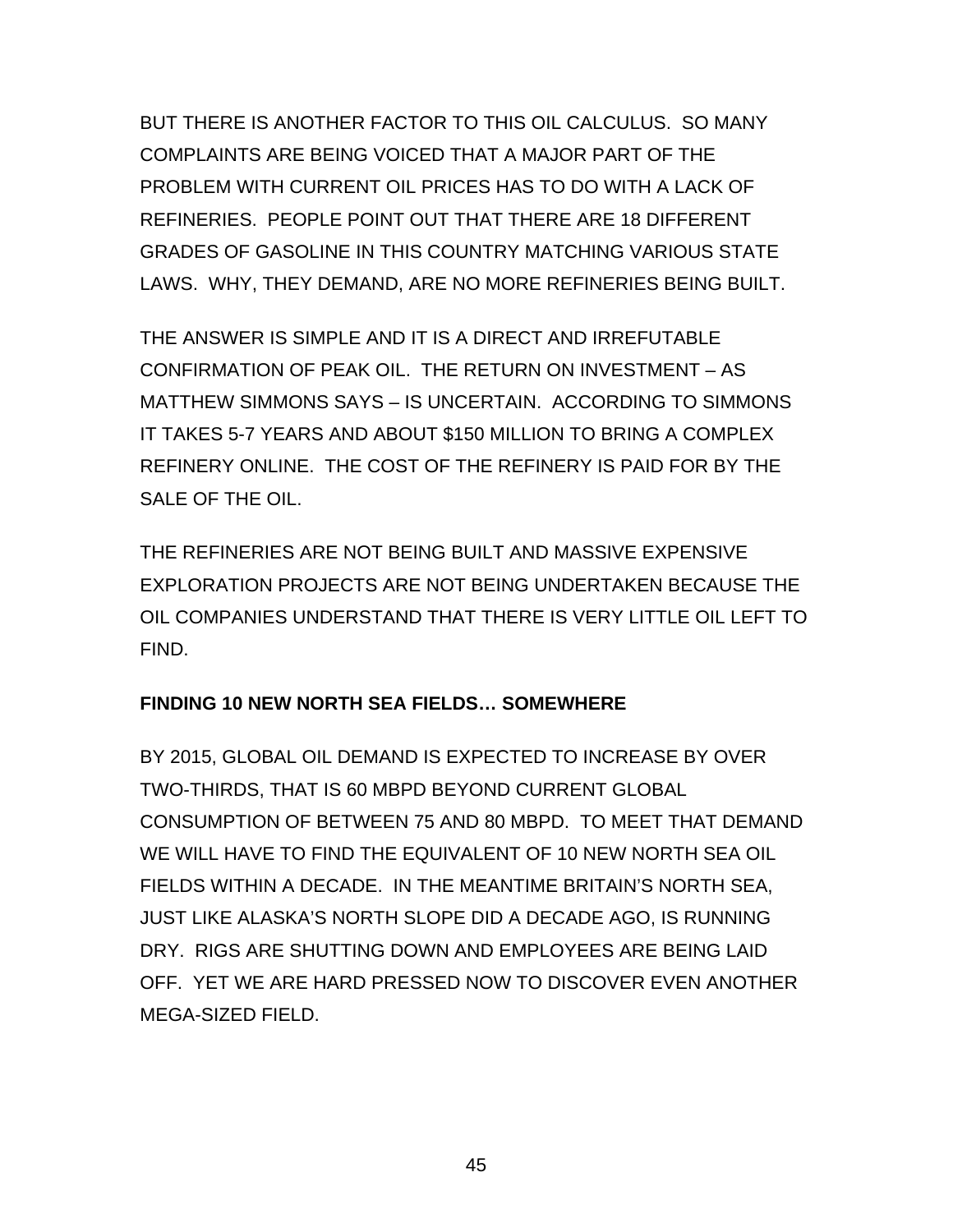TO QUOTE FORMER BRITISH ENVIRONMENTAL MINISTER MICHAEL MEACHER, WE ARE FACING, "THE SHARPEST AND PERHAPS THE MOST VIOLENT DISLOCATION (OF SOCIETY) IN RECENT HISTORY."

I SHOULD ADD THE MEACHER, ALONG WITH FORMER GERMAN CABINET MINISTER AND FORMER PARLIAMENTARY SECRETARY ANDREAS VON BUELOW HAS STATED PUBLICLY AND IN WRITING THAT THE ATTACKS OF SEPTEMBER 11<sup>TH</sup> WERE PERPETRATED BY THE US GOVERNMENT.

THERE ARE MANY OUT THERE WHO JUST REFUSE TO BELIEVE THAT OIL AND NATURAL GAS ARE RUNNING OUT. SOME INSIST THAT OIL IS CREATED AUTOMATICALLY AND INFINITELY BY THE EARTH'S CORE, DISPUTING ALL KNOWN SCIENCE SHOWING OTHERWISE. THERE ARE THOSE WHO INSIST THAT ALTERNATIVE ENERGIES CAN BE SNAPPED INTO PLACE IMMEDIATELY TO ALLOW FOR INFINITE ECONOMIC AND POPULATION GROWTH.

ASIDE FROM LOOKING AT THE EVENTS SINCE 9/11 AND SEEING THAT THEY MATCH A WORLD OF DIMINISHING ENERGY LET'S TAKE A LOOK AT SOME RECENT DEVELOPMENTS AROUND THE WORLD AND SEE WHAT THEY TELL US.

BRITAIN'S LARGEST ELECTRICITY PROVIDER HAS ANNOUNCED THAT PRICES WILL SOAR AS MUCH AS 40% NEXT YEAR. WHOLESALE ENERGY PRICES HAVE DOUBLED IN THE LAST YEAR AS BLOOMBERG HAS ANNOUNCED THAT THE DECLINE IN NORTH SEA PRODUCTION IS CREATING A TRADE GAP WHICH IS NOW THREATENING TO CAUSE WIDESPREAD UNEMPLOYMENT.

IN MARCH REUTERS REPORTED THAT ARGENTINA, FACING ITS WORST ENERGY CRISIS IN15 YEARS, IS BECOMING UNSTABLE TO THE POINT OF THREATENING THE SECURITY OF THE ENTIRE REGION. IT HAS CUT ITS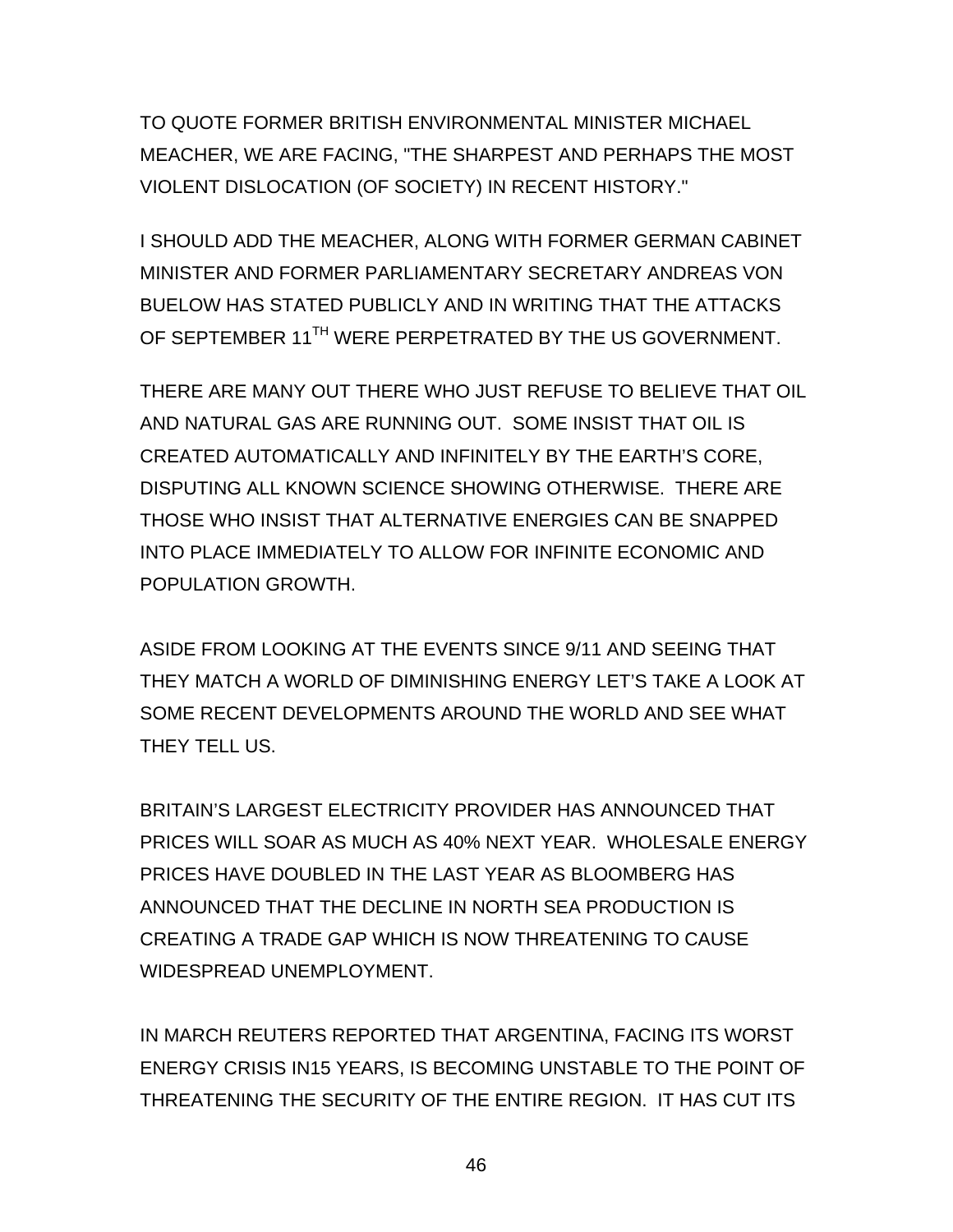NATURAL GAS EXPORTS TO CHILE BY 15%, WHICH IS THREATENING CHILEAN POWER GENERATION. ARGENTINA IS NOW MOVING INTO THE WORLD OIL MARKET IN SEARCH OF OIL FOR POWER GENERATION AND TRANSPORTATION AS ITS OWN DOMESTIC SUPPLIES HAVE DWINDLED.

THE BBC REPORTED RECENTLY THAT HIGH OIL PRICES ARE THREATENING MANY ASIAN ECONOMIES.

JUST TWO WEEKS AGO THE AUSTRALIAN GOVERNMENT ORDERED AN EMERGENCY FUEL REVIEW IN ANTICIPATION OF FUTURE CRISES. IN JUNE IT CONDUCTED A TEST TO SEE HOW THE GOVERNMENT AND COUNTRY WOULD RESPOND TO A "DISRUPTION" IN OIL SUPPLIES.

ON AUGUST 25TH IT WAS REPORTED THE BRAZIL WAS OPENING NEGOTIATIONS WITH ECUADOR TO REPLACE DIMINISHING OIL SUPPLIES.

CHINA, IN THE MIDST OF RAPIDLY DIMINISHING HARVESTS, A GROWING ECONOMY AND EXPANDING POPULATION IS FEARING A MAJOR FOOD CRISIS. THIS, EVEN AS HONG KONG, HANGZHOU, AND SHANGHAI ARE FACING MANDATORY BLACKOUTS WHICH ARE DISRUPTING MANUFACTURING, TRADE AND RETAIL ACTIVITY. CHINESE OIL IMPORTS HAVE INCREASED BY 15% IN JUST THE FIRST QUARTER OF 2004 ALONE.

GERMANY HAS MOVED TO INSTITUTE HOME ENERGY PASSPORTS, AND UNDERTAKEN SERIOUS AND WELL PLANNED EFFORTS TO REDUCE ENERGY CONSUMPTION. CHANCELLOR SCHROEDER, IN THE WAKE OF RECENT REVELATIONS THAT SHELL – WHICH DOWNWARDLY REVISED ITS RESERVE ESTIMATES FOUR TIMES IN ONE YEAR – CALLED UPON THE G8 NATIONS TO MOVE TO MANDATE TOTAL AND VERIFIABLE TRANSPARENCY IN ALL OIL RESERVE FIGURES.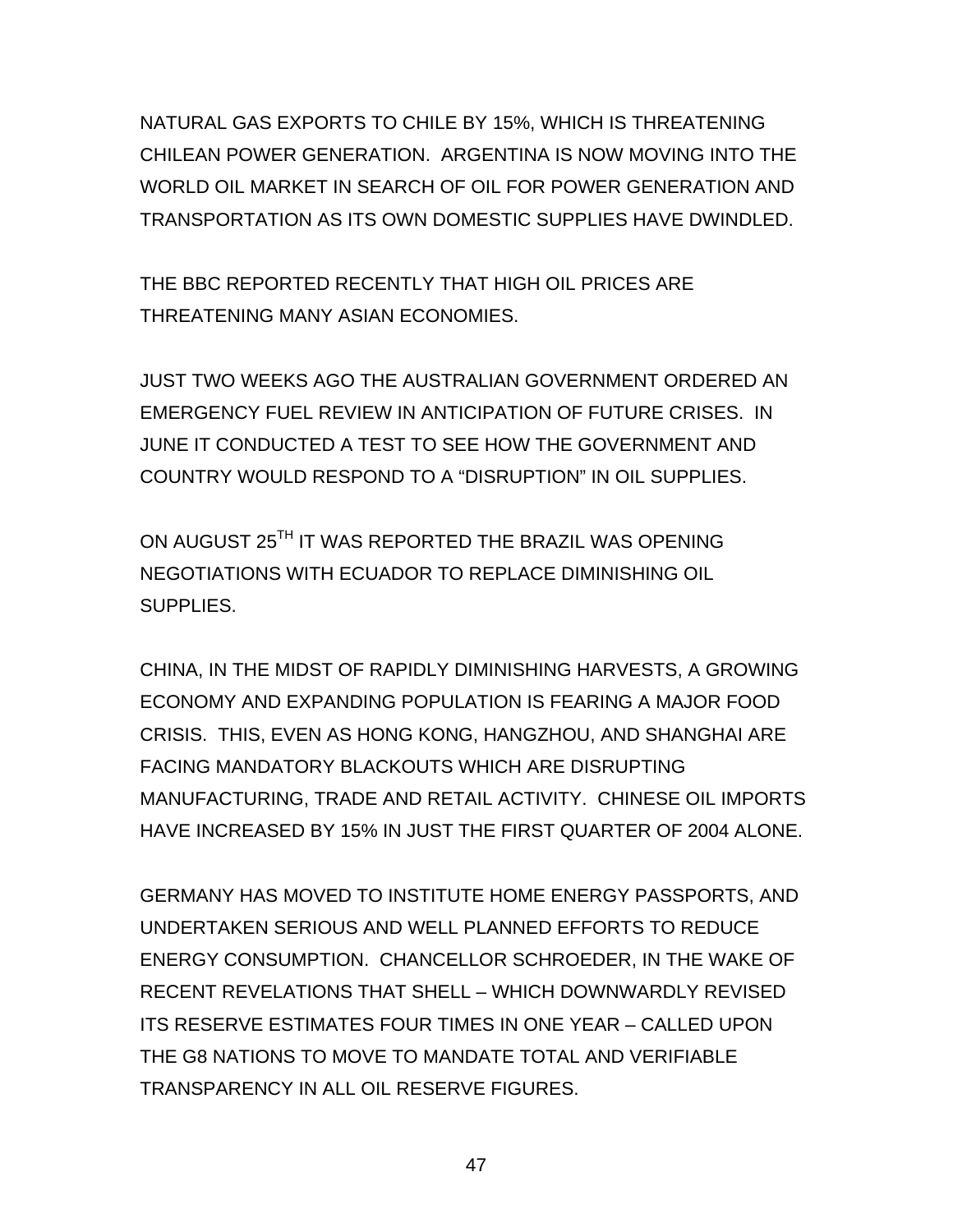INDIA, WHOSE OIL IMPORTS JUMPED 23% IN ONE MONTH, HAS MOVED TO CREATE A STRATEGIC PETROLEUM RESERVE.

INDONESIA, A MEMBER OF OPEC HAS ANNOUNCED THAT ITS OIL PRODUCTION WILL DROP SIGNIFICANTLY BY 2008.

JAPAN, IGNORING STIFF OPPOSITION FROM WASHINGTON, HAS SIGNED A MAJOR OIL CONTRACT WITH IRAN, AT THE SAME TIME THAT IT IS FEUDING WITH CHINA, VIETNAM AND THE PHILIPPINES OVER RELATIVELY SMALL OIL AND GAS DEPOSITS IN THE SPRATLY ISLANDS OF THE SOUTH CHINA SEA. IN ANTICIPATION OF PENDING MILITARY CONFLICT IN THE REGION CHINA HAS DECIDED TO BUILD A PIPELINE THROUGH BURMA TO THE INDIAN OCEAN SO THAT TANKERS SUPPLYING CHINA'S GROWING THIRST WILL NOT HAVE TO TRAVEL THROUGH A REGION THAT IS BECOMING INCREASINGLY DANGEROUS. THREE BILLS HAVE BEEN INTRODUCED IN THE JAPANESE PARLIAMENT THAT WOULD SUSPEND ITS NON-VIOLENT CONSTITUTION AND PERMIT A FULL SCALE REARMAMENT.

RUSSIA, HAVING RECENTLY ADMITTED THAT ITS OIL RESERVES WERE FINITE AND THAT PRODUCTION MIGHT START TO DECLINE SHARPLY WITHIN THE NEXT FIVE YEARS HAS ANNOUNCED THAT IT WILL BUILD A PIPELINE FROM ITS SIBERIAN FIELDS TO THE PACIFIC PORTS OF VLADIVOSTOK AND SAKHALIN THUS AGREEING TO SELL ITS OIL TO JAPAN, KOREA AND THE PHILIPPINES. RUSSIA'S OTHER CHOICE WAS TO HAVE THE PIPELINE TERMINATE IN CENTRAL CHINA.

*THIS WEEK IN PETROLEUM*, AN INDUSTRY JOURNAL HAS REPORTED THAT NON OECD COUNTRIES HAVE BEGUN TO HOARD PETROLEUM AND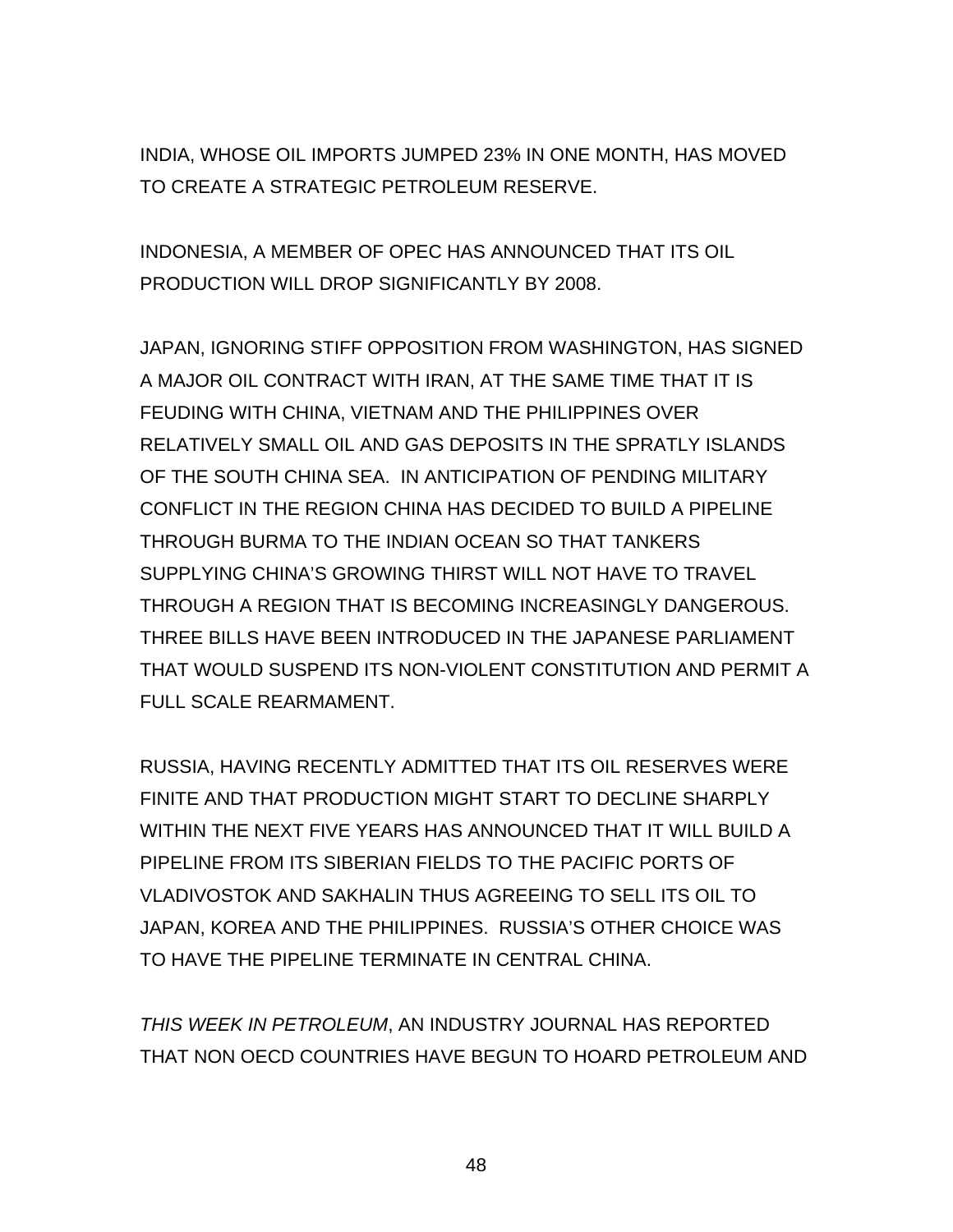ARE BUYING ALL THEY CAN EVEN AT WHAT SOME ANALYSTS CALL "INFLATED" PRICES.

IN THAILAND, MANDATORY EVENING CURFEWS HAVE BEEN IMPOSED TWO NIGHTS A WEEK REQUIRING ALL BUSINESSES TO SHUT DOWN IN ORDER TO CONSERVE ENERGY.

ON AUGUST 24<sup>TH</sup> BRITAIN'S OIL DEPLETION ANALYSIS CENTER CONFIRMED, CITING DATA FROM *PETROLEUM REVIEW* THAT DAILY OIL DEPLETION IS NOW EXCEEDING ONE MILLION BARRELS PER DAY. IN OTHER WORDS, EVERY DAY, THE WORLD IS PRODUCING 1.14 MILLION BARRELS PER DAY LESS THAN IT DID THE DAY BEFORE. BY ANALYZING DATA FROM THE 18 LARGEST OIL PRODUCING NATIONS *PETROLEUM REVIEW* CALCULATED THAT PRODUCTION FROM THESE COUNTRIES PEAKED IN 1997 AT 24.7 MILLION BARRELS PER DAY AND THAT BY 2003 IT HAD FALLEN TO 22.1 MILLION BARRELS PER DAY.

ON AUGUST 21 THE *HOUSTON CHRONICLE* POSED A GREAT QUESTION. IF OIL PRICES ARE SOARING AND THERE'S INSATIABLE DEMAND, WHY ISN'T THERE A BOOM IN HIRING AND CORPORATE EXPANSION? THE *CHRONICLE*, PAYING DUE HEED TO THE FINANCIAL MARKETS, OFFERED THE DUBIOUS EXPLANATION THAT THE OIL COMPANIES JUST DIDN'T WANT TO OVERDO THINGS AND LOOK GREEDY. IN FACT, ALL OVER THE WORLD OIL COMPANIES ARE DOWNSIZING, SELLING OFF ASSETS, LAYING OFF EMPLOYEES AND MERGING. JUST LAST WEEK IT WAS ANNOUNCED THAT FRENCH GIANT TOTAL WAS CONSIDERING A TENDER OFFER TO PURCHASE ROYAL DUTCH SHELL.

AND HERE IN THE UNITED STATES, RISING OIL PRICES HAVE FORCED MAJOR AIRLINES LIKE UNITED TO CONSIDER RAIDING CORPORATE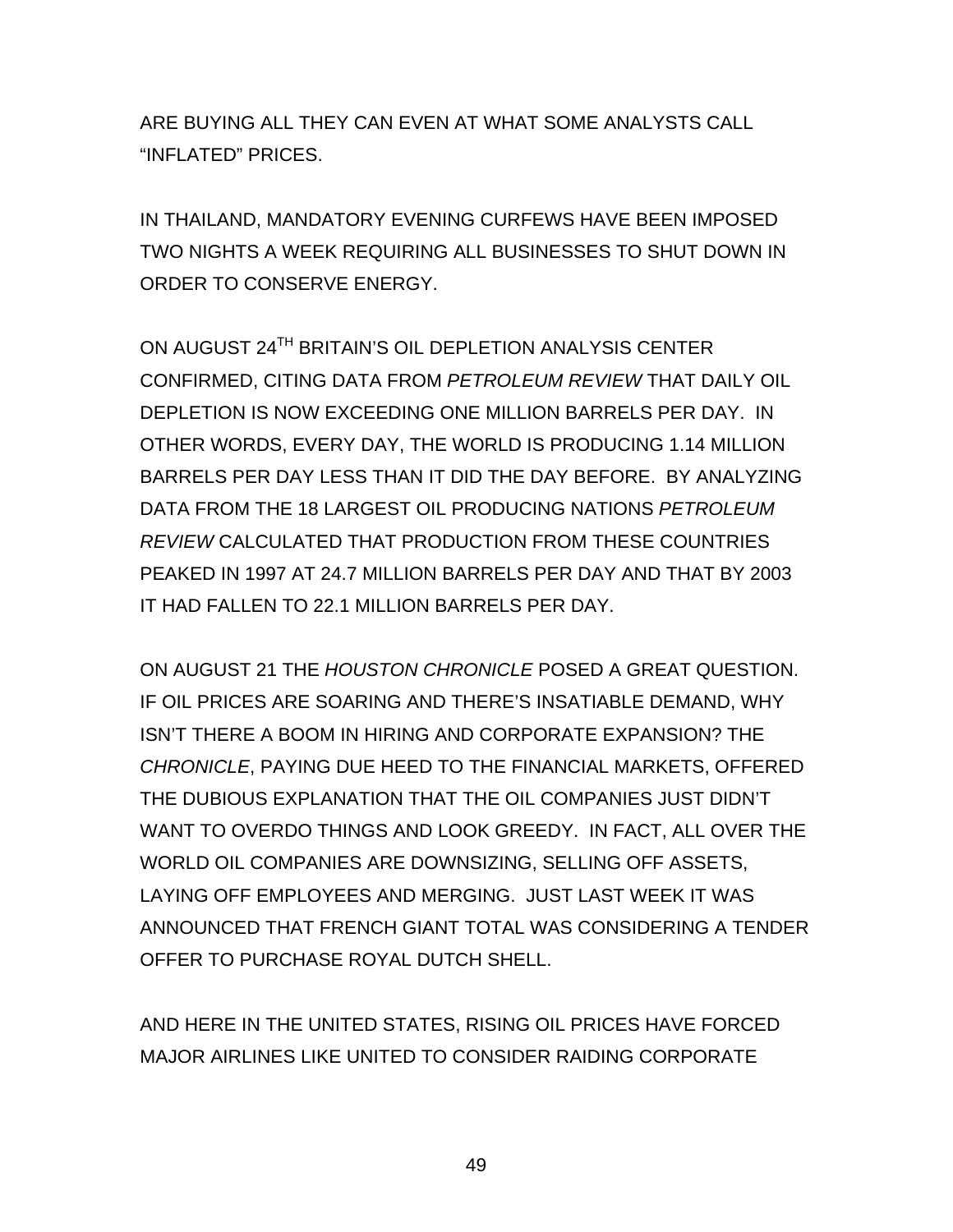PENSION FUNDS IN ORDER TO OFFSET RISING OIL COSTS AS AN ALTERNATIVE TO BANKRUPTCY.

IN THE MEANTIME, IN THE WEST AFRICAN COUNTRY OF LIBERIA, THERE ARE REPORTS OF 10 YEAR-OLD MERCENARIES BEING RECRUITED TO FIGHT IN GUERILLA CONFLICTS IN NEIGHBORING COUNTRIES AND THERE IS NO SHORTAGE OF RECRUITS. I WONDER IF SENATOR CHUCK HAGEL OF NEBRASKA WILL SEE ANY OF THEM. HE JUST LEFT ON AN ENERGY "SAFARI" TO SCOUT WEST AFRICAN PROSPECTS, JUST ABOUT A YEAR AFTER NATO ANNOUNCED IT WAS SHIFTING ITS FOCUS TO WEST AFRICA AND THE US DELIVERED SIX OBSOLETE WARSHIPS TO THE NIGERIAN NAVY.

THIS, LADIES AND GENTLEMEN, IS JUST THE BEGINNING. AND NEITHER PRESIDENTIAL CANDIDATE HAS EVEN REMOTELY ADDRESSED THE REAL ISSUES OR DARED TO TELL THE AMERICAN PEOPLE THE WORST. THE ONE OVERRIDING CONCERN I HAVE SEEN EXPRESSED EVERYWHERE IS "OH, NO. WE CAN'T DO THAT. IT WILL CRASH THE MARKETS."

IS THAT THE SUM TOTAL OF HUMAN EXPRESSION AND ACHIEVEMENT? THE MARKETS?

TO CLOSE THIS PRESENTATION TONIGHT I WOULD LIKE TO OFFER YOU QUOTES FROM TWO DISTINGUISHED GENTLEMEN WHOSE NAMES MIGHT CARRY A BIT MORE WEIGHT IN THIS ROOM THAN MICHAEL RUPPERT.

THE FIRST IS FROM SIR CHARLES GALTON DARWIN WHO IN 1952, JUST ONE YEAR AFTER I WAS BORN, WROTE: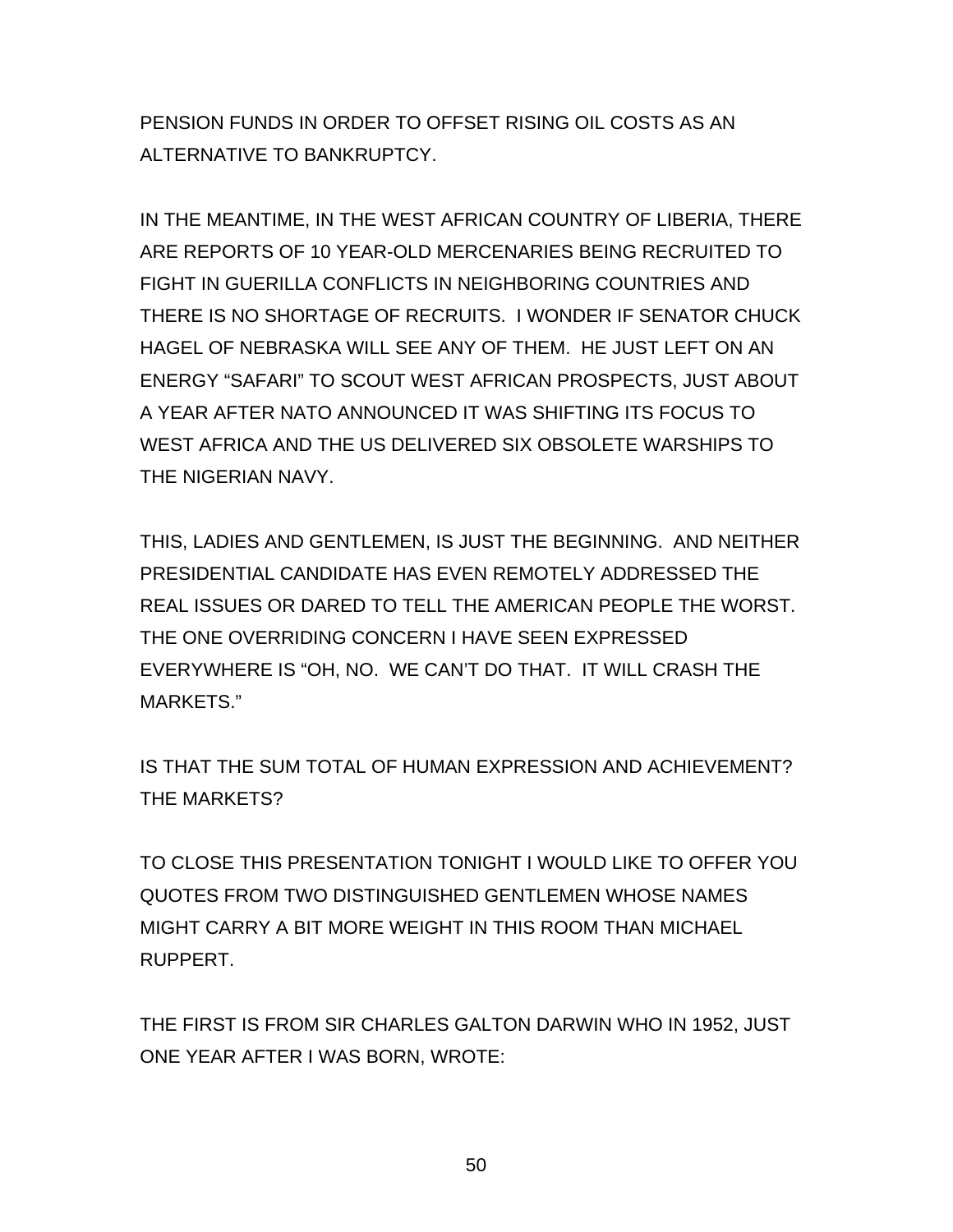*"THE FIFTH REVOLUTION WILL COME WHEN WE HAVE SPENT THE STORES OF COAL AND OIL THAT HAVE BEEN ACCUMULATING IN THE EARTH DURING HUNDREDS OF MILLIONS OF YEARS. . . . IT IS TO BE HOPED THAT BEFORE THEN OTHER SOURCES OF ENERGY WILL HAVE BEEN DEVELOPED . . . BUT WITHOUT CONSIDERING THE DETAIL [HERE] IT IS OBVIOUS THAT THERE WILL BE A VERY GREAT DIFFERENCE IN WAYS OF LIFE. . . . WHETHER A CONVENIENT SUBSTITUTE FOR THE PRESENT FUELS IS FOUND OR NOT, THERE CAN BE NO DOUBT THAT THERE WILL HAVE TO BE A GREAT CHANGE IN WAYS OF LIFE. THIS CHANGE MAY JUSTLY BE CALLED A REVOLUTION, BUT IT DIFFERS FROM ALL THE PRECEDING ONES IN THAT THERE IS NO LIKELIHOOD OF ITS LEADING TO INCREASES OF POPULATION, BUT EVEN PERHAPS TO THE REVERSE."* 

I HAVE INSISTED FOR MANY YEARS NOW THAT ANY FUNDAMENTAL CHANGE IN THE CURRENT HUMAN PARADIGM, A CHANGE THAT WILL REALLY MAKE A DIFFERENCE, IS IMPOSSIBLE UNTIL WE, COLLECTIVELY AND AS A SPECIES, CHANGE THE WAY MONEY WORKS.

IN "CROSSING THE RUBICON" I WILL EXPLAIN JUST HOW AND WHY THE WORLD'S CURRENT ECONOMIC SYSTEM IS HASTENING AND WORSENING A CALAMITY OF UNIMAGINED PROPORTIONS. THIS ALL BEGAN FOR ME SOME 27 YEARS AGO WHEN, AS A YOUNG POLICEMAN, I DISCOVERED THAT THE CIA WAS DEEPLY INVOLVED IN THE DRUG TRADE. THE PURPOSE OF THAT INVOLVEMENT LED ME TO DISCOVER, AND PROVE USING US SENATE HEARING RECORDS AND DOCUMENTS FROM THE CIA ITSELF THAT AN ESSENTIAL INGREDIENT – PERHAPS *THE* ESSENTIAL INGREDIENT – IN US ECONOMIC SUPREMACY WAS THE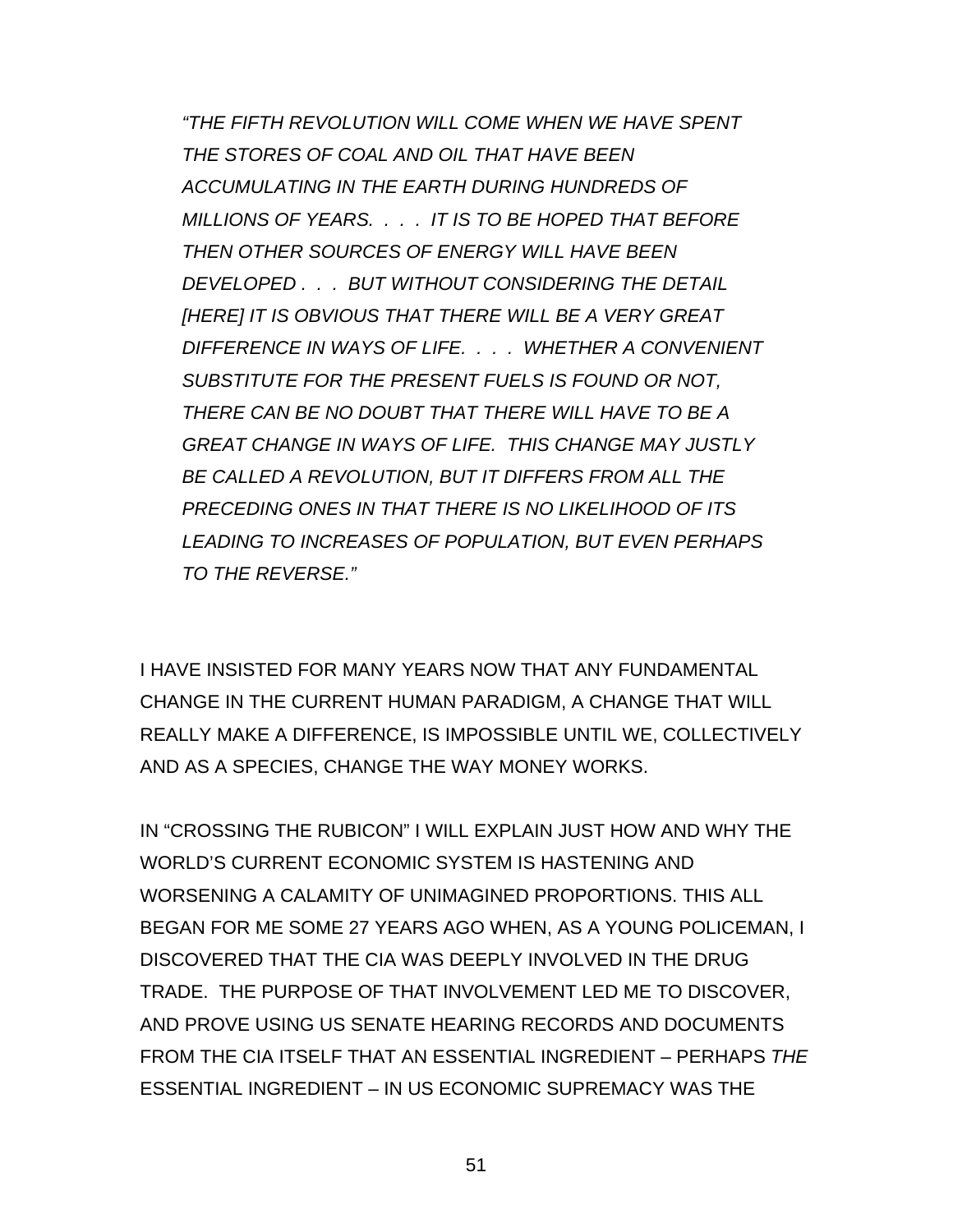MAINTENANCE OF A FLOW OF AS MUCH AS \$600 BILLION A YEAR IN DRUG PROFITS THROUGH US FINANCIAL MARKETS AND INSTITUTIONS.

WHAT WE ARE WITNESSING NOW IS A COLLISION: A COLLISION OF A FINANCIAL SYSTEM RELYING ON FRACTIONAL RESERVE BANKING, DEBT-FINANCED GROWTH, AND A FIAT CURRENCY SYSTEM WITH A PLANET AND ENERGY RESOURCES THAT ARE FINITE, LIMITED, AND RUNNING OUT. INFINITE GROWTH IS BATTLING WITH FINITE ENERGY. ONE IS NOT POSSIBLE WITHOUT THE OTHER AND I HAVE ABSOLUTELY NO DOUBT AS TO WHICH SIDE WILL WIN.

IN NOVEMBER 2002 JAMES KENNETH GALBRAITH WROTE AN ARTICLE TITLED "THE UNBEARABLE COSTS OF EMPIRE"

*NONE OF THESE PROBLEMS WILL BE CURED SO LONG AS WAR REMAINS OUR DOMINANT POLITICAL THEME. BUT SERIOUS THOUGH THEY ARE, THEY PALE IN COMPARISON WITH THE LARGER PROBLEM OF THE INTERNATIONAL TRADE-AND-FINANCIAL ORDER UNDER CONDITIONS OF PERMANENT WAR. IT IS A STRAIGHTFORWARD FACT THAT IF GLOBAL OIL PRODUCTION STARTS TO DECLINE BUT U.S. CONSUMPTION DOES NOT, EVERYONE ELSE WILL BE REQUIRED TO CUT PURCHASES AND USES OF OIL. BUT HOW CAN OIL PRICES BE HELD STABLE FOR AMERICANS YET BE MADE TO RISE FOR EVERYONE ELSE? ONLY BY A POLICY OF CONTINUING DEPRECIATION IN EVERYONE ELSE'S CURRENCY. SUCH A POLICY OF DOLLAR HEGEMONY AMID WORLDWIDE FINANCIAL INSTABILITY, OF CRUSHING DEBT BURDENS AND DEFLATION THROUGHOUT THE DEVELOPING WORLD, IS PERVERSE. IT WILL MAKE OUR TRADING PARTNERS' EXPORTS CHEAP, RENDER THEIR IMPORTS DEAR AND KEEP THEIR REAL WAGES*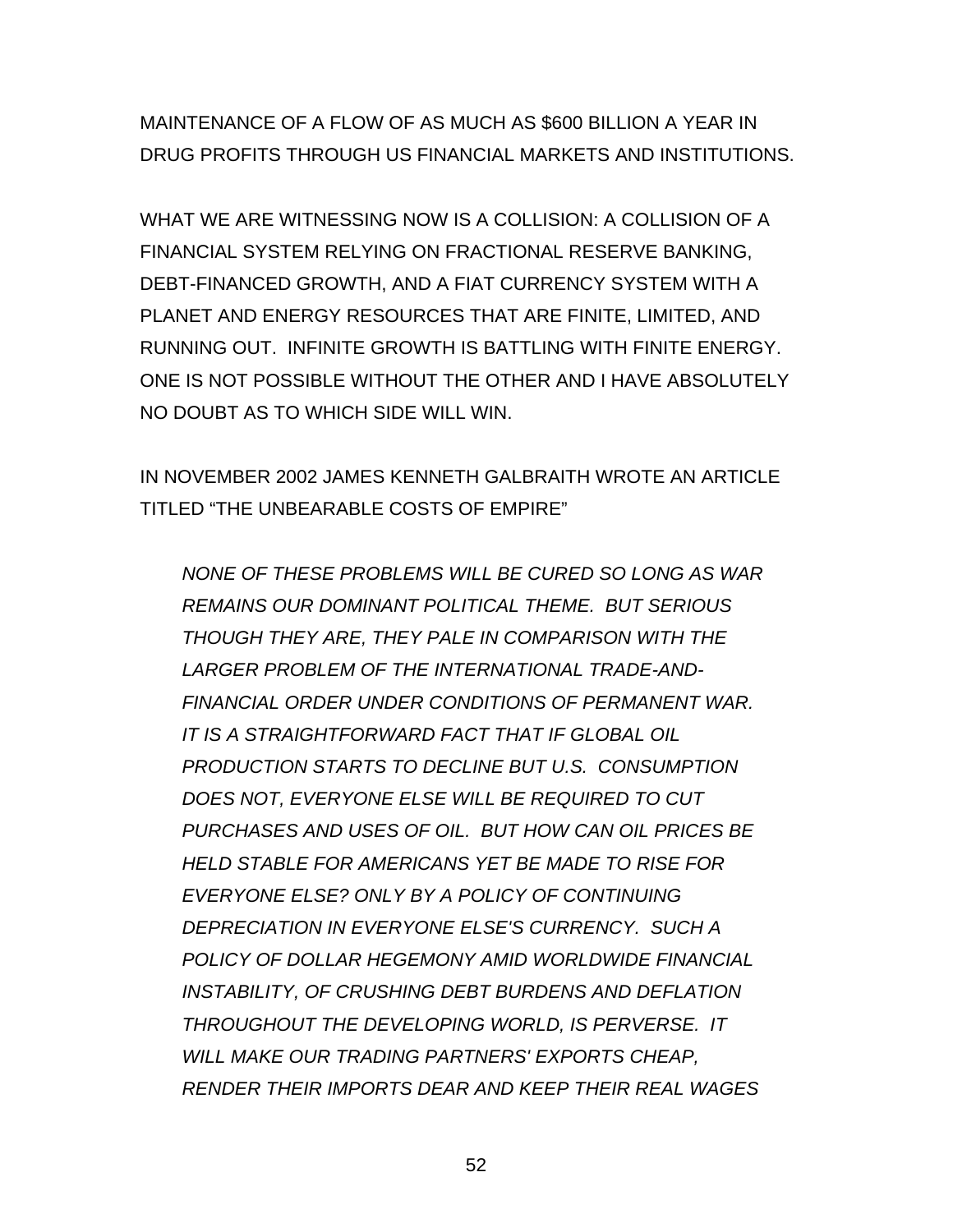*LOW. IT WILL PRICE AMERICAN GOODS OUT OF WORLD MARKETS AND LEAD TO UNSUSTAINABLE DEPENDENCE ON FOREIGN CAPITAL. IT WILL BE A POLICY, IN SHORT, OF BEGGAR-ALL-OF-OUR-NEIGHBORS WHILE WE LIVE ALONE, IN INCREASING IDLENESS AND INSIDE THE DOLLAR BUBBLE.* 

*THIS IS THE POLICY THAT BUSH AND CHENEY ARE ACTUALLY IMPOSING ON THE REST OF THE WORLD. BUT THEY CANNOT MAKE IT LAST. IT WILL MAKE LIVES MISERABLE ELSEWHERE, GENERATING EVER MORE RESISTANCE, TERRORISM AND MILITARY ENGAGEMENT. MEANWHILE, WE WILL NOT EXPERIENCE EVEN GRADUAL EXPOSURE TO THE CHANGING ENERGY BALANCE; WE WILL THEREFORE NEVER MAKE THE INVESTMENTS REQUIRED TO ADJUST, EVEN EVENTUALLY, TO A WORLD OF SCARCE AND EXPENSIVE OIL. IN THE END, THEREFORE, THAT WORLD WILL ARRIVE MUCH MORE ABRUPTLY THAN IT OTHERWISE WOULD, SHAKING THE FRAGILE EDIFICE OF OUR OIL ECONOMY TO ITS FOUNDATIONS. AND WE WILL SOMEDAY FACE A DOUBLE EXPLOSION: OF ANGER AGAINST OUR ARROGANCE AND OF ACTUAL SHORTAGE AND COLLAPSING LIVING STANDARDS, WHEN THE CONFIDENCE OF INVESTORS IN THE DOLLAR FINALLY GIVES WAY.* 

*COMPARED WITH THIS FUTURE, A NEW COMMITMENT TO COLLECTIVE SECURITY, TO A NEW WORLD FINANCIAL STRUCTURE, TO A RATIONAL ENERGY AND TRANSPORTATION POLICY, AND TO SPENDING TO MEET OUR ACTUAL DOMESTIC NEEDS WOULD BE A BARGAIN. AT THE END OF THE CONSTITUTIONAL CONVENTION, BENJAMIN FRANKLIN WAS ASKED WHAT TYPE OF GOVERNMENT THE FRAMERS HAD*